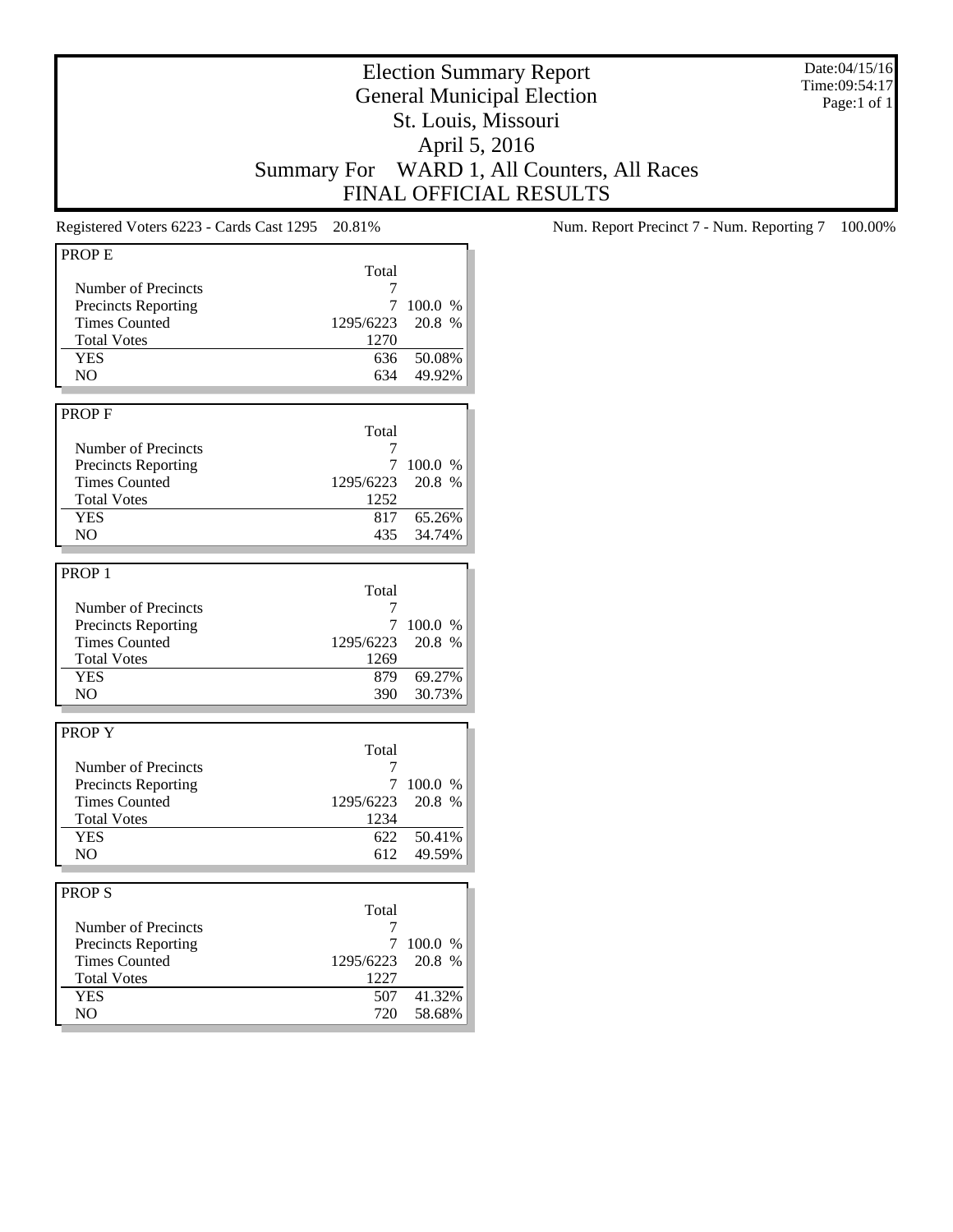Date:04/15/16 Time:09:54:24 Page:1 of 1

## Election Summary Report General Municipal Election St. Louis, Missouri April 5, 2016 Summary For WARD 2, All Counters, All Races FINAL OFFICIAL RESULTS

| Total<br>Number of Precincts<br>8<br><b>Precincts Reporting</b><br>8<br>100.0 %<br><b>Times Counted</b><br>1223/5419<br>22.6 %<br><b>Total Votes</b><br>1206<br><b>YES</b><br>62.77%<br>757<br>N <sub>O</sub><br>37.23%<br>449<br><b>PROPF</b><br>Total<br>Number of Precincts<br>8<br><b>Precincts Reporting</b><br>8<br>100.0 %<br><b>Times Counted</b><br>1223/5419<br>22.6 %<br><b>Total Votes</b><br>1185<br><b>YES</b><br>917<br>77.38%<br>NO.<br>268<br>22.62%<br>PROP <sub>1</sub><br>Total<br>Number of Precincts<br>8<br>8<br><b>Precincts Reporting</b><br>100.0 %<br><b>Times Counted</b><br>22.6 %<br>1223/5419<br><b>Total Votes</b><br>1203<br><b>YES</b><br>880<br>73.15%<br>N <sub>O</sub><br>323<br>26.85%<br><b>PROPY</b><br>Total<br>Number of Precincts<br>8<br><b>Precincts Reporting</b><br>8<br>100.0 %<br><b>Times Counted</b><br>1223/5419<br>22.6 %<br><b>Total Votes</b><br>1166<br><b>YES</b><br>61.58%<br>718<br>NO<br>448<br>38.42%<br><b>PROPS</b><br>Total<br>Number of Precincts<br>8<br>8<br>100.0 %<br><b>Precincts Reporting</b><br>22.6 %<br><b>Times Counted</b><br>1223/5419<br><b>Total Votes</b><br>1162<br>49.05%<br><b>YES</b><br>570<br>NO<br>592<br>50.95% | <b>PROPE</b> |  |
|----------------------------------------------------------------------------------------------------------------------------------------------------------------------------------------------------------------------------------------------------------------------------------------------------------------------------------------------------------------------------------------------------------------------------------------------------------------------------------------------------------------------------------------------------------------------------------------------------------------------------------------------------------------------------------------------------------------------------------------------------------------------------------------------------------------------------------------------------------------------------------------------------------------------------------------------------------------------------------------------------------------------------------------------------------------------------------------------------------------------------------------------------------------------------------------------------------|--------------|--|
|                                                                                                                                                                                                                                                                                                                                                                                                                                                                                                                                                                                                                                                                                                                                                                                                                                                                                                                                                                                                                                                                                                                                                                                                          |              |  |
|                                                                                                                                                                                                                                                                                                                                                                                                                                                                                                                                                                                                                                                                                                                                                                                                                                                                                                                                                                                                                                                                                                                                                                                                          |              |  |
|                                                                                                                                                                                                                                                                                                                                                                                                                                                                                                                                                                                                                                                                                                                                                                                                                                                                                                                                                                                                                                                                                                                                                                                                          |              |  |
|                                                                                                                                                                                                                                                                                                                                                                                                                                                                                                                                                                                                                                                                                                                                                                                                                                                                                                                                                                                                                                                                                                                                                                                                          |              |  |
|                                                                                                                                                                                                                                                                                                                                                                                                                                                                                                                                                                                                                                                                                                                                                                                                                                                                                                                                                                                                                                                                                                                                                                                                          |              |  |
|                                                                                                                                                                                                                                                                                                                                                                                                                                                                                                                                                                                                                                                                                                                                                                                                                                                                                                                                                                                                                                                                                                                                                                                                          |              |  |
|                                                                                                                                                                                                                                                                                                                                                                                                                                                                                                                                                                                                                                                                                                                                                                                                                                                                                                                                                                                                                                                                                                                                                                                                          |              |  |
|                                                                                                                                                                                                                                                                                                                                                                                                                                                                                                                                                                                                                                                                                                                                                                                                                                                                                                                                                                                                                                                                                                                                                                                                          |              |  |
|                                                                                                                                                                                                                                                                                                                                                                                                                                                                                                                                                                                                                                                                                                                                                                                                                                                                                                                                                                                                                                                                                                                                                                                                          |              |  |
|                                                                                                                                                                                                                                                                                                                                                                                                                                                                                                                                                                                                                                                                                                                                                                                                                                                                                                                                                                                                                                                                                                                                                                                                          |              |  |
|                                                                                                                                                                                                                                                                                                                                                                                                                                                                                                                                                                                                                                                                                                                                                                                                                                                                                                                                                                                                                                                                                                                                                                                                          |              |  |
|                                                                                                                                                                                                                                                                                                                                                                                                                                                                                                                                                                                                                                                                                                                                                                                                                                                                                                                                                                                                                                                                                                                                                                                                          |              |  |
|                                                                                                                                                                                                                                                                                                                                                                                                                                                                                                                                                                                                                                                                                                                                                                                                                                                                                                                                                                                                                                                                                                                                                                                                          |              |  |
|                                                                                                                                                                                                                                                                                                                                                                                                                                                                                                                                                                                                                                                                                                                                                                                                                                                                                                                                                                                                                                                                                                                                                                                                          |              |  |
|                                                                                                                                                                                                                                                                                                                                                                                                                                                                                                                                                                                                                                                                                                                                                                                                                                                                                                                                                                                                                                                                                                                                                                                                          |              |  |
|                                                                                                                                                                                                                                                                                                                                                                                                                                                                                                                                                                                                                                                                                                                                                                                                                                                                                                                                                                                                                                                                                                                                                                                                          |              |  |
|                                                                                                                                                                                                                                                                                                                                                                                                                                                                                                                                                                                                                                                                                                                                                                                                                                                                                                                                                                                                                                                                                                                                                                                                          |              |  |
|                                                                                                                                                                                                                                                                                                                                                                                                                                                                                                                                                                                                                                                                                                                                                                                                                                                                                                                                                                                                                                                                                                                                                                                                          |              |  |
|                                                                                                                                                                                                                                                                                                                                                                                                                                                                                                                                                                                                                                                                                                                                                                                                                                                                                                                                                                                                                                                                                                                                                                                                          |              |  |
|                                                                                                                                                                                                                                                                                                                                                                                                                                                                                                                                                                                                                                                                                                                                                                                                                                                                                                                                                                                                                                                                                                                                                                                                          |              |  |
|                                                                                                                                                                                                                                                                                                                                                                                                                                                                                                                                                                                                                                                                                                                                                                                                                                                                                                                                                                                                                                                                                                                                                                                                          |              |  |
|                                                                                                                                                                                                                                                                                                                                                                                                                                                                                                                                                                                                                                                                                                                                                                                                                                                                                                                                                                                                                                                                                                                                                                                                          |              |  |
|                                                                                                                                                                                                                                                                                                                                                                                                                                                                                                                                                                                                                                                                                                                                                                                                                                                                                                                                                                                                                                                                                                                                                                                                          |              |  |
|                                                                                                                                                                                                                                                                                                                                                                                                                                                                                                                                                                                                                                                                                                                                                                                                                                                                                                                                                                                                                                                                                                                                                                                                          |              |  |
|                                                                                                                                                                                                                                                                                                                                                                                                                                                                                                                                                                                                                                                                                                                                                                                                                                                                                                                                                                                                                                                                                                                                                                                                          |              |  |
|                                                                                                                                                                                                                                                                                                                                                                                                                                                                                                                                                                                                                                                                                                                                                                                                                                                                                                                                                                                                                                                                                                                                                                                                          |              |  |
|                                                                                                                                                                                                                                                                                                                                                                                                                                                                                                                                                                                                                                                                                                                                                                                                                                                                                                                                                                                                                                                                                                                                                                                                          |              |  |
|                                                                                                                                                                                                                                                                                                                                                                                                                                                                                                                                                                                                                                                                                                                                                                                                                                                                                                                                                                                                                                                                                                                                                                                                          |              |  |
|                                                                                                                                                                                                                                                                                                                                                                                                                                                                                                                                                                                                                                                                                                                                                                                                                                                                                                                                                                                                                                                                                                                                                                                                          |              |  |
|                                                                                                                                                                                                                                                                                                                                                                                                                                                                                                                                                                                                                                                                                                                                                                                                                                                                                                                                                                                                                                                                                                                                                                                                          |              |  |
|                                                                                                                                                                                                                                                                                                                                                                                                                                                                                                                                                                                                                                                                                                                                                                                                                                                                                                                                                                                                                                                                                                                                                                                                          |              |  |
|                                                                                                                                                                                                                                                                                                                                                                                                                                                                                                                                                                                                                                                                                                                                                                                                                                                                                                                                                                                                                                                                                                                                                                                                          |              |  |
|                                                                                                                                                                                                                                                                                                                                                                                                                                                                                                                                                                                                                                                                                                                                                                                                                                                                                                                                                                                                                                                                                                                                                                                                          |              |  |
|                                                                                                                                                                                                                                                                                                                                                                                                                                                                                                                                                                                                                                                                                                                                                                                                                                                                                                                                                                                                                                                                                                                                                                                                          |              |  |
|                                                                                                                                                                                                                                                                                                                                                                                                                                                                                                                                                                                                                                                                                                                                                                                                                                                                                                                                                                                                                                                                                                                                                                                                          |              |  |
|                                                                                                                                                                                                                                                                                                                                                                                                                                                                                                                                                                                                                                                                                                                                                                                                                                                                                                                                                                                                                                                                                                                                                                                                          |              |  |
|                                                                                                                                                                                                                                                                                                                                                                                                                                                                                                                                                                                                                                                                                                                                                                                                                                                                                                                                                                                                                                                                                                                                                                                                          |              |  |
|                                                                                                                                                                                                                                                                                                                                                                                                                                                                                                                                                                                                                                                                                                                                                                                                                                                                                                                                                                                                                                                                                                                                                                                                          |              |  |
|                                                                                                                                                                                                                                                                                                                                                                                                                                                                                                                                                                                                                                                                                                                                                                                                                                                                                                                                                                                                                                                                                                                                                                                                          |              |  |
|                                                                                                                                                                                                                                                                                                                                                                                                                                                                                                                                                                                                                                                                                                                                                                                                                                                                                                                                                                                                                                                                                                                                                                                                          |              |  |
|                                                                                                                                                                                                                                                                                                                                                                                                                                                                                                                                                                                                                                                                                                                                                                                                                                                                                                                                                                                                                                                                                                                                                                                                          |              |  |
|                                                                                                                                                                                                                                                                                                                                                                                                                                                                                                                                                                                                                                                                                                                                                                                                                                                                                                                                                                                                                                                                                                                                                                                                          |              |  |
|                                                                                                                                                                                                                                                                                                                                                                                                                                                                                                                                                                                                                                                                                                                                                                                                                                                                                                                                                                                                                                                                                                                                                                                                          |              |  |
|                                                                                                                                                                                                                                                                                                                                                                                                                                                                                                                                                                                                                                                                                                                                                                                                                                                                                                                                                                                                                                                                                                                                                                                                          |              |  |
|                                                                                                                                                                                                                                                                                                                                                                                                                                                                                                                                                                                                                                                                                                                                                                                                                                                                                                                                                                                                                                                                                                                                                                                                          |              |  |
|                                                                                                                                                                                                                                                                                                                                                                                                                                                                                                                                                                                                                                                                                                                                                                                                                                                                                                                                                                                                                                                                                                                                                                                                          |              |  |
|                                                                                                                                                                                                                                                                                                                                                                                                                                                                                                                                                                                                                                                                                                                                                                                                                                                                                                                                                                                                                                                                                                                                                                                                          |              |  |

Registered Voters 5419 - Cards Cast 1223 22.57% Num. Report Precinct 8 - Num. Reporting 8 100.00%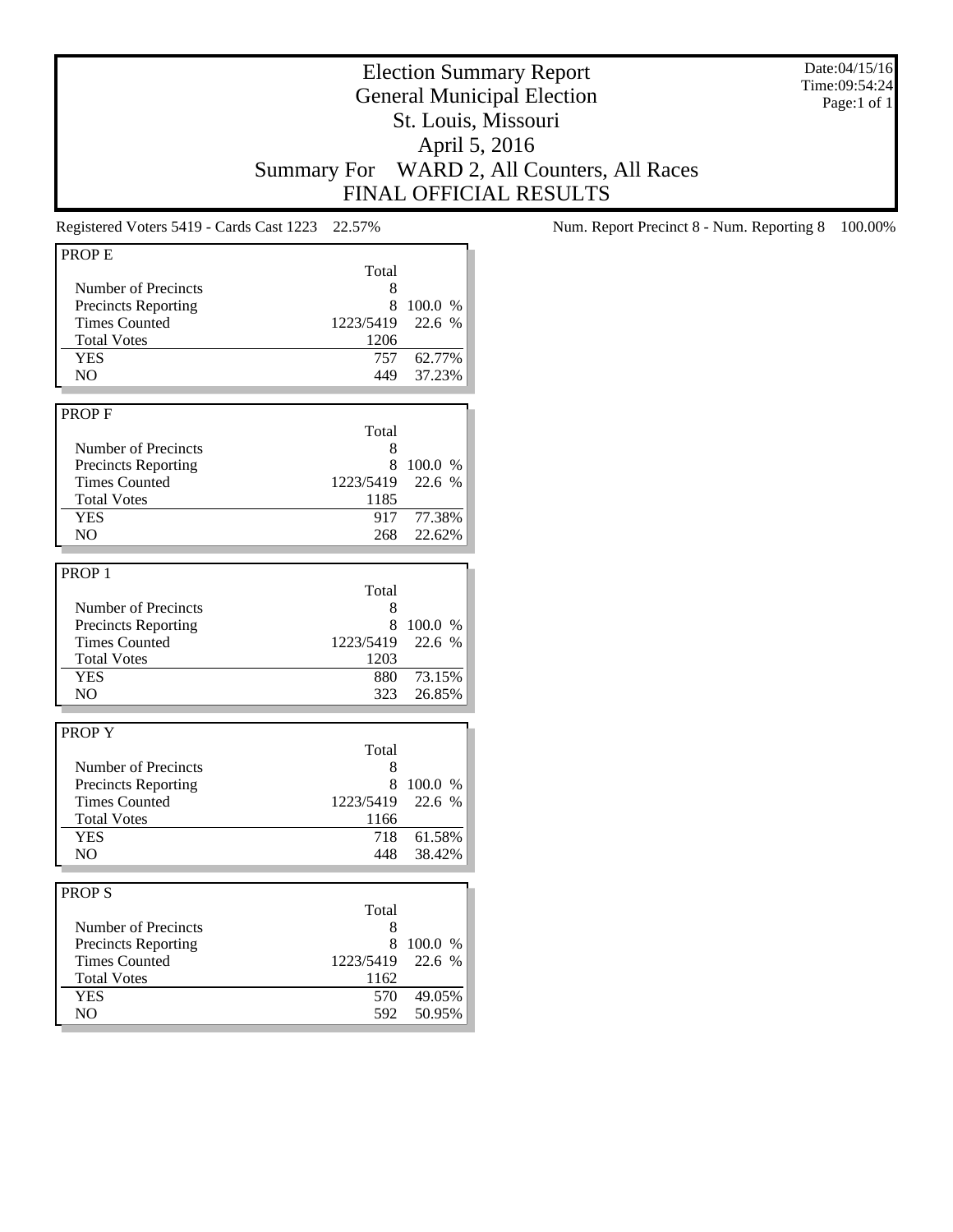Date:04/15/16 Time:09:54:29 Page:1 of 1

## Election Summary Report General Municipal Election St. Louis, Missouri April 5, 2016 Summary For WARD 3, All Counters, All Races FINAL OFFICIAL RESULTS

| <b>PROPE</b>               |           |         |
|----------------------------|-----------|---------|
|                            |           |         |
|                            | Total     |         |
| Number of Precincts        | 9         |         |
| <b>Precincts Reporting</b> | 9         | 100.0 % |
| <b>Times Counted</b>       | 1001/5654 | 17.7 %  |
| <b>Total Votes</b>         | 987       |         |
| <b>YES</b>                 | 574       | 58.16%  |
| N <sub>O</sub>             | 413       | 41.84%  |
|                            |           |         |
|                            |           |         |
| PROP <sub>F</sub>          |           |         |
|                            | Total     |         |
| Number of Precincts        | 9         |         |
| <b>Precincts Reporting</b> | 9         | 100.0 % |
| <b>Times Counted</b>       | 1001/5654 | 17.7 %  |
|                            |           |         |
| <b>Total Votes</b>         | 973       |         |
| <b>YES</b>                 | 718       | 73.79%  |
| NO.                        | 255       | 26.21%  |
|                            |           |         |
| PROP <sub>1</sub>          |           |         |
|                            | Total     |         |
|                            |           |         |
| Number of Precincts        | 9         |         |
| <b>Precincts Reporting</b> | 9         | 100.0 % |
| <b>Times Counted</b>       | 1001/5654 | 17.7 %  |
| <b>Total Votes</b>         | 988       |         |
| <b>YES</b>                 | 753       | 76.21%  |
| NO.                        | 235       | 23.79%  |
|                            |           |         |
|                            |           |         |
| <b>PROPY</b>               |           |         |
|                            | Total     |         |
| Number of Precincts        | 9         |         |
| <b>Precincts Reporting</b> | 9         | 100.0 % |
| <b>Times Counted</b>       | 1001/5654 | 17.7 %  |
| <b>Total Votes</b>         | 960       |         |
|                            |           |         |
| <b>YES</b>                 | 533       | 55.52%  |
| NO                         | 427       | 44.48%  |
|                            |           |         |
| PROP <sub>S</sub>          |           |         |
|                            | Total     |         |
| Number of Precincts        | 9         |         |
|                            |           |         |
| <b>Precincts Reporting</b> | 9         | 100.0 % |
| <b>Times Counted</b>       | 1001/5654 | 17.7 %  |
| <b>Total Votes</b>         | 958       |         |
| <b>YES</b>                 | 424       | 44.26%  |
| NO.                        | 534       | 55.74%  |
|                            |           |         |

Registered Voters 5654 - Cards Cast 1001 17.70% Num. Report Precinct 9 - Num. Reporting 9 100.00%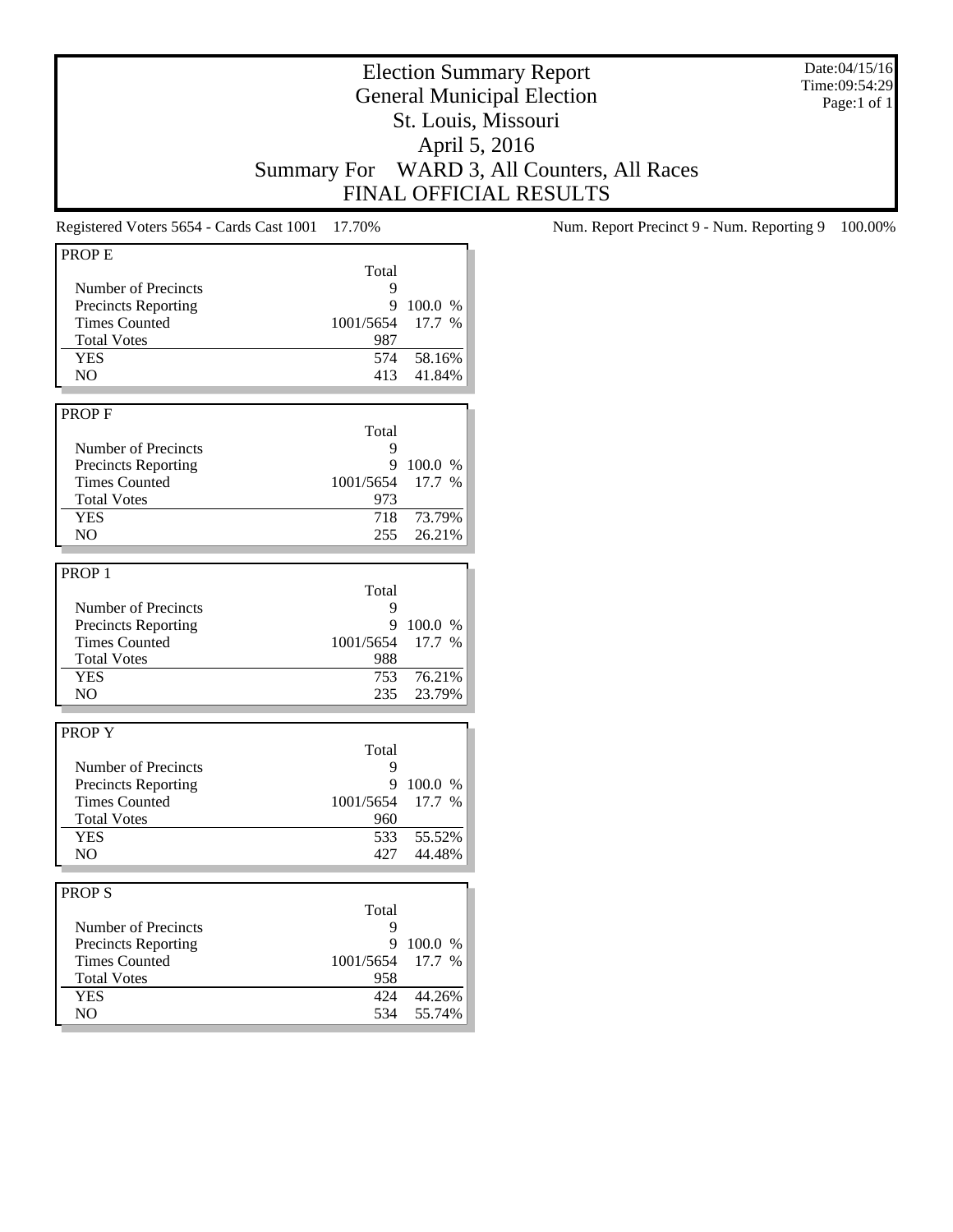Date:04/15/16 Time:09:54:34 Page:1 of 1

## Election Summary Report General Municipal Election St. Louis, Missouri April 5, 2016 Summary For WARD 4, All Counters, All Races FINAL OFFICIAL RESULTS

| <b>PROPE</b>               |           |         |
|----------------------------|-----------|---------|
|                            | Total     |         |
|                            |           |         |
| Number of Precincts        | 10        |         |
| <b>Precincts Reporting</b> | 10        | 100.0 % |
| <b>Times Counted</b>       | 1157/6151 | 18.8 %  |
| <b>Total Votes</b>         | 1137      |         |
| <b>YES</b>                 | 573       | 50.40%  |
| N <sub>O</sub>             | 564       | 49.60%  |
|                            |           |         |
|                            |           |         |
| <b>PROPF</b>               |           |         |
|                            | Total     |         |
| Number of Precincts        | 10        |         |
| <b>Precincts Reporting</b> | 10        | 100.0 % |
| <b>Times Counted</b>       | 1157/6151 | 18.8 %  |
| <b>Total Votes</b>         | 1118      |         |
| <b>YES</b>                 | 782       | 69.95%  |
| N <sub>O</sub>             |           |         |
|                            | 336       | 30.05%  |
|                            |           |         |
| PROP <sub>1</sub>          |           |         |
|                            | Total     |         |
| Number of Precincts        | 10        |         |
| <b>Precincts Reporting</b> | 10        | 100.0 % |
| <b>Times Counted</b>       |           | 18.8 %  |
|                            | 1157/6151 |         |
| <b>Total Votes</b>         | 1138      |         |
| <b>YES</b>                 | 846       | 74.34%  |
| N <sub>O</sub>             | 292       | 25.66%  |
|                            |           |         |
| <b>PROPY</b>               |           |         |
|                            | Total     |         |
|                            |           |         |
| Number of Precincts        | 10        |         |
| <b>Precincts Reporting</b> | 10        | 100.0 % |
| <b>Times Counted</b>       | 1157/6151 | 18.8 %  |
| <b>Total Votes</b>         | 1114      |         |
| <b>YES</b>                 | 605       | 54.31%  |
| N <sub>O</sub>             | 509       | 45.69%  |
|                            |           |         |
|                            |           |         |
| <b>PROPS</b>               |           |         |
|                            | Total     |         |
| Number of Precincts        | 10        |         |
| <b>Precincts Reporting</b> | 10        | 100.0%  |
| <b>Times Counted</b>       | 1157/6151 | 18.8 %  |
| <b>Total Votes</b>         | 1108      |         |
| <b>YES</b>                 | 491       | 44.31%  |
| N <sub>O</sub>             | 617       | 55.69%  |
|                            |           |         |

Registered Voters 6151 - Cards Cast 1157 18.81% Num. Report Precinct 10 - Num. Reporting 10 100.00%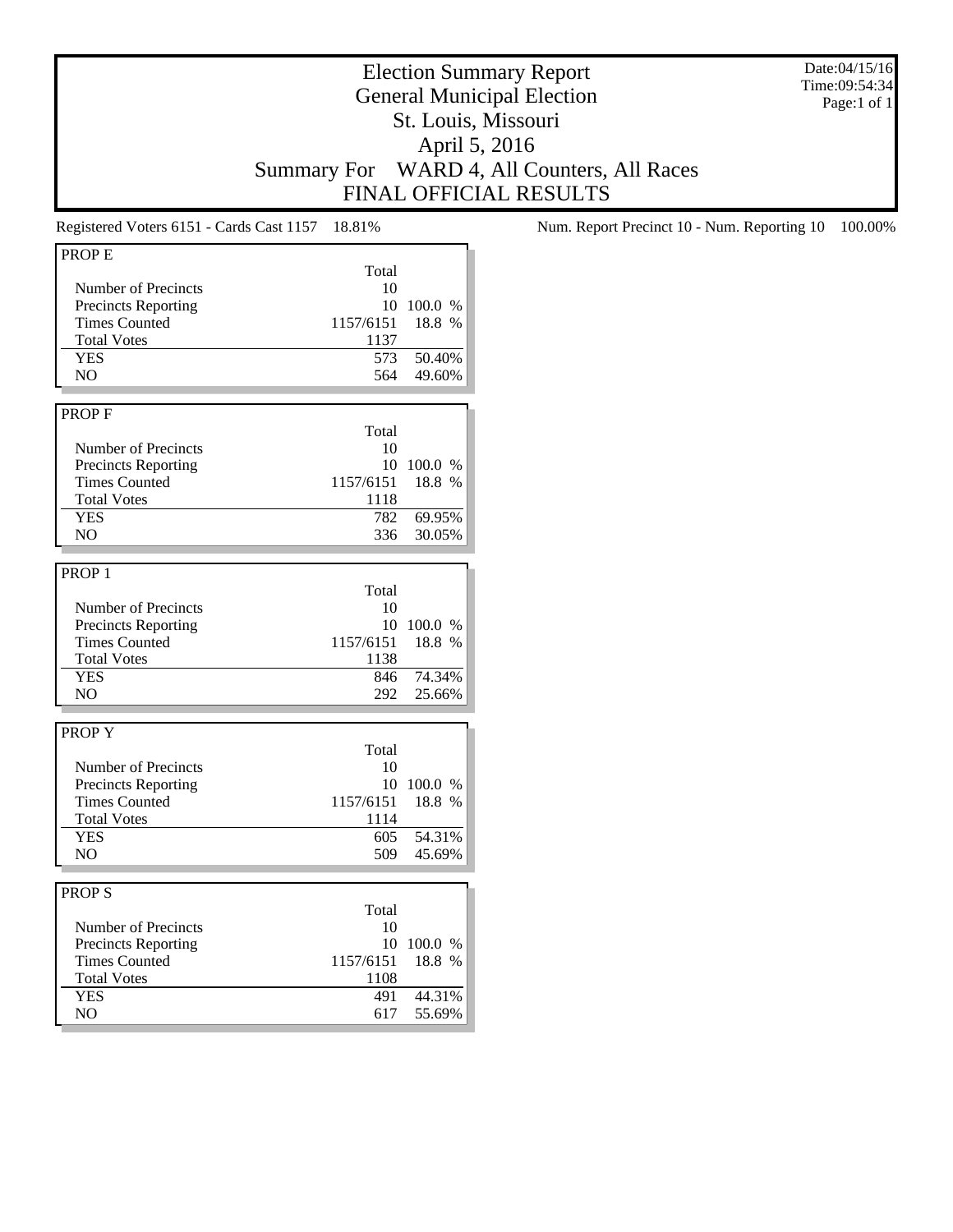Date:04/15/16 Time:09:54:40 Page:1 of 1

# Election Summary Report General Municipal Election St. Louis, Missouri April 5, 2016 Summary For WARD 5, All Counters, All Races FINAL OFFICIAL RESULTS

| <b>PROPE</b>               |          |         |
|----------------------------|----------|---------|
|                            | Total    |         |
| Number of Precincts        | 8        |         |
| <b>Precincts Reporting</b> | 8        | 100.0 % |
| <b>Times Counted</b>       | 956/5187 | 18.4 %  |
|                            |          |         |
| <b>Total Votes</b>         | 941      |         |
| <b>YES</b>                 | 566      | 60.15%  |
| NO.                        | 375      | 39.85%  |
|                            |          |         |
| <b>PROPF</b>               |          |         |
|                            | Total    |         |
| Number of Precincts        | 8        |         |
| <b>Precincts Reporting</b> | 8        | 100.0%  |
| <b>Times Counted</b>       | 956/5187 | 18.4 %  |
| <b>Total Votes</b>         | 924      |         |
| <b>YES</b>                 | 721      | 78.03%  |
|                            |          |         |
| NO.                        | 203      | 21.97%  |
|                            |          |         |
| PROP <sub>1</sub>          |          |         |
|                            | Total    |         |
| Number of Precincts        | 8        |         |
| <b>Precincts Reporting</b> | 8        | 100.0 % |
| <b>Times Counted</b>       | 956/5187 | 18.4 %  |
| <b>Total Votes</b>         | 941      |         |
| <b>YES</b>                 | 732      | 77.79%  |
| N <sub>O</sub>             | 209      | 22.21%  |
|                            |          |         |
|                            |          |         |
| <b>PROPY</b>               |          |         |
|                            | Total    |         |
| Number of Precincts        | 8        |         |
| <b>Precincts Reporting</b> | 8        | 100.0 % |
| <b>Times Counted</b>       | 956/5187 | 18.4 %  |
| <b>Total Votes</b>         | 920      |         |
| <b>YES</b>                 | 642      | 69.78%  |
| N <sub>O</sub>             | 278      | 30.22%  |
|                            |          |         |
| <b>PROPS</b>               |          |         |
|                            |          |         |
|                            | Total    |         |
| Number of Precincts        | 8        |         |
| <b>Precincts Reporting</b> | 8        | 100.0 % |
| <b>Times Counted</b>       | 956/5187 | 18.4 %  |
| <b>Total Votes</b>         | 920      |         |
| <b>YES</b>                 | 526      | 57.17%  |
| NO.                        | 394      | 42.83%  |
|                            |          |         |

Registered Voters 5187 - Cards Cast 956 18.43% Num. Report Precinct 8 - Num. Reporting 8 100.00%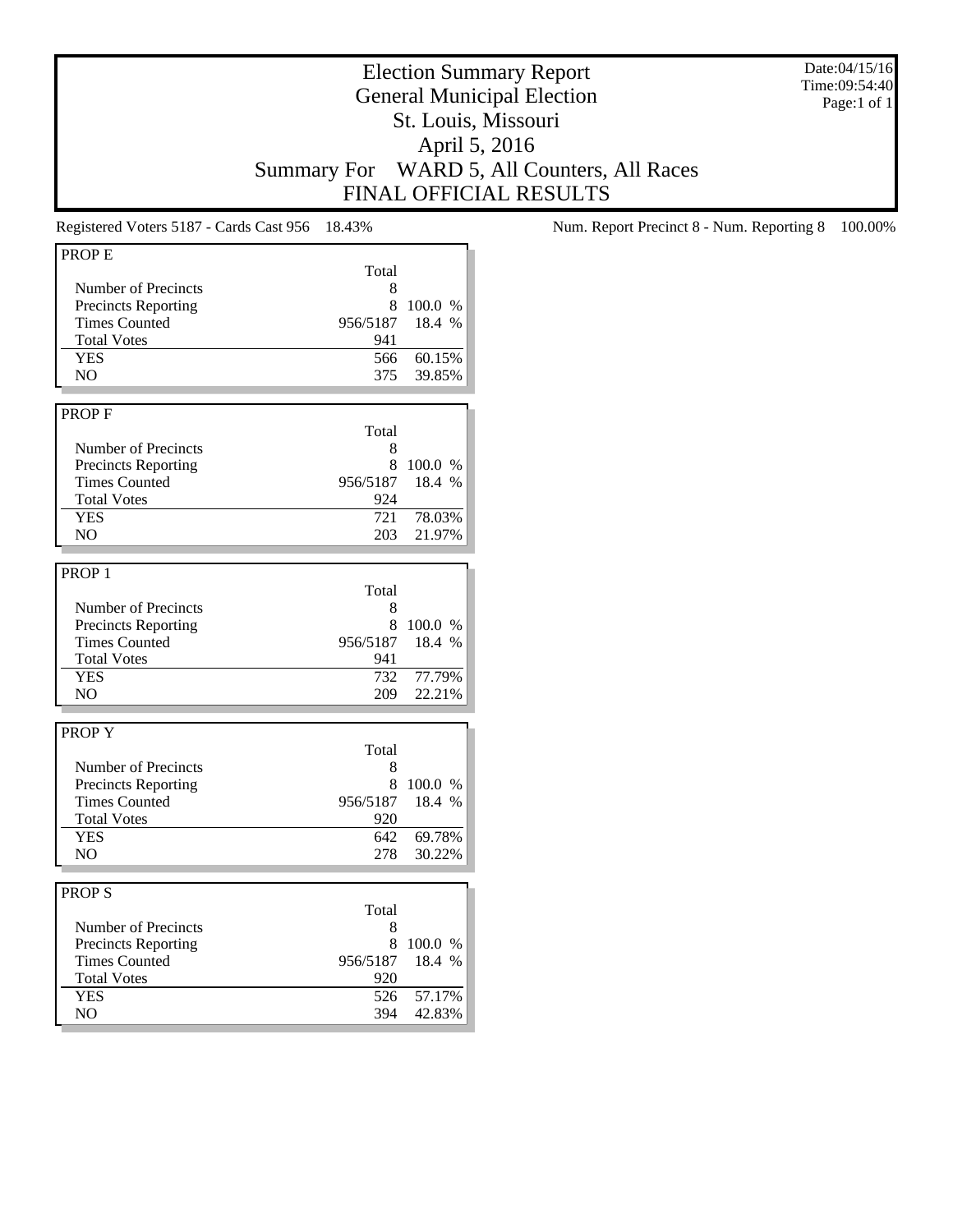Date:04/15/16 Time:09:54:44 Page:1 of 1

# Election Summary Report General Municipal Election St. Louis, Missouri April 5, 2016 Summary For WARD 6, All Counters, All Races FINAL OFFICIAL RESULTS

| PROP <sub>E</sub>          |           |         |
|----------------------------|-----------|---------|
|                            | Total     |         |
| Number of Precincts        | 9         |         |
| <b>Precincts Reporting</b> | 9         | 100.0 % |
| <b>Times Counted</b>       | 2136/6927 | 30.8 %  |
|                            |           |         |
| <b>Total Votes</b>         | 2123      |         |
| <b>YES</b>                 | 1592      | 74.99%  |
| NO.                        | 531       | 25.01%  |
|                            |           |         |
| <b>PROPF</b>               |           |         |
|                            | Total     |         |
| Number of Precincts        | 9         |         |
| <b>Precincts Reporting</b> | 9         | 100.0 % |
| <b>Times Counted</b>       | 2136/6927 | 30.8 %  |
| <b>Total Votes</b>         | 2113      |         |
|                            |           |         |
| <b>YES</b>                 | 1811      | 85.71%  |
| NO.                        | 302       | 14.29%  |
|                            |           |         |
| PROP <sub>1</sub>          |           |         |
|                            | Total     |         |
| Number of Precincts        | 9         |         |
| <b>Precincts Reporting</b> | 9         | 100.0 % |
| <b>Times Counted</b>       | 2136/6927 | 30.8%   |
| <b>Total Votes</b>         | 2119      |         |
| <b>YES</b>                 | 1651      |         |
|                            |           | 77.91%  |
| N <sub>O</sub>             | 468       | 22.09%  |
|                            |           |         |
| <b>PROPY</b>               |           |         |
|                            | Total     |         |
| Number of Precincts        | 9         |         |
| <b>Precincts Reporting</b> | 9         | 100.0 % |
| <b>Times Counted</b>       | 2136/6927 | 30.8 %  |
| <b>Total Votes</b>         | 2079      |         |
| <b>YES</b>                 | 1588      | 76.38%  |
| NO.                        | 491       | 23.62%  |
|                            |           |         |
|                            |           |         |
| <b>PROPS</b>               |           |         |
|                            | Total     |         |
| Number of Precincts        | 9         |         |
| <b>Precincts Reporting</b> | 9         | 100.0 % |
| <b>Times Counted</b>       | 2136/6927 | 30.8 %  |
| <b>Total Votes</b>         | 2080      |         |
| <b>YES</b>                 | 1396      | 67.12%  |
| NO                         | 684       | 32.88%  |
|                            |           |         |

Registered Voters 6927 - Cards Cast 2136 30.84% Num. Report Precinct 9 - Num. Reporting 9 100.00%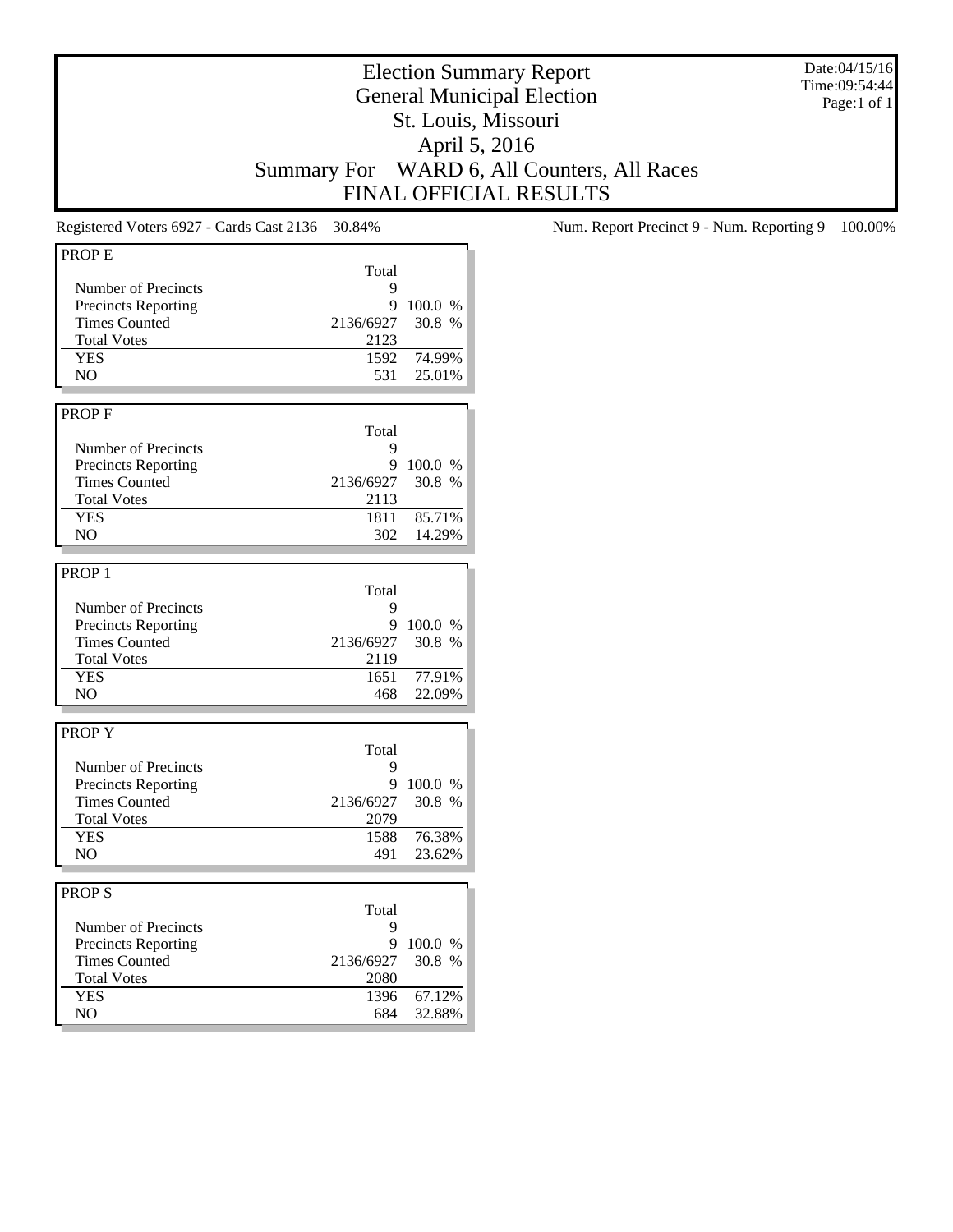Date:04/15/16 Time:09:54:49 Page:1 of 1

## Election Summary Report General Municipal Election St. Louis, Missouri April 5, 2016 Summary For WARD 7, All Counters, All Races FINAL OFFICIAL RESULTS

| Total<br>Number of Precincts<br>6<br><b>Precincts Reporting</b><br>6<br>100.0 %<br><b>Times Counted</b><br>27.6 %<br>1704/6175<br><b>Total Votes</b><br>1694<br><b>YES</b><br>1257<br>74.20%<br>NO.<br>437<br>25.80%<br><b>PROPF</b><br>Total<br>Number of Precincts<br>6<br><b>Precincts Reporting</b><br>6<br>100.0 %<br><b>Times Counted</b><br>27.6 %<br>1704/6175<br><b>Total Votes</b><br>1687<br><b>YES</b><br>1429<br>84.71%<br>NO<br>258<br>15.29%<br>PROP <sub>1</sub><br>Total<br>Number of Precincts<br>6<br><b>Precincts Reporting</b><br>6<br>100.0 %<br><b>Times Counted</b><br>27.6 %<br>1704/6175<br><b>Total Votes</b><br>1693<br><b>YES</b><br>71.35%<br>1208<br>NO<br>485<br>28.65%<br><b>PROPY</b><br>Total<br>Number of Precincts<br>6<br><b>Precincts Reporting</b><br>6<br>100.0 %<br><b>Times Counted</b><br>1704/6175<br>27.6 %<br><b>Total Votes</b><br>1660<br><b>YES</b><br>75.12%<br>1247<br>NO<br>24.88%<br>413<br><b>PROPS</b><br>Total<br>Number of Precincts<br>6<br><b>Precincts Reporting</b><br>6<br>100.0 %<br><b>Times Counted</b><br>27.6 %<br>1704/6175<br><b>Total Votes</b><br>1654<br><b>YES</b><br>65.05%<br>1076<br>N <sub>O</sub><br>578<br>34.95% | PROP <sub>E</sub> |  |
|---------------------------------------------------------------------------------------------------------------------------------------------------------------------------------------------------------------------------------------------------------------------------------------------------------------------------------------------------------------------------------------------------------------------------------------------------------------------------------------------------------------------------------------------------------------------------------------------------------------------------------------------------------------------------------------------------------------------------------------------------------------------------------------------------------------------------------------------------------------------------------------------------------------------------------------------------------------------------------------------------------------------------------------------------------------------------------------------------------------------------------------------------------------------------------------------------|-------------------|--|
|                                                                                                                                                                                                                                                                                                                                                                                                                                                                                                                                                                                                                                                                                                                                                                                                                                                                                                                                                                                                                                                                                                                                                                                                   |                   |  |
|                                                                                                                                                                                                                                                                                                                                                                                                                                                                                                                                                                                                                                                                                                                                                                                                                                                                                                                                                                                                                                                                                                                                                                                                   |                   |  |
|                                                                                                                                                                                                                                                                                                                                                                                                                                                                                                                                                                                                                                                                                                                                                                                                                                                                                                                                                                                                                                                                                                                                                                                                   |                   |  |
|                                                                                                                                                                                                                                                                                                                                                                                                                                                                                                                                                                                                                                                                                                                                                                                                                                                                                                                                                                                                                                                                                                                                                                                                   |                   |  |
|                                                                                                                                                                                                                                                                                                                                                                                                                                                                                                                                                                                                                                                                                                                                                                                                                                                                                                                                                                                                                                                                                                                                                                                                   |                   |  |
|                                                                                                                                                                                                                                                                                                                                                                                                                                                                                                                                                                                                                                                                                                                                                                                                                                                                                                                                                                                                                                                                                                                                                                                                   |                   |  |
|                                                                                                                                                                                                                                                                                                                                                                                                                                                                                                                                                                                                                                                                                                                                                                                                                                                                                                                                                                                                                                                                                                                                                                                                   |                   |  |
|                                                                                                                                                                                                                                                                                                                                                                                                                                                                                                                                                                                                                                                                                                                                                                                                                                                                                                                                                                                                                                                                                                                                                                                                   |                   |  |
|                                                                                                                                                                                                                                                                                                                                                                                                                                                                                                                                                                                                                                                                                                                                                                                                                                                                                                                                                                                                                                                                                                                                                                                                   |                   |  |
|                                                                                                                                                                                                                                                                                                                                                                                                                                                                                                                                                                                                                                                                                                                                                                                                                                                                                                                                                                                                                                                                                                                                                                                                   |                   |  |
|                                                                                                                                                                                                                                                                                                                                                                                                                                                                                                                                                                                                                                                                                                                                                                                                                                                                                                                                                                                                                                                                                                                                                                                                   |                   |  |
|                                                                                                                                                                                                                                                                                                                                                                                                                                                                                                                                                                                                                                                                                                                                                                                                                                                                                                                                                                                                                                                                                                                                                                                                   |                   |  |
|                                                                                                                                                                                                                                                                                                                                                                                                                                                                                                                                                                                                                                                                                                                                                                                                                                                                                                                                                                                                                                                                                                                                                                                                   |                   |  |
|                                                                                                                                                                                                                                                                                                                                                                                                                                                                                                                                                                                                                                                                                                                                                                                                                                                                                                                                                                                                                                                                                                                                                                                                   |                   |  |
|                                                                                                                                                                                                                                                                                                                                                                                                                                                                                                                                                                                                                                                                                                                                                                                                                                                                                                                                                                                                                                                                                                                                                                                                   |                   |  |
|                                                                                                                                                                                                                                                                                                                                                                                                                                                                                                                                                                                                                                                                                                                                                                                                                                                                                                                                                                                                                                                                                                                                                                                                   |                   |  |
|                                                                                                                                                                                                                                                                                                                                                                                                                                                                                                                                                                                                                                                                                                                                                                                                                                                                                                                                                                                                                                                                                                                                                                                                   |                   |  |
|                                                                                                                                                                                                                                                                                                                                                                                                                                                                                                                                                                                                                                                                                                                                                                                                                                                                                                                                                                                                                                                                                                                                                                                                   |                   |  |
|                                                                                                                                                                                                                                                                                                                                                                                                                                                                                                                                                                                                                                                                                                                                                                                                                                                                                                                                                                                                                                                                                                                                                                                                   |                   |  |
|                                                                                                                                                                                                                                                                                                                                                                                                                                                                                                                                                                                                                                                                                                                                                                                                                                                                                                                                                                                                                                                                                                                                                                                                   |                   |  |
|                                                                                                                                                                                                                                                                                                                                                                                                                                                                                                                                                                                                                                                                                                                                                                                                                                                                                                                                                                                                                                                                                                                                                                                                   |                   |  |
|                                                                                                                                                                                                                                                                                                                                                                                                                                                                                                                                                                                                                                                                                                                                                                                                                                                                                                                                                                                                                                                                                                                                                                                                   |                   |  |
|                                                                                                                                                                                                                                                                                                                                                                                                                                                                                                                                                                                                                                                                                                                                                                                                                                                                                                                                                                                                                                                                                                                                                                                                   |                   |  |
|                                                                                                                                                                                                                                                                                                                                                                                                                                                                                                                                                                                                                                                                                                                                                                                                                                                                                                                                                                                                                                                                                                                                                                                                   |                   |  |
|                                                                                                                                                                                                                                                                                                                                                                                                                                                                                                                                                                                                                                                                                                                                                                                                                                                                                                                                                                                                                                                                                                                                                                                                   |                   |  |
|                                                                                                                                                                                                                                                                                                                                                                                                                                                                                                                                                                                                                                                                                                                                                                                                                                                                                                                                                                                                                                                                                                                                                                                                   |                   |  |
|                                                                                                                                                                                                                                                                                                                                                                                                                                                                                                                                                                                                                                                                                                                                                                                                                                                                                                                                                                                                                                                                                                                                                                                                   |                   |  |
|                                                                                                                                                                                                                                                                                                                                                                                                                                                                                                                                                                                                                                                                                                                                                                                                                                                                                                                                                                                                                                                                                                                                                                                                   |                   |  |
|                                                                                                                                                                                                                                                                                                                                                                                                                                                                                                                                                                                                                                                                                                                                                                                                                                                                                                                                                                                                                                                                                                                                                                                                   |                   |  |
|                                                                                                                                                                                                                                                                                                                                                                                                                                                                                                                                                                                                                                                                                                                                                                                                                                                                                                                                                                                                                                                                                                                                                                                                   |                   |  |
|                                                                                                                                                                                                                                                                                                                                                                                                                                                                                                                                                                                                                                                                                                                                                                                                                                                                                                                                                                                                                                                                                                                                                                                                   |                   |  |
|                                                                                                                                                                                                                                                                                                                                                                                                                                                                                                                                                                                                                                                                                                                                                                                                                                                                                                                                                                                                                                                                                                                                                                                                   |                   |  |
|                                                                                                                                                                                                                                                                                                                                                                                                                                                                                                                                                                                                                                                                                                                                                                                                                                                                                                                                                                                                                                                                                                                                                                                                   |                   |  |
|                                                                                                                                                                                                                                                                                                                                                                                                                                                                                                                                                                                                                                                                                                                                                                                                                                                                                                                                                                                                                                                                                                                                                                                                   |                   |  |
|                                                                                                                                                                                                                                                                                                                                                                                                                                                                                                                                                                                                                                                                                                                                                                                                                                                                                                                                                                                                                                                                                                                                                                                                   |                   |  |
|                                                                                                                                                                                                                                                                                                                                                                                                                                                                                                                                                                                                                                                                                                                                                                                                                                                                                                                                                                                                                                                                                                                                                                                                   |                   |  |
|                                                                                                                                                                                                                                                                                                                                                                                                                                                                                                                                                                                                                                                                                                                                                                                                                                                                                                                                                                                                                                                                                                                                                                                                   |                   |  |
|                                                                                                                                                                                                                                                                                                                                                                                                                                                                                                                                                                                                                                                                                                                                                                                                                                                                                                                                                                                                                                                                                                                                                                                                   |                   |  |
|                                                                                                                                                                                                                                                                                                                                                                                                                                                                                                                                                                                                                                                                                                                                                                                                                                                                                                                                                                                                                                                                                                                                                                                                   |                   |  |
|                                                                                                                                                                                                                                                                                                                                                                                                                                                                                                                                                                                                                                                                                                                                                                                                                                                                                                                                                                                                                                                                                                                                                                                                   |                   |  |
|                                                                                                                                                                                                                                                                                                                                                                                                                                                                                                                                                                                                                                                                                                                                                                                                                                                                                                                                                                                                                                                                                                                                                                                                   |                   |  |
|                                                                                                                                                                                                                                                                                                                                                                                                                                                                                                                                                                                                                                                                                                                                                                                                                                                                                                                                                                                                                                                                                                                                                                                                   |                   |  |
|                                                                                                                                                                                                                                                                                                                                                                                                                                                                                                                                                                                                                                                                                                                                                                                                                                                                                                                                                                                                                                                                                                                                                                                                   |                   |  |
|                                                                                                                                                                                                                                                                                                                                                                                                                                                                                                                                                                                                                                                                                                                                                                                                                                                                                                                                                                                                                                                                                                                                                                                                   |                   |  |
|                                                                                                                                                                                                                                                                                                                                                                                                                                                                                                                                                                                                                                                                                                                                                                                                                                                                                                                                                                                                                                                                                                                                                                                                   |                   |  |
|                                                                                                                                                                                                                                                                                                                                                                                                                                                                                                                                                                                                                                                                                                                                                                                                                                                                                                                                                                                                                                                                                                                                                                                                   |                   |  |
|                                                                                                                                                                                                                                                                                                                                                                                                                                                                                                                                                                                                                                                                                                                                                                                                                                                                                                                                                                                                                                                                                                                                                                                                   |                   |  |
|                                                                                                                                                                                                                                                                                                                                                                                                                                                                                                                                                                                                                                                                                                                                                                                                                                                                                                                                                                                                                                                                                                                                                                                                   |                   |  |
|                                                                                                                                                                                                                                                                                                                                                                                                                                                                                                                                                                                                                                                                                                                                                                                                                                                                                                                                                                                                                                                                                                                                                                                                   |                   |  |

Registered Voters 6175 - Cards Cast 1704 27.60% Num. Report Precinct 6 - Num. Reporting 6 100.00%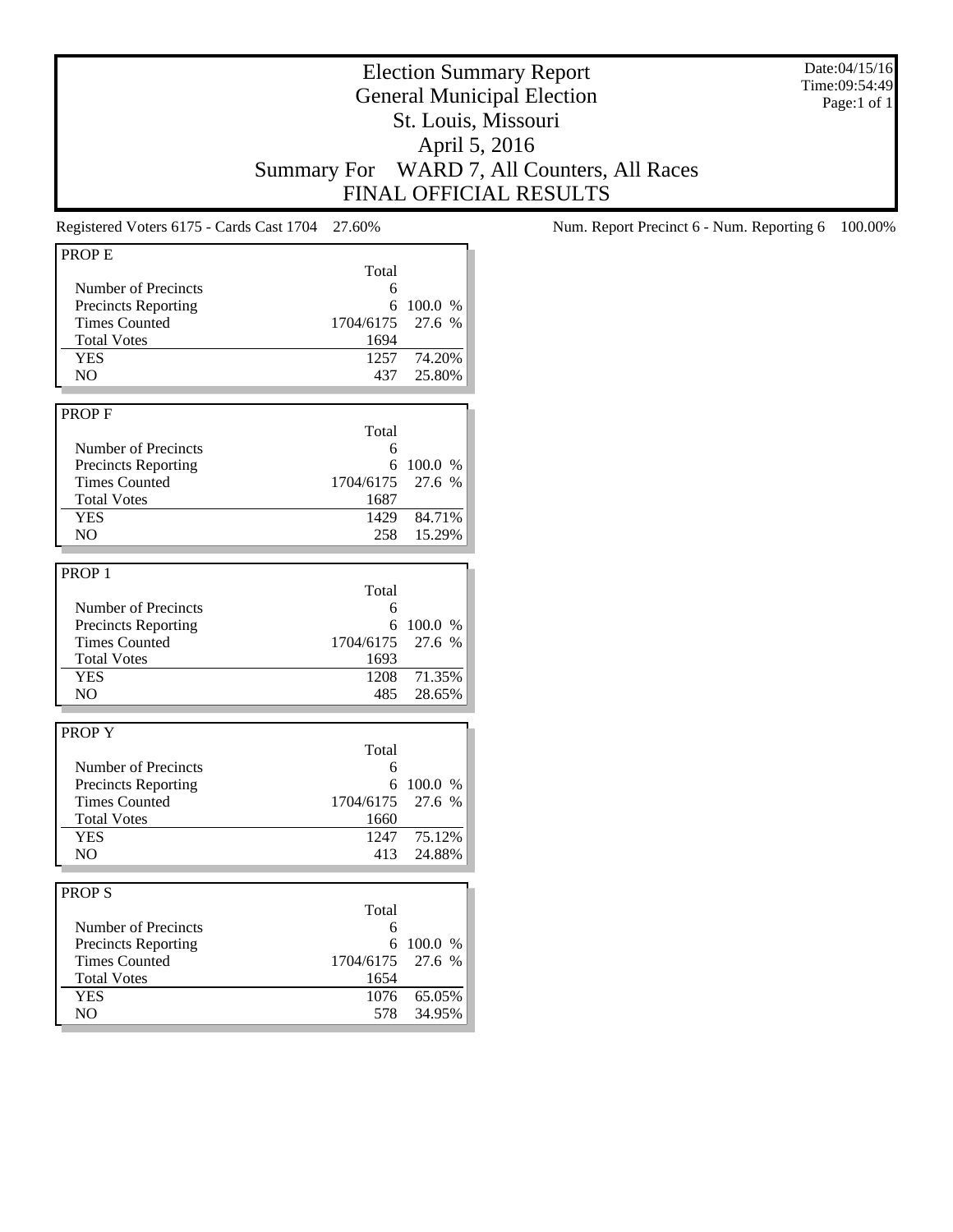Date:04/15/16 Time:09:54:54 Page:1 of 1

## Election Summary Report General Municipal Election St. Louis, Missouri April 5, 2016 Summary For WARD 8, All Counters, All Races FINAL OFFICIAL RESULTS

| <b>PROPE</b>               |           |         |
|----------------------------|-----------|---------|
|                            |           |         |
|                            | Total     |         |
| Number of Precincts        | 9         |         |
| Precincts Reporting        | 9         | 100.0 % |
| <b>Times Counted</b>       | 2541/7383 | 34.4 %  |
| <b>Total Votes</b>         | 2530      |         |
| <b>YES</b>                 | 2099      | 82.96%  |
| N <sub>O</sub>             | 431       | 17.04%  |
|                            |           |         |
|                            |           |         |
| <b>PROPF</b>               |           |         |
|                            | Total     |         |
| Number of Precincts        | 9         |         |
| <b>Precincts Reporting</b> | 9         | 100.0 % |
| <b>Times Counted</b>       | 2541/7383 | 34.4 %  |
| <b>Total Votes</b>         | 2518      |         |
|                            |           |         |
| <b>YES</b>                 | 2288      | 90.87%  |
| NO.                        | 230       | 9.13%   |
|                            |           |         |
| PROP <sub>1</sub>          |           |         |
|                            | Total     |         |
| Number of Precincts        | 9         |         |
|                            |           |         |
| <b>Precincts Reporting</b> | 9         | 100.0 % |
| <b>Times Counted</b>       | 2541/7383 | 34.4%   |
| <b>Total Votes</b>         | 2524      |         |
| <b>YES</b>                 | 2023      | 80.15%  |
| NO.                        | 501       | 19.85%  |
|                            |           |         |
|                            |           |         |
| <b>PROPY</b>               |           |         |
|                            | Total     |         |
| Number of Precincts        | 9         |         |
| <b>Precincts Reporting</b> | 9         | 100.0 % |
| <b>Times Counted</b>       | 2541/7383 | 34.4 %  |
| <b>Total Votes</b>         | 2501      |         |
| <b>YES</b>                 | 2055      | 82.17%  |
| NO.                        | 446       | 17.83%  |
|                            |           |         |
|                            |           |         |
| <b>PROPS</b>               |           |         |
|                            | Total     |         |
| Number of Precincts        | 9         |         |
| <b>Precincts Reporting</b> | 9         | 100.0%  |
|                            |           |         |
| <b>Times Counted</b>       | 2541/7383 | 34.4 %  |
| <b>Total Votes</b>         | 2494      |         |
| <b>YES</b>                 | 1897      | 76.06%  |
| NO                         | 597       | 23.94%  |
|                            |           |         |

Registered Voters 7383 - Cards Cast 2541 34.42% Num. Report Precinct 9 - Num. Reporting 9 100.00%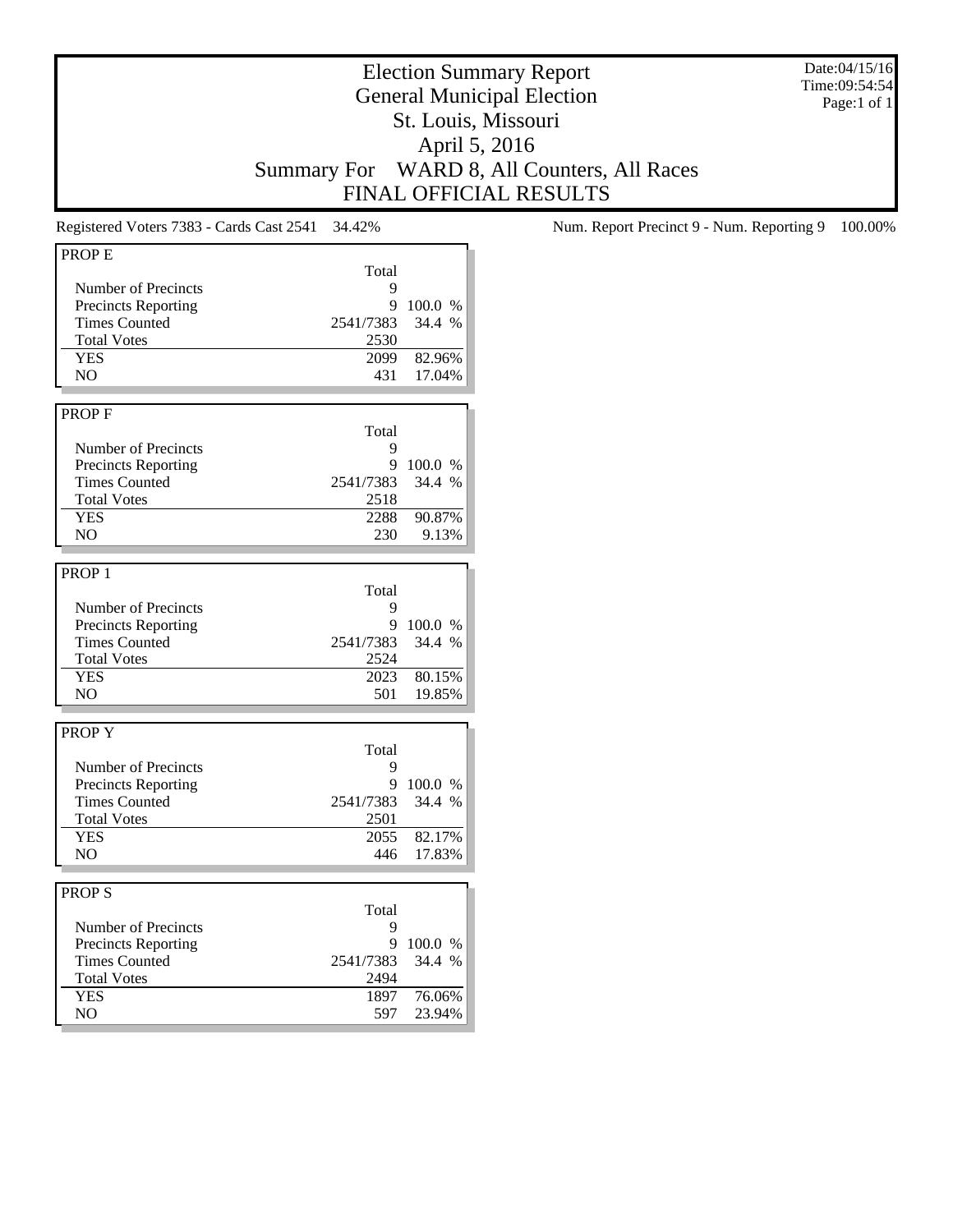Date:04/15/16 Time:09:54:59 Page:1 of 1

## Election Summary Report General Municipal Election St. Louis, Missouri April 5, 2016 Summary For WARD 9, All Counters, All Races FINAL OFFICIAL RESULTS

| Total<br><b>Number of Precincts</b><br>9<br><b>Precincts Reporting</b><br>9<br>100.0 %<br><b>Times Counted</b><br>1421/5687<br>25.0 %<br><b>Total Votes</b><br>1408<br><b>YES</b><br>74.86%<br>1054<br>NO.<br>354<br>25.14%<br><b>PROPF</b><br>Total<br>Number of Precincts<br>9<br><b>Precincts Reporting</b><br>9<br>100.0 %<br><b>Times Counted</b><br>25.0 %<br>1421/5687<br><b>Total Votes</b><br>1401<br><b>YES</b><br>1204<br>85.94%<br>N <sub>O</sub><br>197<br>14.06%<br>PROP <sub>1</sub><br>Total<br>Number of Precincts<br>9<br><b>Precincts Reporting</b><br>9<br>100.0 %<br>25.0 %<br><b>Times Counted</b><br>1421/5687<br><b>Total Votes</b><br>1400<br><b>YES</b><br>1031<br>73.64%<br>NO<br>369<br>26.36%<br><b>PROPY</b><br>Total<br>Number of Precincts<br>9<br>9<br><b>Precincts Reporting</b><br>100.0 %<br>25.0 %<br><b>Times Counted</b><br>1421/5687<br><b>Total Votes</b><br>1390<br><b>YES</b><br>76.26%<br>1060<br>N <sub>O</sub><br>330<br>23.74%<br><b>PROPS</b><br>Total<br>Number of Precincts<br>9<br><b>Precincts Reporting</b><br>9<br>100.0 %<br><b>Times Counted</b><br>25.0 %<br>1421/5687<br><b>Total Votes</b><br>1389<br>65.23%<br><b>YES</b><br>906<br>N <sub>O</sub><br>34.77%<br>483 | <b>PROPE</b> |  |
|---------------------------------------------------------------------------------------------------------------------------------------------------------------------------------------------------------------------------------------------------------------------------------------------------------------------------------------------------------------------------------------------------------------------------------------------------------------------------------------------------------------------------------------------------------------------------------------------------------------------------------------------------------------------------------------------------------------------------------------------------------------------------------------------------------------------------------------------------------------------------------------------------------------------------------------------------------------------------------------------------------------------------------------------------------------------------------------------------------------------------------------------------------------------------------------------------------------------------------|--------------|--|
|                                                                                                                                                                                                                                                                                                                                                                                                                                                                                                                                                                                                                                                                                                                                                                                                                                                                                                                                                                                                                                                                                                                                                                                                                                 |              |  |
|                                                                                                                                                                                                                                                                                                                                                                                                                                                                                                                                                                                                                                                                                                                                                                                                                                                                                                                                                                                                                                                                                                                                                                                                                                 |              |  |
|                                                                                                                                                                                                                                                                                                                                                                                                                                                                                                                                                                                                                                                                                                                                                                                                                                                                                                                                                                                                                                                                                                                                                                                                                                 |              |  |
|                                                                                                                                                                                                                                                                                                                                                                                                                                                                                                                                                                                                                                                                                                                                                                                                                                                                                                                                                                                                                                                                                                                                                                                                                                 |              |  |
|                                                                                                                                                                                                                                                                                                                                                                                                                                                                                                                                                                                                                                                                                                                                                                                                                                                                                                                                                                                                                                                                                                                                                                                                                                 |              |  |
|                                                                                                                                                                                                                                                                                                                                                                                                                                                                                                                                                                                                                                                                                                                                                                                                                                                                                                                                                                                                                                                                                                                                                                                                                                 |              |  |
|                                                                                                                                                                                                                                                                                                                                                                                                                                                                                                                                                                                                                                                                                                                                                                                                                                                                                                                                                                                                                                                                                                                                                                                                                                 |              |  |
|                                                                                                                                                                                                                                                                                                                                                                                                                                                                                                                                                                                                                                                                                                                                                                                                                                                                                                                                                                                                                                                                                                                                                                                                                                 |              |  |
|                                                                                                                                                                                                                                                                                                                                                                                                                                                                                                                                                                                                                                                                                                                                                                                                                                                                                                                                                                                                                                                                                                                                                                                                                                 |              |  |
|                                                                                                                                                                                                                                                                                                                                                                                                                                                                                                                                                                                                                                                                                                                                                                                                                                                                                                                                                                                                                                                                                                                                                                                                                                 |              |  |
|                                                                                                                                                                                                                                                                                                                                                                                                                                                                                                                                                                                                                                                                                                                                                                                                                                                                                                                                                                                                                                                                                                                                                                                                                                 |              |  |
|                                                                                                                                                                                                                                                                                                                                                                                                                                                                                                                                                                                                                                                                                                                                                                                                                                                                                                                                                                                                                                                                                                                                                                                                                                 |              |  |
|                                                                                                                                                                                                                                                                                                                                                                                                                                                                                                                                                                                                                                                                                                                                                                                                                                                                                                                                                                                                                                                                                                                                                                                                                                 |              |  |
|                                                                                                                                                                                                                                                                                                                                                                                                                                                                                                                                                                                                                                                                                                                                                                                                                                                                                                                                                                                                                                                                                                                                                                                                                                 |              |  |
|                                                                                                                                                                                                                                                                                                                                                                                                                                                                                                                                                                                                                                                                                                                                                                                                                                                                                                                                                                                                                                                                                                                                                                                                                                 |              |  |
|                                                                                                                                                                                                                                                                                                                                                                                                                                                                                                                                                                                                                                                                                                                                                                                                                                                                                                                                                                                                                                                                                                                                                                                                                                 |              |  |
|                                                                                                                                                                                                                                                                                                                                                                                                                                                                                                                                                                                                                                                                                                                                                                                                                                                                                                                                                                                                                                                                                                                                                                                                                                 |              |  |
|                                                                                                                                                                                                                                                                                                                                                                                                                                                                                                                                                                                                                                                                                                                                                                                                                                                                                                                                                                                                                                                                                                                                                                                                                                 |              |  |
|                                                                                                                                                                                                                                                                                                                                                                                                                                                                                                                                                                                                                                                                                                                                                                                                                                                                                                                                                                                                                                                                                                                                                                                                                                 |              |  |
|                                                                                                                                                                                                                                                                                                                                                                                                                                                                                                                                                                                                                                                                                                                                                                                                                                                                                                                                                                                                                                                                                                                                                                                                                                 |              |  |
|                                                                                                                                                                                                                                                                                                                                                                                                                                                                                                                                                                                                                                                                                                                                                                                                                                                                                                                                                                                                                                                                                                                                                                                                                                 |              |  |
|                                                                                                                                                                                                                                                                                                                                                                                                                                                                                                                                                                                                                                                                                                                                                                                                                                                                                                                                                                                                                                                                                                                                                                                                                                 |              |  |
|                                                                                                                                                                                                                                                                                                                                                                                                                                                                                                                                                                                                                                                                                                                                                                                                                                                                                                                                                                                                                                                                                                                                                                                                                                 |              |  |
|                                                                                                                                                                                                                                                                                                                                                                                                                                                                                                                                                                                                                                                                                                                                                                                                                                                                                                                                                                                                                                                                                                                                                                                                                                 |              |  |
|                                                                                                                                                                                                                                                                                                                                                                                                                                                                                                                                                                                                                                                                                                                                                                                                                                                                                                                                                                                                                                                                                                                                                                                                                                 |              |  |
|                                                                                                                                                                                                                                                                                                                                                                                                                                                                                                                                                                                                                                                                                                                                                                                                                                                                                                                                                                                                                                                                                                                                                                                                                                 |              |  |
|                                                                                                                                                                                                                                                                                                                                                                                                                                                                                                                                                                                                                                                                                                                                                                                                                                                                                                                                                                                                                                                                                                                                                                                                                                 |              |  |
|                                                                                                                                                                                                                                                                                                                                                                                                                                                                                                                                                                                                                                                                                                                                                                                                                                                                                                                                                                                                                                                                                                                                                                                                                                 |              |  |
|                                                                                                                                                                                                                                                                                                                                                                                                                                                                                                                                                                                                                                                                                                                                                                                                                                                                                                                                                                                                                                                                                                                                                                                                                                 |              |  |
|                                                                                                                                                                                                                                                                                                                                                                                                                                                                                                                                                                                                                                                                                                                                                                                                                                                                                                                                                                                                                                                                                                                                                                                                                                 |              |  |
|                                                                                                                                                                                                                                                                                                                                                                                                                                                                                                                                                                                                                                                                                                                                                                                                                                                                                                                                                                                                                                                                                                                                                                                                                                 |              |  |
|                                                                                                                                                                                                                                                                                                                                                                                                                                                                                                                                                                                                                                                                                                                                                                                                                                                                                                                                                                                                                                                                                                                                                                                                                                 |              |  |
|                                                                                                                                                                                                                                                                                                                                                                                                                                                                                                                                                                                                                                                                                                                                                                                                                                                                                                                                                                                                                                                                                                                                                                                                                                 |              |  |
|                                                                                                                                                                                                                                                                                                                                                                                                                                                                                                                                                                                                                                                                                                                                                                                                                                                                                                                                                                                                                                                                                                                                                                                                                                 |              |  |
|                                                                                                                                                                                                                                                                                                                                                                                                                                                                                                                                                                                                                                                                                                                                                                                                                                                                                                                                                                                                                                                                                                                                                                                                                                 |              |  |
|                                                                                                                                                                                                                                                                                                                                                                                                                                                                                                                                                                                                                                                                                                                                                                                                                                                                                                                                                                                                                                                                                                                                                                                                                                 |              |  |
|                                                                                                                                                                                                                                                                                                                                                                                                                                                                                                                                                                                                                                                                                                                                                                                                                                                                                                                                                                                                                                                                                                                                                                                                                                 |              |  |
|                                                                                                                                                                                                                                                                                                                                                                                                                                                                                                                                                                                                                                                                                                                                                                                                                                                                                                                                                                                                                                                                                                                                                                                                                                 |              |  |
|                                                                                                                                                                                                                                                                                                                                                                                                                                                                                                                                                                                                                                                                                                                                                                                                                                                                                                                                                                                                                                                                                                                                                                                                                                 |              |  |
|                                                                                                                                                                                                                                                                                                                                                                                                                                                                                                                                                                                                                                                                                                                                                                                                                                                                                                                                                                                                                                                                                                                                                                                                                                 |              |  |
|                                                                                                                                                                                                                                                                                                                                                                                                                                                                                                                                                                                                                                                                                                                                                                                                                                                                                                                                                                                                                                                                                                                                                                                                                                 |              |  |
|                                                                                                                                                                                                                                                                                                                                                                                                                                                                                                                                                                                                                                                                                                                                                                                                                                                                                                                                                                                                                                                                                                                                                                                                                                 |              |  |
|                                                                                                                                                                                                                                                                                                                                                                                                                                                                                                                                                                                                                                                                                                                                                                                                                                                                                                                                                                                                                                                                                                                                                                                                                                 |              |  |
|                                                                                                                                                                                                                                                                                                                                                                                                                                                                                                                                                                                                                                                                                                                                                                                                                                                                                                                                                                                                                                                                                                                                                                                                                                 |              |  |
|                                                                                                                                                                                                                                                                                                                                                                                                                                                                                                                                                                                                                                                                                                                                                                                                                                                                                                                                                                                                                                                                                                                                                                                                                                 |              |  |
|                                                                                                                                                                                                                                                                                                                                                                                                                                                                                                                                                                                                                                                                                                                                                                                                                                                                                                                                                                                                                                                                                                                                                                                                                                 |              |  |

Registered Voters 5687 - Cards Cast 1421 24.99% Num. Report Precinct 9 - Num. Reporting 9 100.00%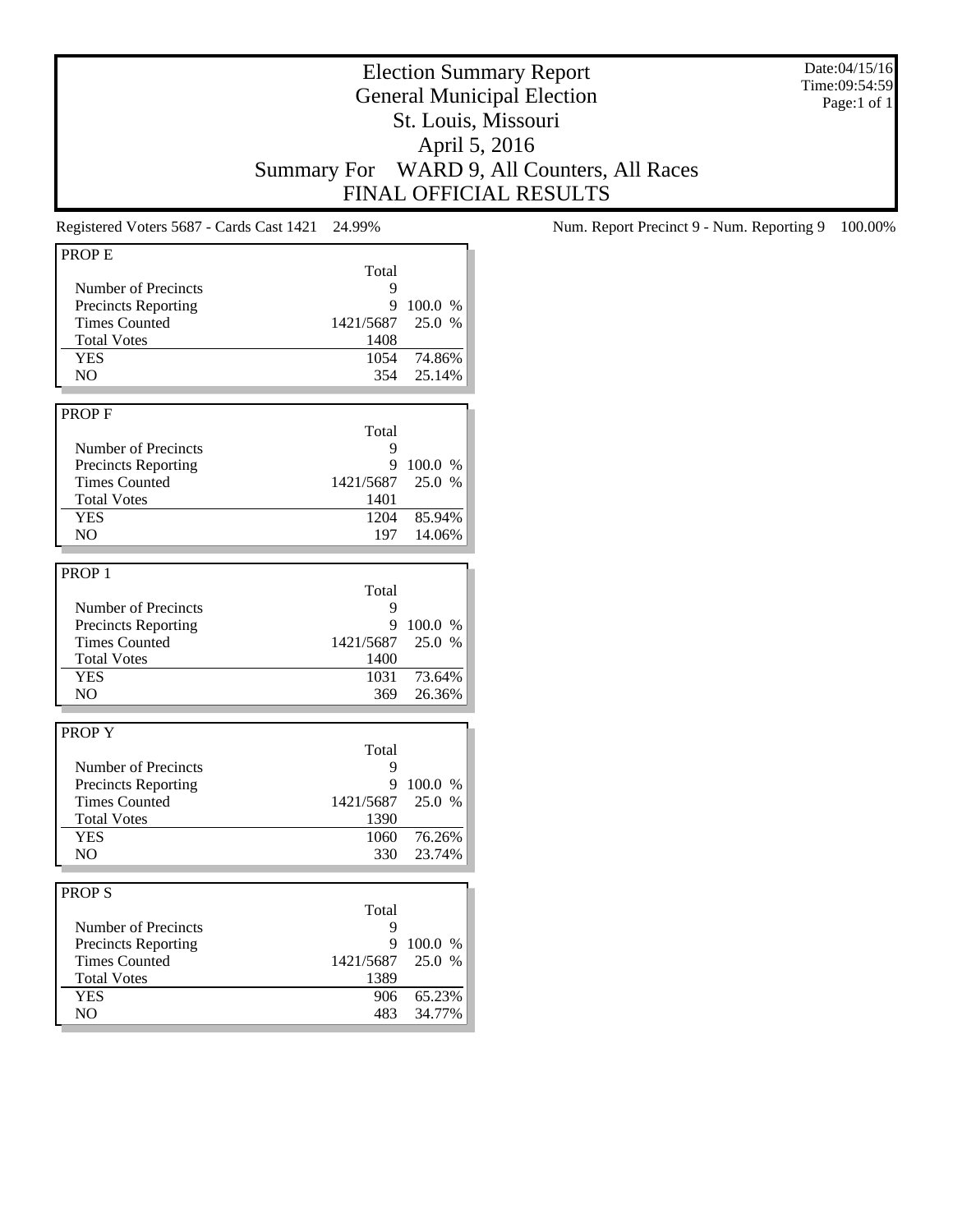Date:04/15/16 Time:09:55:07 Page:1 of 1

## Election Summary Report General Municipal Election St. Louis, Missouri April 5, 2016 Summary For WARD 10, All Counters, All Races FINAL OFFICIAL RESULTS

| Total<br>Number of Precincts<br>9<br><b>Precincts Reporting</b><br>9<br>100.0 %<br><b>Times Counted</b><br>28.6 %<br>1834/6402<br><b>Total Votes</b><br>1816<br><b>YES</b><br>1395<br>76.82%<br>NO<br>421<br>23.18%<br><b>PROPF</b><br>Total<br>Number of Precincts<br>9<br><b>Precincts Reporting</b><br>9<br>100.0%<br><b>Times Counted</b><br>28.6 %<br>1834/6402<br><b>Total Votes</b><br>1809<br><b>YES</b><br>1553<br>85.85%<br>N <sub>O</sub><br>256<br>14.15%<br>Total<br>Number of Precincts<br>9<br><b>Precincts Reporting</b><br>9<br>100.0 %<br><b>Times Counted</b><br>1834/6402<br>28.6 %<br><b>Total Votes</b><br>1806<br><b>YES</b><br>1123<br>62.18%<br>NO<br>683<br>37.82%<br><b>PROPY</b><br>Total<br>Number of Precincts<br>9<br>9<br><b>Precincts Reporting</b><br>100.0 %<br><b>Times Counted</b><br>1834/6402<br>28.6 %<br><b>Total Votes</b><br>1784<br>1345<br><b>YES</b><br>75.39%<br>N <sub>O</sub><br>439<br>24.61%<br>Total<br>Number of Precincts<br>9<br>9<br><b>Precincts Reporting</b><br>100.0 %<br>28.6 %<br><b>Times Counted</b><br>1834/6402<br><b>Total Votes</b><br>1784<br><b>YES</b><br>65.08%<br>1161<br>NO<br>623<br>34.92% | <b>PROPE</b>      |  |
|------------------------------------------------------------------------------------------------------------------------------------------------------------------------------------------------------------------------------------------------------------------------------------------------------------------------------------------------------------------------------------------------------------------------------------------------------------------------------------------------------------------------------------------------------------------------------------------------------------------------------------------------------------------------------------------------------------------------------------------------------------------------------------------------------------------------------------------------------------------------------------------------------------------------------------------------------------------------------------------------------------------------------------------------------------------------------------------------------------------------------------------------------------------------|-------------------|--|
|                                                                                                                                                                                                                                                                                                                                                                                                                                                                                                                                                                                                                                                                                                                                                                                                                                                                                                                                                                                                                                                                                                                                                                        |                   |  |
|                                                                                                                                                                                                                                                                                                                                                                                                                                                                                                                                                                                                                                                                                                                                                                                                                                                                                                                                                                                                                                                                                                                                                                        |                   |  |
|                                                                                                                                                                                                                                                                                                                                                                                                                                                                                                                                                                                                                                                                                                                                                                                                                                                                                                                                                                                                                                                                                                                                                                        |                   |  |
|                                                                                                                                                                                                                                                                                                                                                                                                                                                                                                                                                                                                                                                                                                                                                                                                                                                                                                                                                                                                                                                                                                                                                                        |                   |  |
|                                                                                                                                                                                                                                                                                                                                                                                                                                                                                                                                                                                                                                                                                                                                                                                                                                                                                                                                                                                                                                                                                                                                                                        |                   |  |
|                                                                                                                                                                                                                                                                                                                                                                                                                                                                                                                                                                                                                                                                                                                                                                                                                                                                                                                                                                                                                                                                                                                                                                        |                   |  |
|                                                                                                                                                                                                                                                                                                                                                                                                                                                                                                                                                                                                                                                                                                                                                                                                                                                                                                                                                                                                                                                                                                                                                                        |                   |  |
|                                                                                                                                                                                                                                                                                                                                                                                                                                                                                                                                                                                                                                                                                                                                                                                                                                                                                                                                                                                                                                                                                                                                                                        |                   |  |
|                                                                                                                                                                                                                                                                                                                                                                                                                                                                                                                                                                                                                                                                                                                                                                                                                                                                                                                                                                                                                                                                                                                                                                        |                   |  |
|                                                                                                                                                                                                                                                                                                                                                                                                                                                                                                                                                                                                                                                                                                                                                                                                                                                                                                                                                                                                                                                                                                                                                                        |                   |  |
|                                                                                                                                                                                                                                                                                                                                                                                                                                                                                                                                                                                                                                                                                                                                                                                                                                                                                                                                                                                                                                                                                                                                                                        |                   |  |
|                                                                                                                                                                                                                                                                                                                                                                                                                                                                                                                                                                                                                                                                                                                                                                                                                                                                                                                                                                                                                                                                                                                                                                        |                   |  |
|                                                                                                                                                                                                                                                                                                                                                                                                                                                                                                                                                                                                                                                                                                                                                                                                                                                                                                                                                                                                                                                                                                                                                                        |                   |  |
|                                                                                                                                                                                                                                                                                                                                                                                                                                                                                                                                                                                                                                                                                                                                                                                                                                                                                                                                                                                                                                                                                                                                                                        |                   |  |
|                                                                                                                                                                                                                                                                                                                                                                                                                                                                                                                                                                                                                                                                                                                                                                                                                                                                                                                                                                                                                                                                                                                                                                        |                   |  |
|                                                                                                                                                                                                                                                                                                                                                                                                                                                                                                                                                                                                                                                                                                                                                                                                                                                                                                                                                                                                                                                                                                                                                                        |                   |  |
|                                                                                                                                                                                                                                                                                                                                                                                                                                                                                                                                                                                                                                                                                                                                                                                                                                                                                                                                                                                                                                                                                                                                                                        |                   |  |
|                                                                                                                                                                                                                                                                                                                                                                                                                                                                                                                                                                                                                                                                                                                                                                                                                                                                                                                                                                                                                                                                                                                                                                        |                   |  |
|                                                                                                                                                                                                                                                                                                                                                                                                                                                                                                                                                                                                                                                                                                                                                                                                                                                                                                                                                                                                                                                                                                                                                                        | PROP <sub>1</sub> |  |
|                                                                                                                                                                                                                                                                                                                                                                                                                                                                                                                                                                                                                                                                                                                                                                                                                                                                                                                                                                                                                                                                                                                                                                        |                   |  |
|                                                                                                                                                                                                                                                                                                                                                                                                                                                                                                                                                                                                                                                                                                                                                                                                                                                                                                                                                                                                                                                                                                                                                                        |                   |  |
|                                                                                                                                                                                                                                                                                                                                                                                                                                                                                                                                                                                                                                                                                                                                                                                                                                                                                                                                                                                                                                                                                                                                                                        |                   |  |
|                                                                                                                                                                                                                                                                                                                                                                                                                                                                                                                                                                                                                                                                                                                                                                                                                                                                                                                                                                                                                                                                                                                                                                        |                   |  |
|                                                                                                                                                                                                                                                                                                                                                                                                                                                                                                                                                                                                                                                                                                                                                                                                                                                                                                                                                                                                                                                                                                                                                                        |                   |  |
|                                                                                                                                                                                                                                                                                                                                                                                                                                                                                                                                                                                                                                                                                                                                                                                                                                                                                                                                                                                                                                                                                                                                                                        |                   |  |
|                                                                                                                                                                                                                                                                                                                                                                                                                                                                                                                                                                                                                                                                                                                                                                                                                                                                                                                                                                                                                                                                                                                                                                        |                   |  |
|                                                                                                                                                                                                                                                                                                                                                                                                                                                                                                                                                                                                                                                                                                                                                                                                                                                                                                                                                                                                                                                                                                                                                                        |                   |  |
|                                                                                                                                                                                                                                                                                                                                                                                                                                                                                                                                                                                                                                                                                                                                                                                                                                                                                                                                                                                                                                                                                                                                                                        |                   |  |
|                                                                                                                                                                                                                                                                                                                                                                                                                                                                                                                                                                                                                                                                                                                                                                                                                                                                                                                                                                                                                                                                                                                                                                        |                   |  |
|                                                                                                                                                                                                                                                                                                                                                                                                                                                                                                                                                                                                                                                                                                                                                                                                                                                                                                                                                                                                                                                                                                                                                                        |                   |  |
|                                                                                                                                                                                                                                                                                                                                                                                                                                                                                                                                                                                                                                                                                                                                                                                                                                                                                                                                                                                                                                                                                                                                                                        |                   |  |
|                                                                                                                                                                                                                                                                                                                                                                                                                                                                                                                                                                                                                                                                                                                                                                                                                                                                                                                                                                                                                                                                                                                                                                        |                   |  |
|                                                                                                                                                                                                                                                                                                                                                                                                                                                                                                                                                                                                                                                                                                                                                                                                                                                                                                                                                                                                                                                                                                                                                                        |                   |  |
|                                                                                                                                                                                                                                                                                                                                                                                                                                                                                                                                                                                                                                                                                                                                                                                                                                                                                                                                                                                                                                                                                                                                                                        |                   |  |
|                                                                                                                                                                                                                                                                                                                                                                                                                                                                                                                                                                                                                                                                                                                                                                                                                                                                                                                                                                                                                                                                                                                                                                        |                   |  |
|                                                                                                                                                                                                                                                                                                                                                                                                                                                                                                                                                                                                                                                                                                                                                                                                                                                                                                                                                                                                                                                                                                                                                                        |                   |  |
|                                                                                                                                                                                                                                                                                                                                                                                                                                                                                                                                                                                                                                                                                                                                                                                                                                                                                                                                                                                                                                                                                                                                                                        |                   |  |
|                                                                                                                                                                                                                                                                                                                                                                                                                                                                                                                                                                                                                                                                                                                                                                                                                                                                                                                                                                                                                                                                                                                                                                        | <b>PROPS</b>      |  |
|                                                                                                                                                                                                                                                                                                                                                                                                                                                                                                                                                                                                                                                                                                                                                                                                                                                                                                                                                                                                                                                                                                                                                                        |                   |  |
|                                                                                                                                                                                                                                                                                                                                                                                                                                                                                                                                                                                                                                                                                                                                                                                                                                                                                                                                                                                                                                                                                                                                                                        |                   |  |
|                                                                                                                                                                                                                                                                                                                                                                                                                                                                                                                                                                                                                                                                                                                                                                                                                                                                                                                                                                                                                                                                                                                                                                        |                   |  |
|                                                                                                                                                                                                                                                                                                                                                                                                                                                                                                                                                                                                                                                                                                                                                                                                                                                                                                                                                                                                                                                                                                                                                                        |                   |  |
|                                                                                                                                                                                                                                                                                                                                                                                                                                                                                                                                                                                                                                                                                                                                                                                                                                                                                                                                                                                                                                                                                                                                                                        |                   |  |
|                                                                                                                                                                                                                                                                                                                                                                                                                                                                                                                                                                                                                                                                                                                                                                                                                                                                                                                                                                                                                                                                                                                                                                        |                   |  |
|                                                                                                                                                                                                                                                                                                                                                                                                                                                                                                                                                                                                                                                                                                                                                                                                                                                                                                                                                                                                                                                                                                                                                                        |                   |  |
|                                                                                                                                                                                                                                                                                                                                                                                                                                                                                                                                                                                                                                                                                                                                                                                                                                                                                                                                                                                                                                                                                                                                                                        |                   |  |

Registered Voters 6402 - Cards Cast 1834 28.65% Num. Report Precinct 9 - Num. Reporting 9 100.00%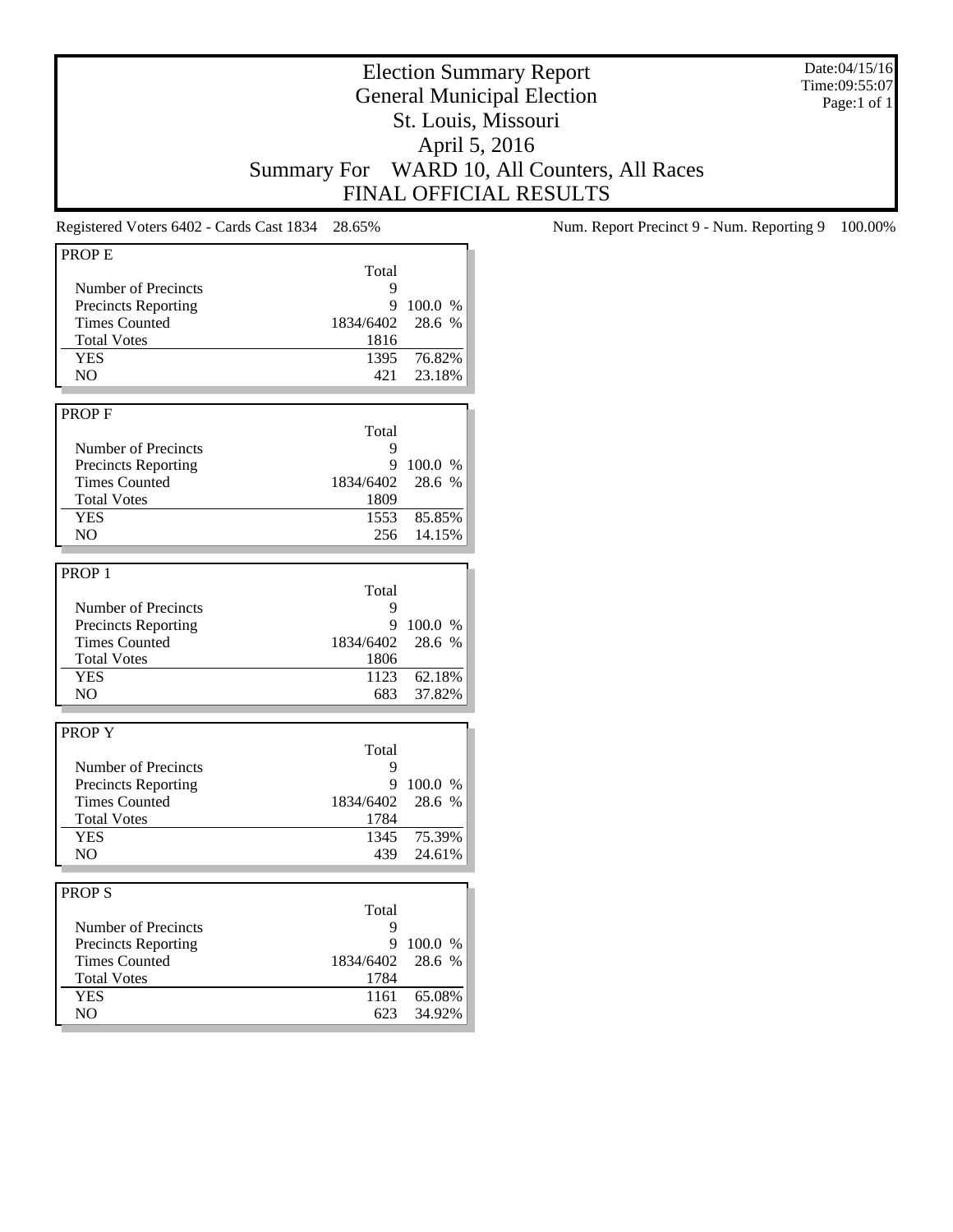Date:04/15/16 Time:09:55:12 Page:1 of 1

## Election Summary Report General Municipal Election St. Louis, Missouri April 5, 2016 Summary For WARD 11, All Counters, All Races FINAL OFFICIAL RESULTS

| Total<br>Number of Precincts<br>6<br><b>Precincts Reporting</b><br>100.0 %<br>6<br><b>Times Counted</b><br>1414/5563<br>25.4 %<br><b>Total Votes</b><br>1403<br><b>YES</b><br>74.13%<br>1040<br>25.87%<br>NO.<br>363<br>PROP <sub>F</sub><br>Total<br>Number of Precincts<br>6<br><b>Precincts Reporting</b><br>6<br>100.0 %<br>25.4 %<br><b>Times Counted</b><br>1414/5563<br><b>Total Votes</b><br>1402<br><b>YES</b><br>1174<br>83.74%<br>16.26%<br>N <sub>O</sub><br>228<br>PROP <sub>1</sub><br>Total<br>Number of Precincts<br>6<br><b>Precincts Reporting</b><br>6<br>100.0 %<br><b>Times Counted</b><br>1414/5563<br>25.4 %<br>1395<br><b>Total Votes</b><br><b>YES</b><br>62.15%<br>867<br>N <sub>O</sub><br>528<br>37.85%<br><b>PROPY</b><br>Total<br>Number of Precincts<br>6<br><b>Precincts Reporting</b><br>6<br>100.0 %<br><b>Times Counted</b><br>1414/5563<br>25.4 %<br><b>Total Votes</b><br>1386<br>71.79%<br><b>YES</b><br>995<br>NO<br>391<br>28.21%<br><b>PROPS</b><br>Total<br>Number of Precincts<br>6<br><b>Precincts Reporting</b><br>6<br>100.0 %<br><b>Times Counted</b><br>1414/5563<br>25.4 %<br><b>Total Votes</b><br>1385<br><b>YES</b><br>831<br>60.00%<br>N <sub>O</sub><br>554<br>40.00% | <b>PROPE</b> |  |
|-----------------------------------------------------------------------------------------------------------------------------------------------------------------------------------------------------------------------------------------------------------------------------------------------------------------------------------------------------------------------------------------------------------------------------------------------------------------------------------------------------------------------------------------------------------------------------------------------------------------------------------------------------------------------------------------------------------------------------------------------------------------------------------------------------------------------------------------------------------------------------------------------------------------------------------------------------------------------------------------------------------------------------------------------------------------------------------------------------------------------------------------------------------------------------------------------------------------------------|--------------|--|
|                                                                                                                                                                                                                                                                                                                                                                                                                                                                                                                                                                                                                                                                                                                                                                                                                                                                                                                                                                                                                                                                                                                                                                                                                             |              |  |
|                                                                                                                                                                                                                                                                                                                                                                                                                                                                                                                                                                                                                                                                                                                                                                                                                                                                                                                                                                                                                                                                                                                                                                                                                             |              |  |
|                                                                                                                                                                                                                                                                                                                                                                                                                                                                                                                                                                                                                                                                                                                                                                                                                                                                                                                                                                                                                                                                                                                                                                                                                             |              |  |
|                                                                                                                                                                                                                                                                                                                                                                                                                                                                                                                                                                                                                                                                                                                                                                                                                                                                                                                                                                                                                                                                                                                                                                                                                             |              |  |
|                                                                                                                                                                                                                                                                                                                                                                                                                                                                                                                                                                                                                                                                                                                                                                                                                                                                                                                                                                                                                                                                                                                                                                                                                             |              |  |
|                                                                                                                                                                                                                                                                                                                                                                                                                                                                                                                                                                                                                                                                                                                                                                                                                                                                                                                                                                                                                                                                                                                                                                                                                             |              |  |
|                                                                                                                                                                                                                                                                                                                                                                                                                                                                                                                                                                                                                                                                                                                                                                                                                                                                                                                                                                                                                                                                                                                                                                                                                             |              |  |
|                                                                                                                                                                                                                                                                                                                                                                                                                                                                                                                                                                                                                                                                                                                                                                                                                                                                                                                                                                                                                                                                                                                                                                                                                             |              |  |
|                                                                                                                                                                                                                                                                                                                                                                                                                                                                                                                                                                                                                                                                                                                                                                                                                                                                                                                                                                                                                                                                                                                                                                                                                             |              |  |
|                                                                                                                                                                                                                                                                                                                                                                                                                                                                                                                                                                                                                                                                                                                                                                                                                                                                                                                                                                                                                                                                                                                                                                                                                             |              |  |
|                                                                                                                                                                                                                                                                                                                                                                                                                                                                                                                                                                                                                                                                                                                                                                                                                                                                                                                                                                                                                                                                                                                                                                                                                             |              |  |
|                                                                                                                                                                                                                                                                                                                                                                                                                                                                                                                                                                                                                                                                                                                                                                                                                                                                                                                                                                                                                                                                                                                                                                                                                             |              |  |
|                                                                                                                                                                                                                                                                                                                                                                                                                                                                                                                                                                                                                                                                                                                                                                                                                                                                                                                                                                                                                                                                                                                                                                                                                             |              |  |
|                                                                                                                                                                                                                                                                                                                                                                                                                                                                                                                                                                                                                                                                                                                                                                                                                                                                                                                                                                                                                                                                                                                                                                                                                             |              |  |
|                                                                                                                                                                                                                                                                                                                                                                                                                                                                                                                                                                                                                                                                                                                                                                                                                                                                                                                                                                                                                                                                                                                                                                                                                             |              |  |
|                                                                                                                                                                                                                                                                                                                                                                                                                                                                                                                                                                                                                                                                                                                                                                                                                                                                                                                                                                                                                                                                                                                                                                                                                             |              |  |
|                                                                                                                                                                                                                                                                                                                                                                                                                                                                                                                                                                                                                                                                                                                                                                                                                                                                                                                                                                                                                                                                                                                                                                                                                             |              |  |
|                                                                                                                                                                                                                                                                                                                                                                                                                                                                                                                                                                                                                                                                                                                                                                                                                                                                                                                                                                                                                                                                                                                                                                                                                             |              |  |
|                                                                                                                                                                                                                                                                                                                                                                                                                                                                                                                                                                                                                                                                                                                                                                                                                                                                                                                                                                                                                                                                                                                                                                                                                             |              |  |
|                                                                                                                                                                                                                                                                                                                                                                                                                                                                                                                                                                                                                                                                                                                                                                                                                                                                                                                                                                                                                                                                                                                                                                                                                             |              |  |
|                                                                                                                                                                                                                                                                                                                                                                                                                                                                                                                                                                                                                                                                                                                                                                                                                                                                                                                                                                                                                                                                                                                                                                                                                             |              |  |
|                                                                                                                                                                                                                                                                                                                                                                                                                                                                                                                                                                                                                                                                                                                                                                                                                                                                                                                                                                                                                                                                                                                                                                                                                             |              |  |
|                                                                                                                                                                                                                                                                                                                                                                                                                                                                                                                                                                                                                                                                                                                                                                                                                                                                                                                                                                                                                                                                                                                                                                                                                             |              |  |
|                                                                                                                                                                                                                                                                                                                                                                                                                                                                                                                                                                                                                                                                                                                                                                                                                                                                                                                                                                                                                                                                                                                                                                                                                             |              |  |
|                                                                                                                                                                                                                                                                                                                                                                                                                                                                                                                                                                                                                                                                                                                                                                                                                                                                                                                                                                                                                                                                                                                                                                                                                             |              |  |
|                                                                                                                                                                                                                                                                                                                                                                                                                                                                                                                                                                                                                                                                                                                                                                                                                                                                                                                                                                                                                                                                                                                                                                                                                             |              |  |
|                                                                                                                                                                                                                                                                                                                                                                                                                                                                                                                                                                                                                                                                                                                                                                                                                                                                                                                                                                                                                                                                                                                                                                                                                             |              |  |
|                                                                                                                                                                                                                                                                                                                                                                                                                                                                                                                                                                                                                                                                                                                                                                                                                                                                                                                                                                                                                                                                                                                                                                                                                             |              |  |
|                                                                                                                                                                                                                                                                                                                                                                                                                                                                                                                                                                                                                                                                                                                                                                                                                                                                                                                                                                                                                                                                                                                                                                                                                             |              |  |
|                                                                                                                                                                                                                                                                                                                                                                                                                                                                                                                                                                                                                                                                                                                                                                                                                                                                                                                                                                                                                                                                                                                                                                                                                             |              |  |
|                                                                                                                                                                                                                                                                                                                                                                                                                                                                                                                                                                                                                                                                                                                                                                                                                                                                                                                                                                                                                                                                                                                                                                                                                             |              |  |
|                                                                                                                                                                                                                                                                                                                                                                                                                                                                                                                                                                                                                                                                                                                                                                                                                                                                                                                                                                                                                                                                                                                                                                                                                             |              |  |
|                                                                                                                                                                                                                                                                                                                                                                                                                                                                                                                                                                                                                                                                                                                                                                                                                                                                                                                                                                                                                                                                                                                                                                                                                             |              |  |
|                                                                                                                                                                                                                                                                                                                                                                                                                                                                                                                                                                                                                                                                                                                                                                                                                                                                                                                                                                                                                                                                                                                                                                                                                             |              |  |
|                                                                                                                                                                                                                                                                                                                                                                                                                                                                                                                                                                                                                                                                                                                                                                                                                                                                                                                                                                                                                                                                                                                                                                                                                             |              |  |
|                                                                                                                                                                                                                                                                                                                                                                                                                                                                                                                                                                                                                                                                                                                                                                                                                                                                                                                                                                                                                                                                                                                                                                                                                             |              |  |
|                                                                                                                                                                                                                                                                                                                                                                                                                                                                                                                                                                                                                                                                                                                                                                                                                                                                                                                                                                                                                                                                                                                                                                                                                             |              |  |
|                                                                                                                                                                                                                                                                                                                                                                                                                                                                                                                                                                                                                                                                                                                                                                                                                                                                                                                                                                                                                                                                                                                                                                                                                             |              |  |
|                                                                                                                                                                                                                                                                                                                                                                                                                                                                                                                                                                                                                                                                                                                                                                                                                                                                                                                                                                                                                                                                                                                                                                                                                             |              |  |
|                                                                                                                                                                                                                                                                                                                                                                                                                                                                                                                                                                                                                                                                                                                                                                                                                                                                                                                                                                                                                                                                                                                                                                                                                             |              |  |
|                                                                                                                                                                                                                                                                                                                                                                                                                                                                                                                                                                                                                                                                                                                                                                                                                                                                                                                                                                                                                                                                                                                                                                                                                             |              |  |
|                                                                                                                                                                                                                                                                                                                                                                                                                                                                                                                                                                                                                                                                                                                                                                                                                                                                                                                                                                                                                                                                                                                                                                                                                             |              |  |
|                                                                                                                                                                                                                                                                                                                                                                                                                                                                                                                                                                                                                                                                                                                                                                                                                                                                                                                                                                                                                                                                                                                                                                                                                             |              |  |
|                                                                                                                                                                                                                                                                                                                                                                                                                                                                                                                                                                                                                                                                                                                                                                                                                                                                                                                                                                                                                                                                                                                                                                                                                             |              |  |
|                                                                                                                                                                                                                                                                                                                                                                                                                                                                                                                                                                                                                                                                                                                                                                                                                                                                                                                                                                                                                                                                                                                                                                                                                             |              |  |
|                                                                                                                                                                                                                                                                                                                                                                                                                                                                                                                                                                                                                                                                                                                                                                                                                                                                                                                                                                                                                                                                                                                                                                                                                             |              |  |
|                                                                                                                                                                                                                                                                                                                                                                                                                                                                                                                                                                                                                                                                                                                                                                                                                                                                                                                                                                                                                                                                                                                                                                                                                             |              |  |
|                                                                                                                                                                                                                                                                                                                                                                                                                                                                                                                                                                                                                                                                                                                                                                                                                                                                                                                                                                                                                                                                                                                                                                                                                             |              |  |
|                                                                                                                                                                                                                                                                                                                                                                                                                                                                                                                                                                                                                                                                                                                                                                                                                                                                                                                                                                                                                                                                                                                                                                                                                             |              |  |

Registered Voters 5563 - Cards Cast 1414 25.42% Num. Report Precinct 6 - Num. Reporting 6 100.00%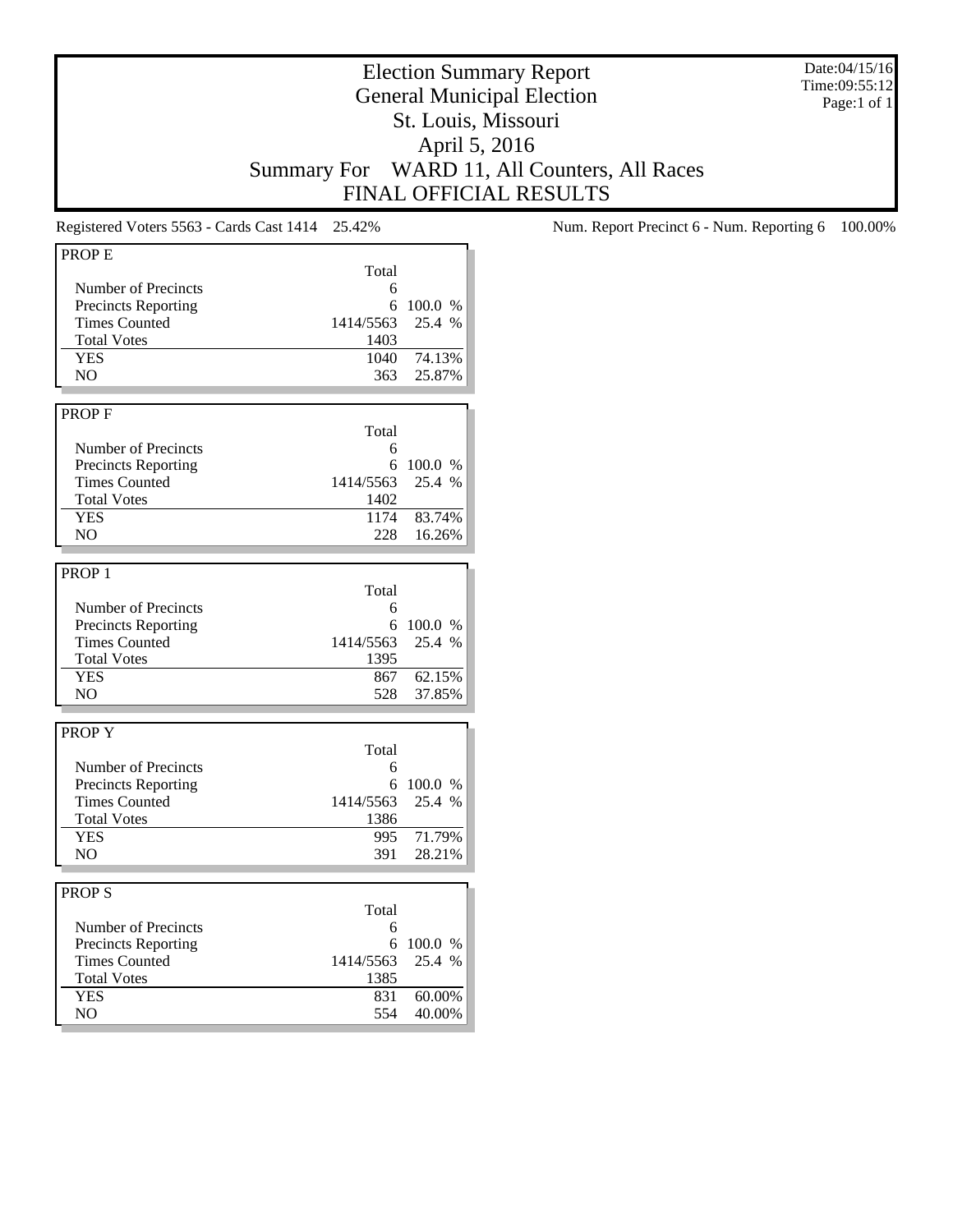Date:04/15/16 Time:09:55:16 Page:1 of 1

## Election Summary Report General Municipal Election St. Louis, Missouri April 5, 2016 Summary For WARD 12, All Counters, All Races FINAL OFFICIAL RESULTS

| Total<br>Number of Precincts<br>8<br>8<br><b>Precincts Reporting</b><br>100.0 %<br><b>Times Counted</b><br>2498/7245<br>34.5 %<br><b>Total Votes</b><br>2484<br><b>YES</b><br>1982<br>79.79%<br>20.21%<br>NO.<br>502<br><b>PROPF</b><br>Total<br>Number of Precincts<br>8<br><b>Precincts Reporting</b><br>8<br>100.0 %<br>34.5 %<br><b>Times Counted</b><br>2498/7245<br><b>Total Votes</b><br>2470<br><b>YES</b><br>85.02%<br>2100<br>NO.<br>14.98%<br>370<br>Total<br>Number of Precincts<br>8<br><b>Precincts Reporting</b><br>8<br>100.0 %<br><b>Times Counted</b><br>34.5 %<br>2498/7245<br><b>Total Votes</b><br>2466<br><b>YES</b><br>51.82%<br>1278<br>NO.<br>1188<br>48.18%<br>Total<br>Number of Precincts<br>8<br>8<br><b>Precincts Reporting</b><br>100.0 %<br>34.5 %<br><b>Times Counted</b><br>2498/7245<br><b>Total Votes</b><br>2432<br><b>YES</b><br>73.64%<br>1791<br>NO<br>641<br>26.36%<br>Total<br>Number of Precincts<br>8<br><b>Precincts Reporting</b><br>8 100.0 %<br>2498/7245<br><b>Times Counted</b><br>34.5 %<br><b>Total Votes</b><br>2425<br>61.20%<br><b>YES</b><br>1484<br>NO.<br>38.80%<br>941 | PROP <sub>E</sub> |  |
|-----------------------------------------------------------------------------------------------------------------------------------------------------------------------------------------------------------------------------------------------------------------------------------------------------------------------------------------------------------------------------------------------------------------------------------------------------------------------------------------------------------------------------------------------------------------------------------------------------------------------------------------------------------------------------------------------------------------------------------------------------------------------------------------------------------------------------------------------------------------------------------------------------------------------------------------------------------------------------------------------------------------------------------------------------------------------------------------------------------------------------------|-------------------|--|
|                                                                                                                                                                                                                                                                                                                                                                                                                                                                                                                                                                                                                                                                                                                                                                                                                                                                                                                                                                                                                                                                                                                                   |                   |  |
|                                                                                                                                                                                                                                                                                                                                                                                                                                                                                                                                                                                                                                                                                                                                                                                                                                                                                                                                                                                                                                                                                                                                   |                   |  |
|                                                                                                                                                                                                                                                                                                                                                                                                                                                                                                                                                                                                                                                                                                                                                                                                                                                                                                                                                                                                                                                                                                                                   |                   |  |
|                                                                                                                                                                                                                                                                                                                                                                                                                                                                                                                                                                                                                                                                                                                                                                                                                                                                                                                                                                                                                                                                                                                                   |                   |  |
|                                                                                                                                                                                                                                                                                                                                                                                                                                                                                                                                                                                                                                                                                                                                                                                                                                                                                                                                                                                                                                                                                                                                   |                   |  |
|                                                                                                                                                                                                                                                                                                                                                                                                                                                                                                                                                                                                                                                                                                                                                                                                                                                                                                                                                                                                                                                                                                                                   |                   |  |
|                                                                                                                                                                                                                                                                                                                                                                                                                                                                                                                                                                                                                                                                                                                                                                                                                                                                                                                                                                                                                                                                                                                                   |                   |  |
|                                                                                                                                                                                                                                                                                                                                                                                                                                                                                                                                                                                                                                                                                                                                                                                                                                                                                                                                                                                                                                                                                                                                   |                   |  |
|                                                                                                                                                                                                                                                                                                                                                                                                                                                                                                                                                                                                                                                                                                                                                                                                                                                                                                                                                                                                                                                                                                                                   |                   |  |
|                                                                                                                                                                                                                                                                                                                                                                                                                                                                                                                                                                                                                                                                                                                                                                                                                                                                                                                                                                                                                                                                                                                                   |                   |  |
|                                                                                                                                                                                                                                                                                                                                                                                                                                                                                                                                                                                                                                                                                                                                                                                                                                                                                                                                                                                                                                                                                                                                   |                   |  |
|                                                                                                                                                                                                                                                                                                                                                                                                                                                                                                                                                                                                                                                                                                                                                                                                                                                                                                                                                                                                                                                                                                                                   |                   |  |
|                                                                                                                                                                                                                                                                                                                                                                                                                                                                                                                                                                                                                                                                                                                                                                                                                                                                                                                                                                                                                                                                                                                                   |                   |  |
|                                                                                                                                                                                                                                                                                                                                                                                                                                                                                                                                                                                                                                                                                                                                                                                                                                                                                                                                                                                                                                                                                                                                   |                   |  |
|                                                                                                                                                                                                                                                                                                                                                                                                                                                                                                                                                                                                                                                                                                                                                                                                                                                                                                                                                                                                                                                                                                                                   |                   |  |
|                                                                                                                                                                                                                                                                                                                                                                                                                                                                                                                                                                                                                                                                                                                                                                                                                                                                                                                                                                                                                                                                                                                                   |                   |  |
|                                                                                                                                                                                                                                                                                                                                                                                                                                                                                                                                                                                                                                                                                                                                                                                                                                                                                                                                                                                                                                                                                                                                   |                   |  |
|                                                                                                                                                                                                                                                                                                                                                                                                                                                                                                                                                                                                                                                                                                                                                                                                                                                                                                                                                                                                                                                                                                                                   |                   |  |
|                                                                                                                                                                                                                                                                                                                                                                                                                                                                                                                                                                                                                                                                                                                                                                                                                                                                                                                                                                                                                                                                                                                                   |                   |  |
|                                                                                                                                                                                                                                                                                                                                                                                                                                                                                                                                                                                                                                                                                                                                                                                                                                                                                                                                                                                                                                                                                                                                   | PROP <sub>1</sub> |  |
|                                                                                                                                                                                                                                                                                                                                                                                                                                                                                                                                                                                                                                                                                                                                                                                                                                                                                                                                                                                                                                                                                                                                   |                   |  |
|                                                                                                                                                                                                                                                                                                                                                                                                                                                                                                                                                                                                                                                                                                                                                                                                                                                                                                                                                                                                                                                                                                                                   |                   |  |
|                                                                                                                                                                                                                                                                                                                                                                                                                                                                                                                                                                                                                                                                                                                                                                                                                                                                                                                                                                                                                                                                                                                                   |                   |  |
|                                                                                                                                                                                                                                                                                                                                                                                                                                                                                                                                                                                                                                                                                                                                                                                                                                                                                                                                                                                                                                                                                                                                   |                   |  |
|                                                                                                                                                                                                                                                                                                                                                                                                                                                                                                                                                                                                                                                                                                                                                                                                                                                                                                                                                                                                                                                                                                                                   |                   |  |
|                                                                                                                                                                                                                                                                                                                                                                                                                                                                                                                                                                                                                                                                                                                                                                                                                                                                                                                                                                                                                                                                                                                                   |                   |  |
|                                                                                                                                                                                                                                                                                                                                                                                                                                                                                                                                                                                                                                                                                                                                                                                                                                                                                                                                                                                                                                                                                                                                   |                   |  |
|                                                                                                                                                                                                                                                                                                                                                                                                                                                                                                                                                                                                                                                                                                                                                                                                                                                                                                                                                                                                                                                                                                                                   |                   |  |
|                                                                                                                                                                                                                                                                                                                                                                                                                                                                                                                                                                                                                                                                                                                                                                                                                                                                                                                                                                                                                                                                                                                                   |                   |  |
|                                                                                                                                                                                                                                                                                                                                                                                                                                                                                                                                                                                                                                                                                                                                                                                                                                                                                                                                                                                                                                                                                                                                   | <b>PROPY</b>      |  |
|                                                                                                                                                                                                                                                                                                                                                                                                                                                                                                                                                                                                                                                                                                                                                                                                                                                                                                                                                                                                                                                                                                                                   |                   |  |
|                                                                                                                                                                                                                                                                                                                                                                                                                                                                                                                                                                                                                                                                                                                                                                                                                                                                                                                                                                                                                                                                                                                                   |                   |  |
|                                                                                                                                                                                                                                                                                                                                                                                                                                                                                                                                                                                                                                                                                                                                                                                                                                                                                                                                                                                                                                                                                                                                   |                   |  |
|                                                                                                                                                                                                                                                                                                                                                                                                                                                                                                                                                                                                                                                                                                                                                                                                                                                                                                                                                                                                                                                                                                                                   |                   |  |
|                                                                                                                                                                                                                                                                                                                                                                                                                                                                                                                                                                                                                                                                                                                                                                                                                                                                                                                                                                                                                                                                                                                                   |                   |  |
|                                                                                                                                                                                                                                                                                                                                                                                                                                                                                                                                                                                                                                                                                                                                                                                                                                                                                                                                                                                                                                                                                                                                   |                   |  |
|                                                                                                                                                                                                                                                                                                                                                                                                                                                                                                                                                                                                                                                                                                                                                                                                                                                                                                                                                                                                                                                                                                                                   |                   |  |
|                                                                                                                                                                                                                                                                                                                                                                                                                                                                                                                                                                                                                                                                                                                                                                                                                                                                                                                                                                                                                                                                                                                                   |                   |  |
|                                                                                                                                                                                                                                                                                                                                                                                                                                                                                                                                                                                                                                                                                                                                                                                                                                                                                                                                                                                                                                                                                                                                   |                   |  |
|                                                                                                                                                                                                                                                                                                                                                                                                                                                                                                                                                                                                                                                                                                                                                                                                                                                                                                                                                                                                                                                                                                                                   | <b>PROPS</b>      |  |
|                                                                                                                                                                                                                                                                                                                                                                                                                                                                                                                                                                                                                                                                                                                                                                                                                                                                                                                                                                                                                                                                                                                                   |                   |  |
|                                                                                                                                                                                                                                                                                                                                                                                                                                                                                                                                                                                                                                                                                                                                                                                                                                                                                                                                                                                                                                                                                                                                   |                   |  |
|                                                                                                                                                                                                                                                                                                                                                                                                                                                                                                                                                                                                                                                                                                                                                                                                                                                                                                                                                                                                                                                                                                                                   |                   |  |
|                                                                                                                                                                                                                                                                                                                                                                                                                                                                                                                                                                                                                                                                                                                                                                                                                                                                                                                                                                                                                                                                                                                                   |                   |  |
|                                                                                                                                                                                                                                                                                                                                                                                                                                                                                                                                                                                                                                                                                                                                                                                                                                                                                                                                                                                                                                                                                                                                   |                   |  |
|                                                                                                                                                                                                                                                                                                                                                                                                                                                                                                                                                                                                                                                                                                                                                                                                                                                                                                                                                                                                                                                                                                                                   |                   |  |
|                                                                                                                                                                                                                                                                                                                                                                                                                                                                                                                                                                                                                                                                                                                                                                                                                                                                                                                                                                                                                                                                                                                                   |                   |  |
|                                                                                                                                                                                                                                                                                                                                                                                                                                                                                                                                                                                                                                                                                                                                                                                                                                                                                                                                                                                                                                                                                                                                   |                   |  |

Registered Voters 7245 - Cards Cast 2498 34.48% Num. Report Precinct 8 - Num. Reporting 8 100.00%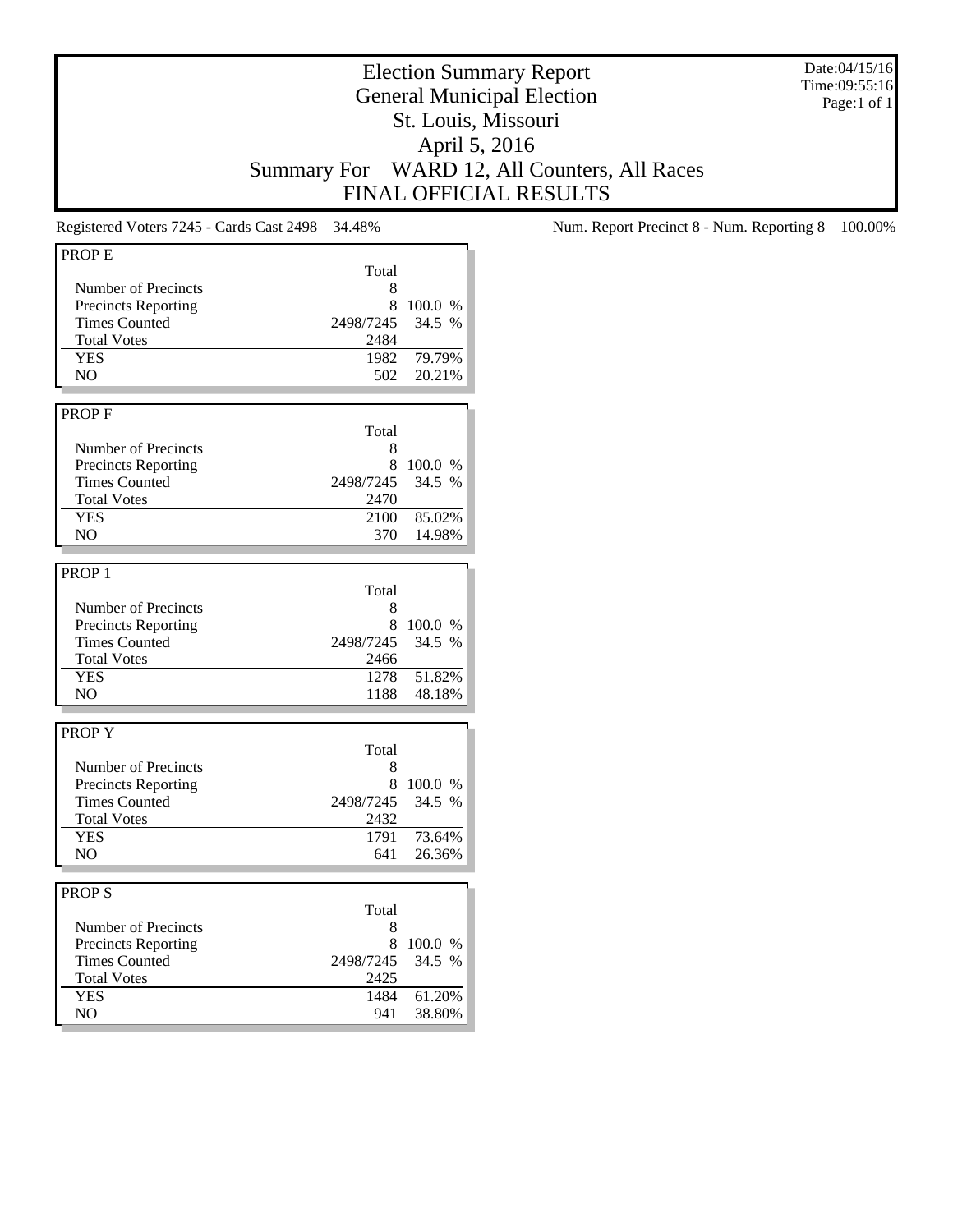Date:04/15/16 Time:09:55:20 Page:1 of 1

## Election Summary Report General Municipal Election St. Louis, Missouri April 5, 2016 Summary For WARD 13, All Counters, All Races FINAL OFFICIAL RESULTS

| <b>PROPE</b>                         |             |                  |
|--------------------------------------|-------------|------------------|
|                                      | Total       |                  |
| Number of Precincts                  | 6           |                  |
| <b>Precincts Reporting</b>           | 6           | 100.0 %          |
| <b>Times Counted</b>                 | 1856/6484   | 28.6 %           |
| <b>Total Votes</b>                   | 1839        |                  |
| <b>YES</b>                           | 1427        | 77.60%           |
| NO                                   | 412         | 22.40%           |
|                                      |             |                  |
| <b>PROPF</b>                         |             |                  |
|                                      | Total       |                  |
| Number of Precincts                  | 6           |                  |
| <b>Precincts Reporting</b>           | 6           | 100.0 %          |
| <b>Times Counted</b>                 | 1856/6484   | 28.6 %           |
| <b>Total Votes</b>                   | 1836        |                  |
| <b>YES</b>                           | 1575        | 85.78%           |
| NO                                   | 261         | 14.22%           |
|                                      |             |                  |
|                                      |             |                  |
| PROP <sub>1</sub>                    |             |                  |
|                                      | Total       |                  |
| Number of Precincts                  | 6           |                  |
| <b>Precincts Reporting</b>           | 6           | 100.0 %          |
| <b>Times Counted</b>                 | 1856/6484   | 28.6 %           |
| <b>Total Votes</b>                   | 1833        |                  |
| <b>YES</b>                           | 1045        | 57.01%           |
| NO.                                  | 788         | 42.99%           |
|                                      |             |                  |
| <b>PROPY</b>                         |             |                  |
|                                      | Total       |                  |
| Number of Precincts                  | 6           |                  |
| <b>Precincts Reporting</b>           | 6           | 100.0 %          |
| <b>Times Counted</b>                 | 1856/6484   | 28.6 %           |
| <b>Total Votes</b>                   | 1812        |                  |
| <b>YES</b>                           | 1351        | 74.56%           |
|                                      |             |                  |
|                                      |             |                  |
| NO                                   | 461         | 25.44%           |
|                                      |             |                  |
|                                      |             |                  |
|                                      | Total       |                  |
| Number of Precincts                  | 6           |                  |
| <b>Precincts Reporting</b>           | 6           | 100.0 %          |
| <b>PROPS</b><br><b>Times Counted</b> | 1856/6484   | 28.6 %           |
| <b>Total Votes</b>                   | 1812        |                  |
| <b>YES</b><br>NO                     | 1145<br>667 | 63.19%<br>36.81% |

Registered Voters 6484 - Cards Cast 1856 28.62% Num. Report Precinct 6 - Num. Reporting 6 100.00%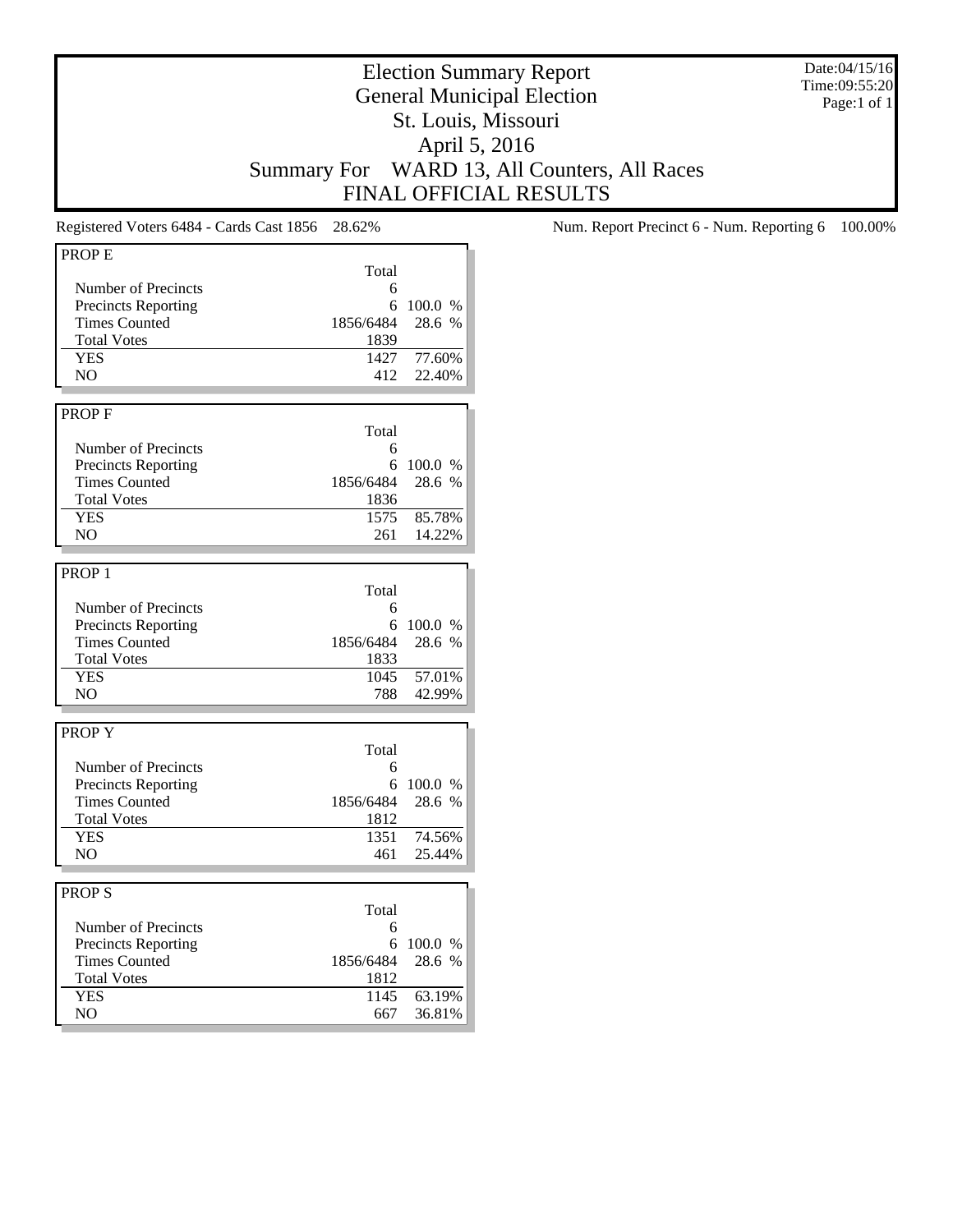Date:04/15/16 Time:09:55:24 Page:1 of 1

## Election Summary Report General Municipal Election St. Louis, Missouri April 5, 2016 Summary For WARD 14, All Counters, All Races FINAL OFFICIAL RESULTS

| PROP E                     |           |           |
|----------------------------|-----------|-----------|
|                            | Total     |           |
| Number of Precincts        | 9         |           |
| <b>Precincts Reporting</b> | 9         | 100.0 %   |
| <b>Times Counted</b>       | 1598/5632 | 28.4 %    |
|                            |           |           |
| <b>Total Votes</b>         | 1578      |           |
| <b>YES</b>                 | 1193      | 75.60%    |
| NO.                        | 385       | 24.40%    |
|                            |           |           |
| <b>PROPF</b>               |           |           |
|                            | Total     |           |
| Number of Precincts        | 9         |           |
| <b>Precincts Reporting</b> | 9         | 100.0 %   |
|                            |           |           |
| <b>Times Counted</b>       | 1598/5632 | 28.4 %    |
| <b>Total Votes</b>         | 1547      |           |
| <b>YES</b>                 | 1313      | 84.87%    |
| NO.                        | 234       | 15.13%    |
|                            |           |           |
| PROP <sub>1</sub>          |           |           |
|                            | Total     |           |
| Number of Precincts        | 9         |           |
|                            |           |           |
| <b>Precincts Reporting</b> | 9         | 100.0 %   |
| <b>Times Counted</b>       | 1598/5632 | 28.4 %    |
| <b>Total Votes</b>         | 1544      |           |
| <b>YES</b>                 | 982       | 63.60%    |
| NO.                        | 562       | 36.40%    |
|                            |           |           |
| <b>PROPY</b>               |           |           |
|                            | Total     |           |
| Number of Precincts        | 9         |           |
| <b>Precincts Reporting</b> | 9         | 100.0 %   |
|                            |           |           |
| <b>Times Counted</b>       | 1598/5632 | 28.4 %    |
| <b>Total Votes</b>         | 1547      |           |
| <b>YES</b>                 | 1184      | 76.54%    |
| NO                         | 363       | 23.46%    |
|                            |           |           |
| <b>PROPS</b>               |           |           |
|                            | Total     |           |
| Number of Precincts        | 9         |           |
|                            |           |           |
| <b>Precincts Reporting</b> |           | 9 100.0 % |
| <b>Times Counted</b>       | 1598/5632 | 28.4 %    |
| <b>Total Votes</b>         | 1535      |           |
| <b>YES</b>                 | 1025      | 66.78%    |
| NO.                        | 510       | 33.22%    |
|                            |           |           |

Registered Voters 5632 - Cards Cast 1598 28.37% Num. Report Precinct 9 - Num. Reporting 9 100.00%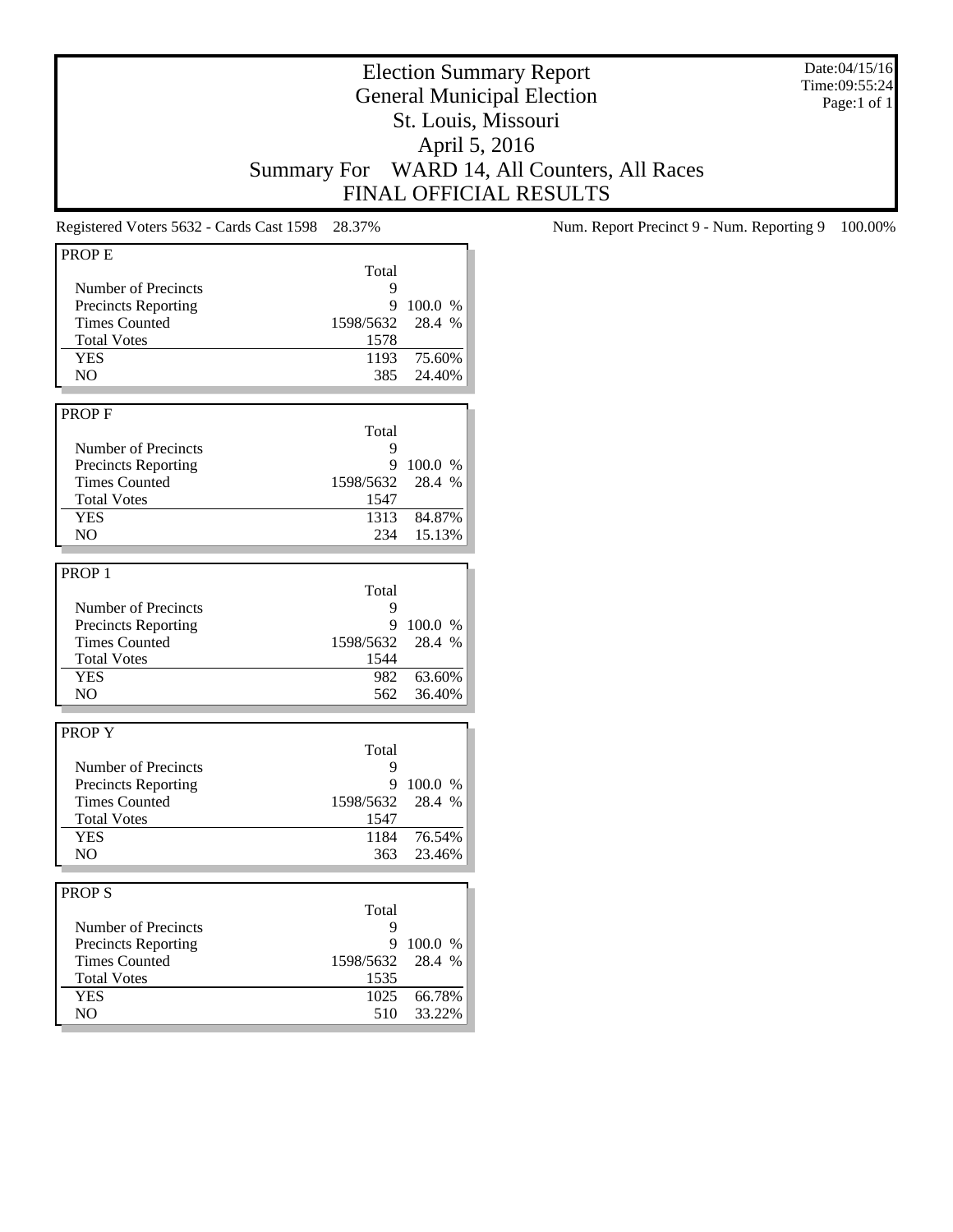Date:04/15/16 Time:09:55:29 Page:1 of 1

## Election Summary Report General Municipal Election St. Louis, Missouri April 5, 2016 Summary For WARD 15, All Counters, All Races FINAL OFFICIAL RESULTS

| <b>PROPE</b>               |           |         |
|----------------------------|-----------|---------|
|                            | Total     |         |
| Number of Precincts        | 7         |         |
|                            | 7         |         |
| <b>Precincts Reporting</b> |           | 100.0 % |
| <b>Times Counted</b>       | 2065/6513 | 31.7 %  |
| <b>Total Votes</b>         | 2038      |         |
| <b>YES</b>                 | 1731      | 84.94%  |
| NO.                        | 307       | 15.06%  |
|                            |           |         |
| <b>PROPF</b>               |           |         |
|                            |           |         |
|                            | Total     |         |
| Number of Precincts        | 7         |         |
| <b>Precincts Reporting</b> | 7         | 100.0 % |
| <b>Times Counted</b>       | 2065/6513 | 31.7 %  |
| <b>Total Votes</b>         | 2027      |         |
| <b>YES</b>                 | 1828      | 90.18%  |
| N <sub>O</sub>             | 199       | 9.82%   |
|                            |           |         |
|                            |           |         |
| PROP <sub>1</sub>          |           |         |
|                            | Total     |         |
| Number of Precincts        | 7         |         |
| <b>Precincts Reporting</b> | 7         | 100.0 % |
| <b>Times Counted</b>       | 2065/6513 | 31.7 %  |
| <b>Total Votes</b>         | 2037      |         |
| <b>YES</b>                 | 1613      | 79.19%  |
| N <sub>O</sub>             | 424       | 20.81%  |
|                            |           |         |
|                            |           |         |
| <b>PROPY</b>               |           |         |
|                            | Total     |         |
| Number of Precincts        | 7         |         |
| <b>Precincts Reporting</b> | 7         | 100.0 % |
| <b>Times Counted</b>       | 2065/6513 | 31.7 %  |
| <b>Total Votes</b>         | 2019      |         |
| <b>YES</b>                 | 1638      | 81.13%  |
| NO.                        | 381       | 18.87%  |
|                            |           |         |
|                            |           |         |
| <b>PROPS</b>               |           |         |
|                            | Total     |         |
| Number of Precincts        | 7         |         |
| <b>Precincts Reporting</b> | 7         | 100.0 % |
| <b>Times Counted</b>       | 2065/6513 | 31.7 %  |
| <b>Total Votes</b>         | 2021      |         |
|                            |           |         |
| <b>YES</b>                 | 1448      | 71.65%  |
| NO.                        | 573       | 28.35%  |
|                            |           |         |

Registered Voters 6513 - Cards Cast 2065 31.71% Num. Report Precinct 7 - Num. Reporting 7 100.00%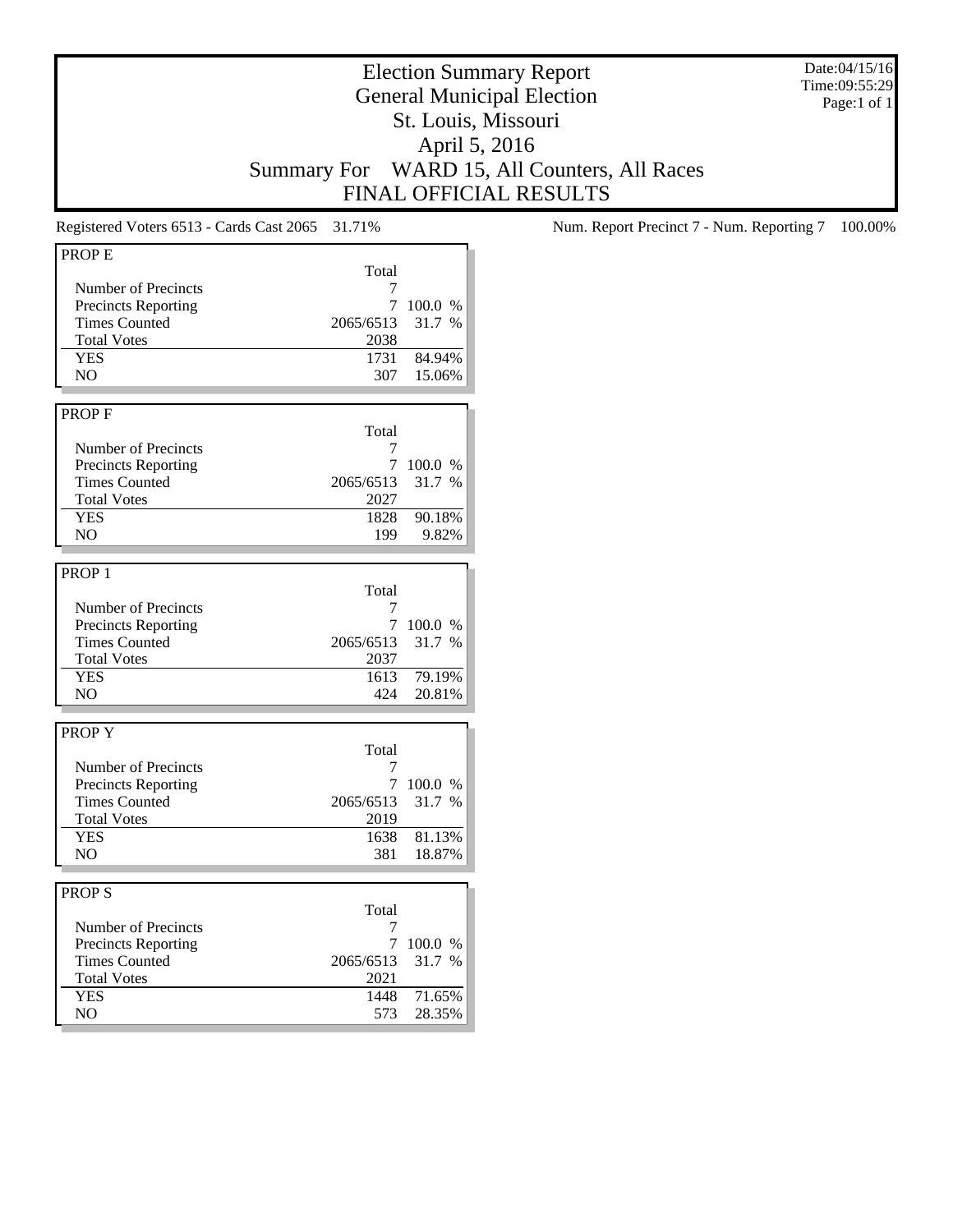Date:04/15/16 Time:09:55:33 Page:1 of 1

## Election Summary Report General Municipal Election St. Louis, Missouri April 5, 2016 Summary For WARD 16, All Counters, All Races FINAL OFFICIAL RESULTS

| PROP <sub>E</sub>          |              |                  |
|----------------------------|--------------|------------------|
|                            | Total        |                  |
| Number of Precincts        | 8            |                  |
| <b>Precincts Reporting</b> | 8            | 100.0 %          |
| <b>Times Counted</b>       | 3095/7779    | 39.8 %           |
| <b>Total Votes</b>         | 3078         |                  |
| <b>YES</b>                 | 2543         | 82.62%           |
| NO                         | 535          | 17.38%           |
|                            |              |                  |
|                            |              |                  |
| PROP F                     |              |                  |
|                            | Total        |                  |
| Number of Precincts        | 8            |                  |
| <b>Precincts Reporting</b> | 8            | 100.0 %          |
| <b>Times Counted</b>       | 3095/7779    | 39.8 %           |
| <b>Total Votes</b>         | 3050         |                  |
| <b>YES</b>                 | 2687         | 88.10%           |
| NO                         | 363          | 11.90%           |
|                            |              |                  |
| PROP <sub>1</sub>          |              |                  |
|                            | Total        |                  |
| Number of Precincts        | 8            |                  |
| <b>Precincts Reporting</b> | 8            | 100.0%           |
| <b>Times Counted</b>       | 3095/7779    | 39.8 %           |
| <b>Total Votes</b>         | 3048         |                  |
|                            | 1732         |                  |
| <b>YES</b>                 |              | 56.82%           |
| NO                         | 1316         | 43.18%           |
|                            |              |                  |
| <b>PROPY</b>               |              |                  |
|                            | Total        |                  |
| Number of Precincts        | 8            |                  |
| <b>Precincts Reporting</b> | 8            | 100.0 %          |
| <b>Times Counted</b>       | 3095/7779    | 39.8 %           |
| <b>Total Votes</b>         | 3026         |                  |
| <b>YES</b>                 | 2362         | 78.06%           |
| NO                         | 664          | 21.94%           |
|                            |              |                  |
| <b>PROPS</b>               |              |                  |
|                            |              |                  |
| Number of Precincts        | Total        |                  |
|                            | 8            |                  |
|                            |              |                  |
| <b>Precincts Reporting</b> | 8            | 100.0%           |
| <b>Times Counted</b>       | 3095/7779    | 39.8 %           |
| <b>Total Votes</b>         | 3024         |                  |
| <b>YES</b><br>NO.          | 2000<br>1024 | 66.14%<br>33.86% |

Registered Voters 7779 - Cards Cast 3095 39.79% Num. Report Precinct 8 - Num. Reporting 8 100.00%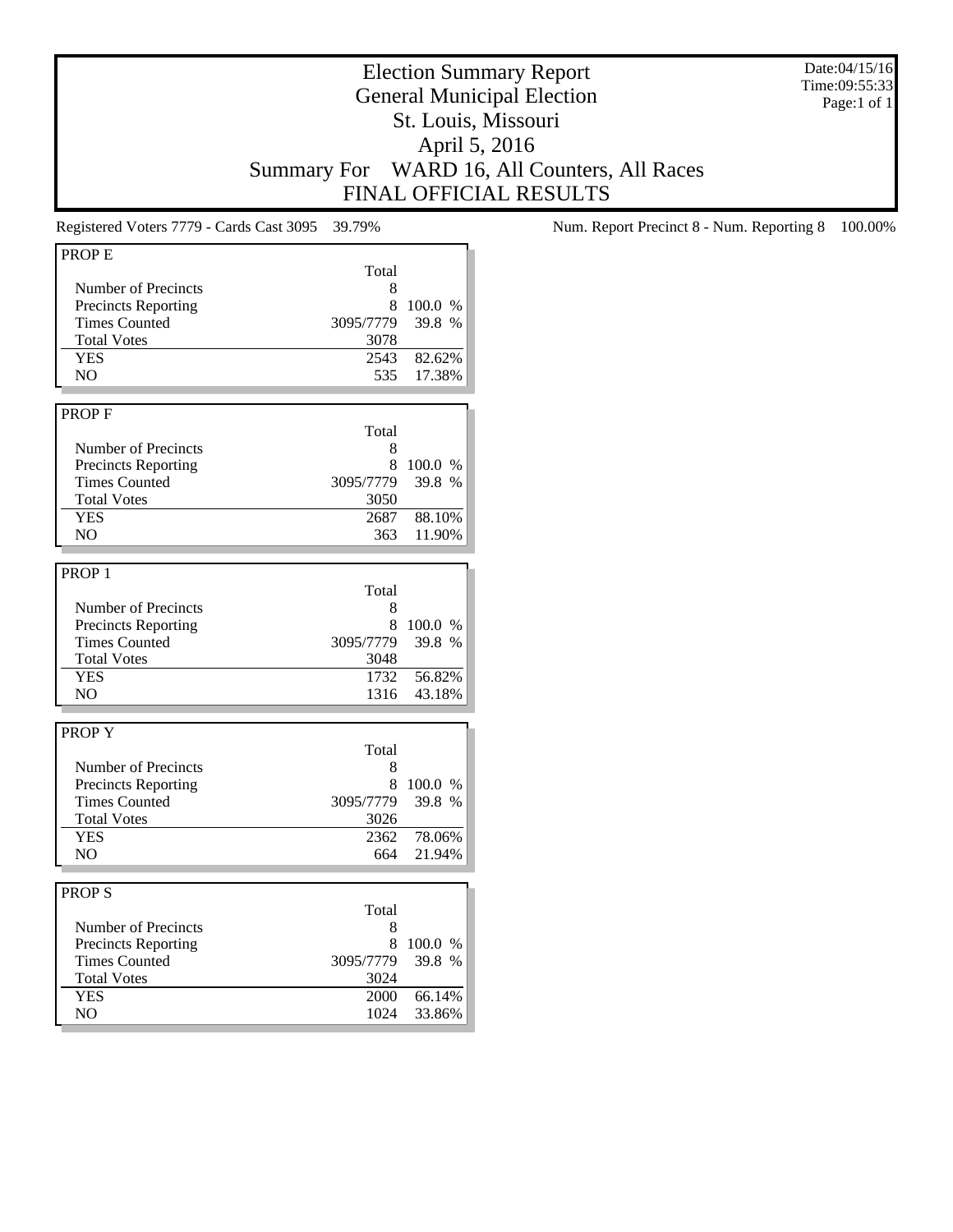Date:04/15/16 Time:09:55:38 Page:1 of 1

## Election Summary Report General Municipal Election St. Louis, Missouri April 5, 2016 Summary For WARD 17, All Counters, All Races FINAL OFFICIAL RESULTS

| Total<br>Number of Precincts<br>8<br>8<br><b>Precincts Reporting</b><br>100.0 %<br><b>Times Counted</b><br>1521/5826<br>26.1 %<br><b>Total Votes</b><br>1504<br><b>YES</b><br>81.72%<br>1229<br>N <sub>O</sub><br>18.28%<br>275<br>PROP F<br>Total<br>Number of Precincts<br>8<br><b>Precincts Reporting</b><br>8<br>100.0 %<br><b>Times Counted</b><br>1521/5826<br>26.1 %<br><b>Total Votes</b><br>1493<br><b>YES</b><br>1336<br>89.48%<br>NO<br>157<br>10.52%<br>PROP <sub>1</sub><br>Total<br>Number of Precincts<br>8<br><b>Precincts Reporting</b><br>8<br>100.0 %<br><b>Times Counted</b><br>1521/5826<br>26.1%<br><b>Total Votes</b><br>1506<br><b>YES</b><br>1210<br>80.35%<br>NO.<br>19.65%<br>296<br>PROP Y<br>Total<br>Number of Precincts<br>8<br><b>Precincts Reporting</b><br>8<br>100.0 %<br><b>Times Counted</b><br>1521/5826<br>26.1 %<br><b>Total Votes</b><br>1461<br><b>YES</b><br>78.78%<br>1151<br>N <sub>O</sub><br>21.22%<br>310<br><b>PROPS</b><br>Total<br>Number of Precincts<br>8<br><b>Precincts Reporting</b><br>8<br>100.0 %<br><b>Times Counted</b><br>1521/5826<br>26.1%<br><b>Total Votes</b><br>1460<br><b>YES</b><br>1057<br>72.40%<br>N <sub>O</sub><br>403<br>27.60% | <b>PROPE</b> |  |
|-------------------------------------------------------------------------------------------------------------------------------------------------------------------------------------------------------------------------------------------------------------------------------------------------------------------------------------------------------------------------------------------------------------------------------------------------------------------------------------------------------------------------------------------------------------------------------------------------------------------------------------------------------------------------------------------------------------------------------------------------------------------------------------------------------------------------------------------------------------------------------------------------------------------------------------------------------------------------------------------------------------------------------------------------------------------------------------------------------------------------------------------------------------------------------------------------------------|--------------|--|
|                                                                                                                                                                                                                                                                                                                                                                                                                                                                                                                                                                                                                                                                                                                                                                                                                                                                                                                                                                                                                                                                                                                                                                                                             |              |  |
|                                                                                                                                                                                                                                                                                                                                                                                                                                                                                                                                                                                                                                                                                                                                                                                                                                                                                                                                                                                                                                                                                                                                                                                                             |              |  |
|                                                                                                                                                                                                                                                                                                                                                                                                                                                                                                                                                                                                                                                                                                                                                                                                                                                                                                                                                                                                                                                                                                                                                                                                             |              |  |
|                                                                                                                                                                                                                                                                                                                                                                                                                                                                                                                                                                                                                                                                                                                                                                                                                                                                                                                                                                                                                                                                                                                                                                                                             |              |  |
|                                                                                                                                                                                                                                                                                                                                                                                                                                                                                                                                                                                                                                                                                                                                                                                                                                                                                                                                                                                                                                                                                                                                                                                                             |              |  |
|                                                                                                                                                                                                                                                                                                                                                                                                                                                                                                                                                                                                                                                                                                                                                                                                                                                                                                                                                                                                                                                                                                                                                                                                             |              |  |
|                                                                                                                                                                                                                                                                                                                                                                                                                                                                                                                                                                                                                                                                                                                                                                                                                                                                                                                                                                                                                                                                                                                                                                                                             |              |  |
|                                                                                                                                                                                                                                                                                                                                                                                                                                                                                                                                                                                                                                                                                                                                                                                                                                                                                                                                                                                                                                                                                                                                                                                                             |              |  |
|                                                                                                                                                                                                                                                                                                                                                                                                                                                                                                                                                                                                                                                                                                                                                                                                                                                                                                                                                                                                                                                                                                                                                                                                             |              |  |
|                                                                                                                                                                                                                                                                                                                                                                                                                                                                                                                                                                                                                                                                                                                                                                                                                                                                                                                                                                                                                                                                                                                                                                                                             |              |  |
|                                                                                                                                                                                                                                                                                                                                                                                                                                                                                                                                                                                                                                                                                                                                                                                                                                                                                                                                                                                                                                                                                                                                                                                                             |              |  |
|                                                                                                                                                                                                                                                                                                                                                                                                                                                                                                                                                                                                                                                                                                                                                                                                                                                                                                                                                                                                                                                                                                                                                                                                             |              |  |
|                                                                                                                                                                                                                                                                                                                                                                                                                                                                                                                                                                                                                                                                                                                                                                                                                                                                                                                                                                                                                                                                                                                                                                                                             |              |  |
|                                                                                                                                                                                                                                                                                                                                                                                                                                                                                                                                                                                                                                                                                                                                                                                                                                                                                                                                                                                                                                                                                                                                                                                                             |              |  |
|                                                                                                                                                                                                                                                                                                                                                                                                                                                                                                                                                                                                                                                                                                                                                                                                                                                                                                                                                                                                                                                                                                                                                                                                             |              |  |
|                                                                                                                                                                                                                                                                                                                                                                                                                                                                                                                                                                                                                                                                                                                                                                                                                                                                                                                                                                                                                                                                                                                                                                                                             |              |  |
|                                                                                                                                                                                                                                                                                                                                                                                                                                                                                                                                                                                                                                                                                                                                                                                                                                                                                                                                                                                                                                                                                                                                                                                                             |              |  |
|                                                                                                                                                                                                                                                                                                                                                                                                                                                                                                                                                                                                                                                                                                                                                                                                                                                                                                                                                                                                                                                                                                                                                                                                             |              |  |
|                                                                                                                                                                                                                                                                                                                                                                                                                                                                                                                                                                                                                                                                                                                                                                                                                                                                                                                                                                                                                                                                                                                                                                                                             |              |  |
|                                                                                                                                                                                                                                                                                                                                                                                                                                                                                                                                                                                                                                                                                                                                                                                                                                                                                                                                                                                                                                                                                                                                                                                                             |              |  |
|                                                                                                                                                                                                                                                                                                                                                                                                                                                                                                                                                                                                                                                                                                                                                                                                                                                                                                                                                                                                                                                                                                                                                                                                             |              |  |
|                                                                                                                                                                                                                                                                                                                                                                                                                                                                                                                                                                                                                                                                                                                                                                                                                                                                                                                                                                                                                                                                                                                                                                                                             |              |  |
|                                                                                                                                                                                                                                                                                                                                                                                                                                                                                                                                                                                                                                                                                                                                                                                                                                                                                                                                                                                                                                                                                                                                                                                                             |              |  |
|                                                                                                                                                                                                                                                                                                                                                                                                                                                                                                                                                                                                                                                                                                                                                                                                                                                                                                                                                                                                                                                                                                                                                                                                             |              |  |
|                                                                                                                                                                                                                                                                                                                                                                                                                                                                                                                                                                                                                                                                                                                                                                                                                                                                                                                                                                                                                                                                                                                                                                                                             |              |  |
|                                                                                                                                                                                                                                                                                                                                                                                                                                                                                                                                                                                                                                                                                                                                                                                                                                                                                                                                                                                                                                                                                                                                                                                                             |              |  |
|                                                                                                                                                                                                                                                                                                                                                                                                                                                                                                                                                                                                                                                                                                                                                                                                                                                                                                                                                                                                                                                                                                                                                                                                             |              |  |
|                                                                                                                                                                                                                                                                                                                                                                                                                                                                                                                                                                                                                                                                                                                                                                                                                                                                                                                                                                                                                                                                                                                                                                                                             |              |  |
|                                                                                                                                                                                                                                                                                                                                                                                                                                                                                                                                                                                                                                                                                                                                                                                                                                                                                                                                                                                                                                                                                                                                                                                                             |              |  |
|                                                                                                                                                                                                                                                                                                                                                                                                                                                                                                                                                                                                                                                                                                                                                                                                                                                                                                                                                                                                                                                                                                                                                                                                             |              |  |
|                                                                                                                                                                                                                                                                                                                                                                                                                                                                                                                                                                                                                                                                                                                                                                                                                                                                                                                                                                                                                                                                                                                                                                                                             |              |  |
|                                                                                                                                                                                                                                                                                                                                                                                                                                                                                                                                                                                                                                                                                                                                                                                                                                                                                                                                                                                                                                                                                                                                                                                                             |              |  |
|                                                                                                                                                                                                                                                                                                                                                                                                                                                                                                                                                                                                                                                                                                                                                                                                                                                                                                                                                                                                                                                                                                                                                                                                             |              |  |
|                                                                                                                                                                                                                                                                                                                                                                                                                                                                                                                                                                                                                                                                                                                                                                                                                                                                                                                                                                                                                                                                                                                                                                                                             |              |  |
|                                                                                                                                                                                                                                                                                                                                                                                                                                                                                                                                                                                                                                                                                                                                                                                                                                                                                                                                                                                                                                                                                                                                                                                                             |              |  |
|                                                                                                                                                                                                                                                                                                                                                                                                                                                                                                                                                                                                                                                                                                                                                                                                                                                                                                                                                                                                                                                                                                                                                                                                             |              |  |
|                                                                                                                                                                                                                                                                                                                                                                                                                                                                                                                                                                                                                                                                                                                                                                                                                                                                                                                                                                                                                                                                                                                                                                                                             |              |  |
|                                                                                                                                                                                                                                                                                                                                                                                                                                                                                                                                                                                                                                                                                                                                                                                                                                                                                                                                                                                                                                                                                                                                                                                                             |              |  |
|                                                                                                                                                                                                                                                                                                                                                                                                                                                                                                                                                                                                                                                                                                                                                                                                                                                                                                                                                                                                                                                                                                                                                                                                             |              |  |
|                                                                                                                                                                                                                                                                                                                                                                                                                                                                                                                                                                                                                                                                                                                                                                                                                                                                                                                                                                                                                                                                                                                                                                                                             |              |  |
|                                                                                                                                                                                                                                                                                                                                                                                                                                                                                                                                                                                                                                                                                                                                                                                                                                                                                                                                                                                                                                                                                                                                                                                                             |              |  |
|                                                                                                                                                                                                                                                                                                                                                                                                                                                                                                                                                                                                                                                                                                                                                                                                                                                                                                                                                                                                                                                                                                                                                                                                             |              |  |
|                                                                                                                                                                                                                                                                                                                                                                                                                                                                                                                                                                                                                                                                                                                                                                                                                                                                                                                                                                                                                                                                                                                                                                                                             |              |  |
|                                                                                                                                                                                                                                                                                                                                                                                                                                                                                                                                                                                                                                                                                                                                                                                                                                                                                                                                                                                                                                                                                                                                                                                                             |              |  |
|                                                                                                                                                                                                                                                                                                                                                                                                                                                                                                                                                                                                                                                                                                                                                                                                                                                                                                                                                                                                                                                                                                                                                                                                             |              |  |
|                                                                                                                                                                                                                                                                                                                                                                                                                                                                                                                                                                                                                                                                                                                                                                                                                                                                                                                                                                                                                                                                                                                                                                                                             |              |  |

Registered Voters 5826 - Cards Cast 1521 26.11% Num. Report Precinct 8 - Num. Reporting 8 100.00%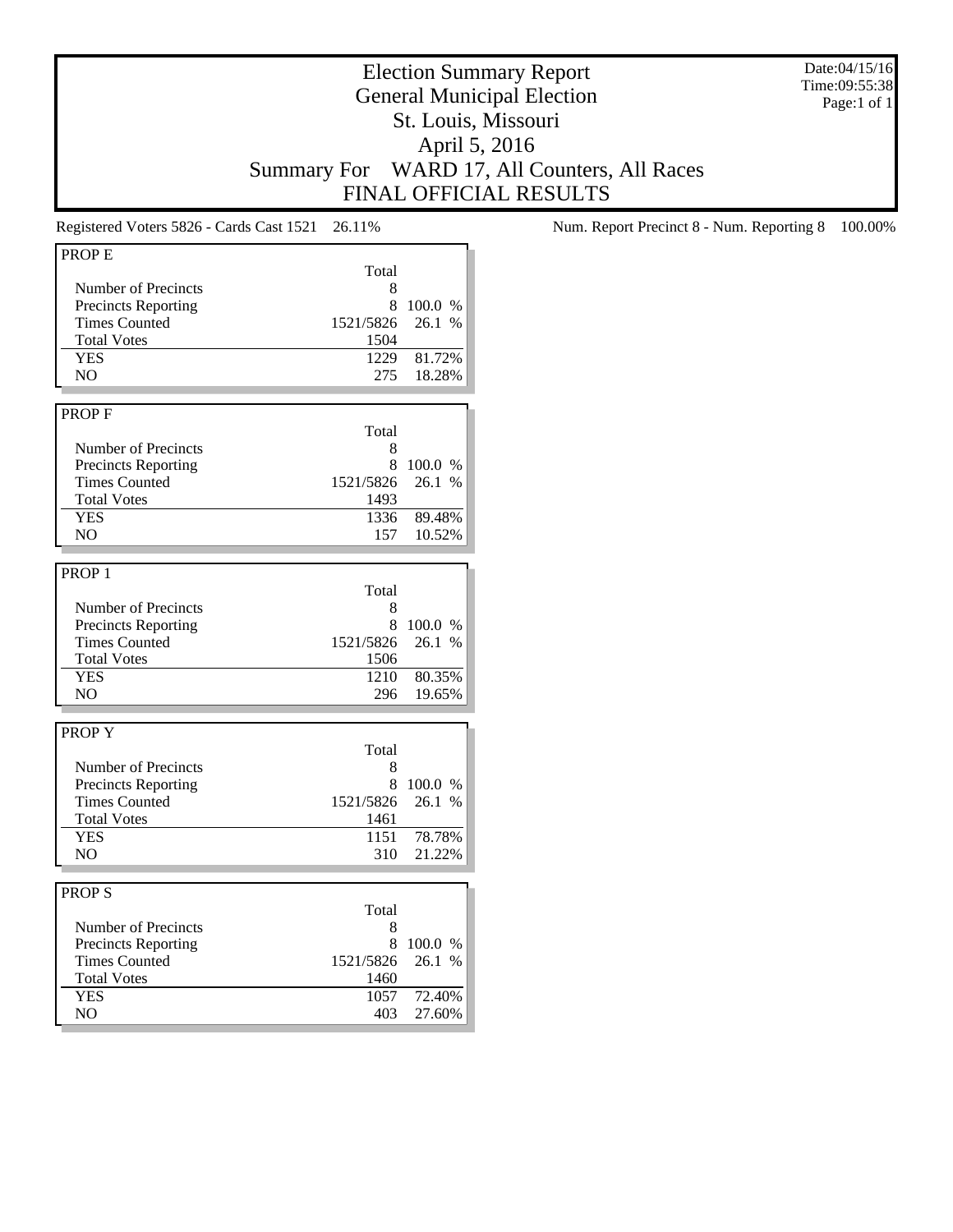Date:04/15/16 Time:09:55:42 Page:1 of 1

## Election Summary Report General Municipal Election St. Louis, Missouri April 5, 2016 Summary For WARD 18, All Counters, All Races FINAL OFFICIAL RESULTS

| <b>PROPE</b>               |           |         |
|----------------------------|-----------|---------|
|                            | Total     |         |
|                            |           |         |
| Number of Precincts        | 6         |         |
| <b>Precincts Reporting</b> | 6         | 100.0 % |
| <b>Times Counted</b>       | 1198/4994 | 24.0 %  |
| <b>Total Votes</b>         | 1173      |         |
| <b>YES</b>                 | 682       | 58.14%  |
| NO                         | 491       | 41.86%  |
|                            |           |         |
| <b>PROPF</b>               |           |         |
|                            | Total     |         |
| Number of Precincts        | 6         |         |
| <b>Precincts Reporting</b> | 6         | 100.0 % |
| <b>Times Counted</b>       | 1198/4994 | 24.0 %  |
|                            |           |         |
| <b>Total Votes</b>         | 1160      |         |
| <b>YES</b>                 | 859       | 74.05%  |
| NO.                        | 301       | 25.95%  |
|                            |           |         |
| PROP <sub>1</sub>          |           |         |
|                            | Total     |         |
| Number of Precincts        | 6         |         |
| <b>Precincts Reporting</b> | 6         | 100.0 % |
| <b>Times Counted</b>       | 1198/4994 | 24.0 %  |
| <b>Total Votes</b>         | 1178      |         |
| <b>YES</b>                 | 850       | 72.16%  |
| NO.                        | 328       | 27.84%  |
|                            |           |         |
|                            |           |         |
| PROPY                      |           |         |
|                            | Total     |         |
| Number of Precincts        | 6         |         |
| <b>Precincts Reporting</b> | 6         | 100.0 % |
| <b>Times Counted</b>       | 1198/4994 | 24.0 %  |
| <b>Total Votes</b>         | 1156      |         |
| <b>YES</b>                 | 700       | 60.55%  |
| NO                         | 456       | 39.45%  |
|                            |           |         |
|                            |           |         |
| <b>PROPS</b>               |           |         |
|                            | Total     |         |
| Number of Precincts        | 6         |         |
| <b>Precincts Reporting</b> | 6         | 100.0 % |
| <b>Times Counted</b>       | 1198/4994 | 24.0 %  |
| <b>Total Votes</b>         | 1153      |         |
| <b>YES</b>                 | 548       | 47.53%  |
| N <sub>O</sub>             | 605       | 52.47%  |
|                            |           |         |

Registered Voters 4994 - Cards Cast 1198 23.99% Num. Report Precinct 6 - Num. Reporting 6 100.00%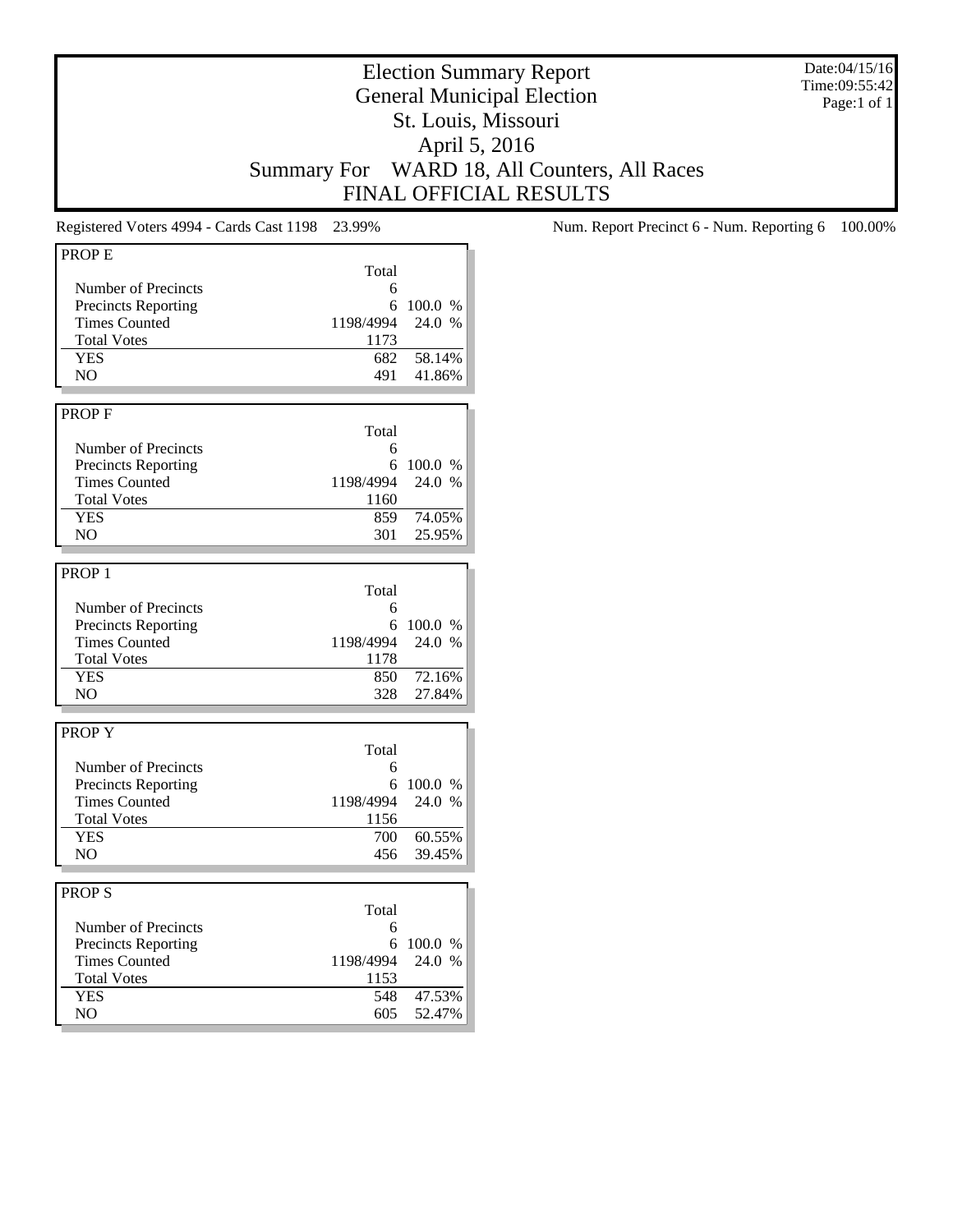Date:04/15/16 Time:09:55:47 Page:1 of 1

## Election Summary Report General Municipal Election St. Louis, Missouri April 5, 2016 Summary For WARD 19, All Counters, All Races FINAL OFFICIAL RESULTS

| <b>PROPE</b>               |           |         |
|----------------------------|-----------|---------|
|                            | Total     |         |
| Number of Precincts        | 9         |         |
| <b>Precincts Reporting</b> | 9         | 100.0 % |
| <b>Times Counted</b>       | 1017/4593 | 22.1 %  |
| <b>Total Votes</b>         |           |         |
|                            | 1001      |         |
| <b>YES</b>                 | 603       | 60.24%  |
| NO                         | 398       | 39.76%  |
|                            |           |         |
| <b>PROPF</b>               |           |         |
|                            | Total     |         |
| Number of Precincts        | 9         |         |
| <b>Precincts Reporting</b> | 9         | 100.0 % |
| <b>Times Counted</b>       | 1017/4593 | 22.1 %  |
| <b>Total Votes</b>         | 996       |         |
| <b>YES</b>                 | 784       | 78.71%  |
|                            |           |         |
| NO                         | 212       | 21.29%  |
|                            |           |         |
| PROP <sub>1</sub>          |           |         |
|                            | Total     |         |
| Number of Precincts        | 9         |         |
| <b>Precincts Reporting</b> | 9         | 100.0%  |
| <b>Times Counted</b>       | 1017/4593 | 22.1 %  |
| <b>Total Votes</b>         | 1004      |         |
| <b>YES</b>                 | 805       | 80.18%  |
| NO                         | 199       | 19.82%  |
|                            |           |         |
|                            |           |         |
| <b>PROPY</b>               |           |         |
|                            | Total     |         |
| Number of Precincts        | 9         |         |
| <b>Precincts Reporting</b> | 9         | 100.0%  |
| Times Counted              | 1017/4593 | 22.1 %  |
| <b>Total Votes</b>         | 983       |         |
| <b>YES</b>                 | 657       | 66.84%  |
| NO                         | 326       | 33.16%  |
|                            |           |         |
|                            |           |         |
| <b>PROPS</b>               |           |         |
|                            | Total     |         |
| Number of Precincts        | 9         |         |
| Precincts Reporting        | 9         | 100.0 % |
| <b>Times Counted</b>       | 1017/4593 | 22.1 %  |
| <b>Total Votes</b>         | 979       |         |
| <b>YES</b>                 | 567       | 57.92%  |
| NO                         | 412       | 42.08%  |
|                            |           |         |

Registered Voters 4593 - Cards Cast 1017 22.14% Num. Report Precinct 9 - Num. Reporting 9 100.00%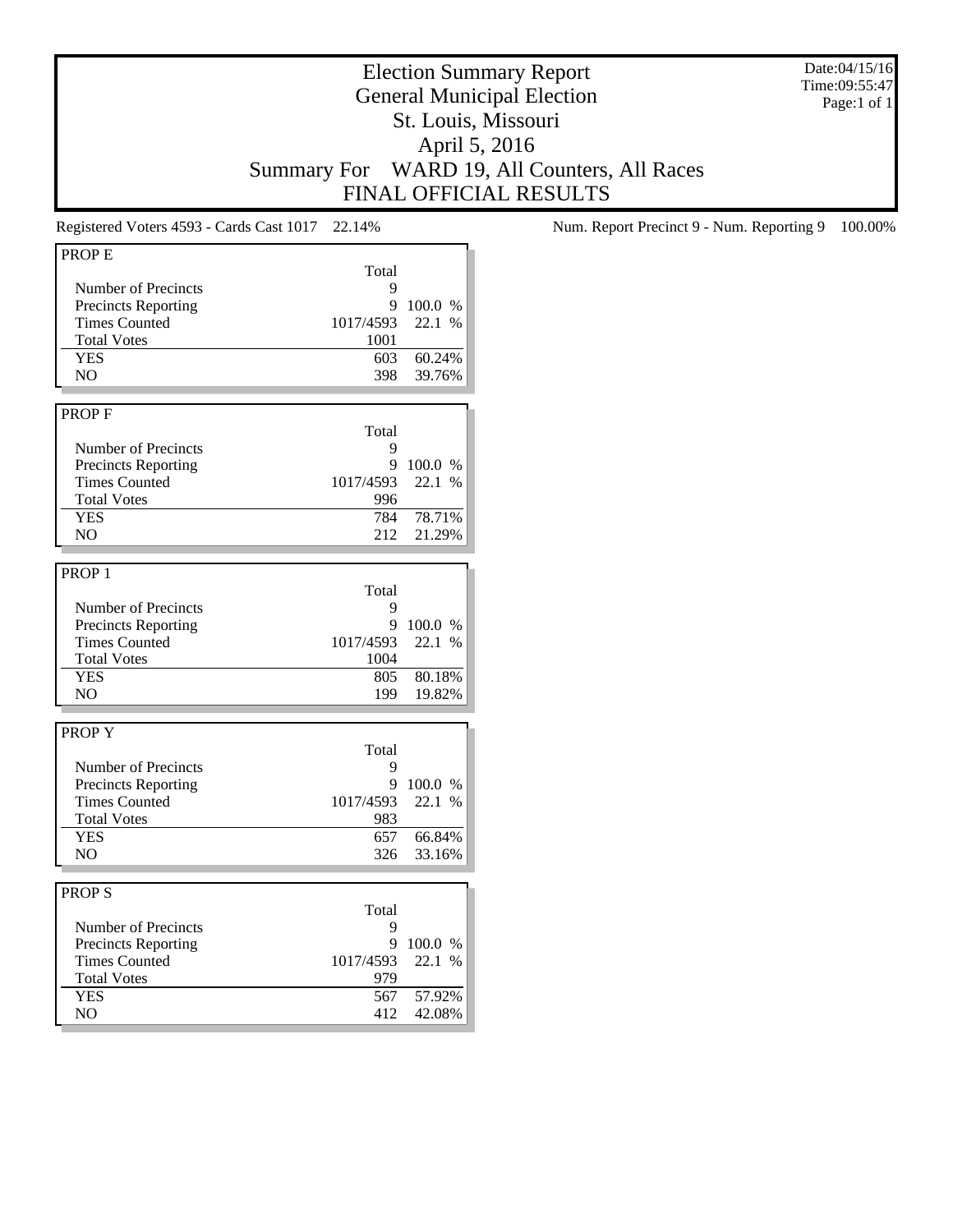Date:04/15/16 Time:09:55:51 Page:1 of 1

## Election Summary Report General Municipal Election St. Louis, Missouri April 5, 2016 Summary For WARD 20, All Counters, All Races FINAL OFFICIAL RESULTS

| <b>PROPE</b>               |          |         |
|----------------------------|----------|---------|
|                            | Total    |         |
| Number of Precincts        | 7        |         |
|                            | 7        | 100.0 % |
| <b>Precincts Reporting</b> |          |         |
| <b>Times Counted</b>       | 857/4825 | 17.8 %  |
| <b>Total Votes</b>         | 856      |         |
| <b>YES</b>                 | 586      | 68.46%  |
| NO.                        | 270      | 31.54%  |
|                            |          |         |
| <b>PROPF</b>               |          |         |
|                            | Total    |         |
|                            | 7        |         |
| Number of Precincts        |          |         |
| <b>Precincts Reporting</b> | 7        | 100.0 % |
| <b>Times Counted</b>       | 857/4825 | 17.8 %  |
| <b>Total Votes</b>         | 839      |         |
| <b>YES</b>                 | 681      | 81.17%  |
| NO.                        | 158      | 18.83%  |
|                            |          |         |
| PROP <sub>1</sub>          |          |         |
|                            |          |         |
|                            | Total    |         |
| Number of Precincts        | 7        |         |
| <b>Precincts Reporting</b> | 7        | 100.0 % |
| <b>Times Counted</b>       | 857/4825 | 17.8 %  |
| <b>Total Votes</b>         | 849      |         |
| <b>YES</b>                 | 621      | 73.14%  |
| N <sub>O</sub>             | 228      | 26.86%  |
|                            |          |         |
|                            |          |         |
| <b>PROPY</b>               |          |         |
|                            | Total    |         |
| Number of Precincts        | 7        |         |
| <b>Precincts Reporting</b> | 7        | 100.0 % |
| <b>Times Counted</b>       | 857/4825 | 17.8 %  |
| <b>Total Votes</b>         | 829      |         |
| <b>YES</b>                 | 576      | 69.48%  |
| NO.                        | 253      | 30.52%  |
|                            |          |         |
|                            |          |         |
| <b>PROPS</b>               |          |         |
|                            | Total    |         |
| Number of Precincts        | 7        |         |
| <b>Precincts Reporting</b> | 7        | 100.0 % |
| <b>Times Counted</b>       | 857/4825 | 17.8 %  |
| <b>Total Votes</b>         | 830      |         |
| <b>YES</b>                 | 475      | 57.23%  |
| NO                         | 355      | 42.77%  |
|                            |          |         |

Registered Voters 4825 - Cards Cast 857 17.76% Num. Report Precinct 7 - Num. Reporting 7 100.00%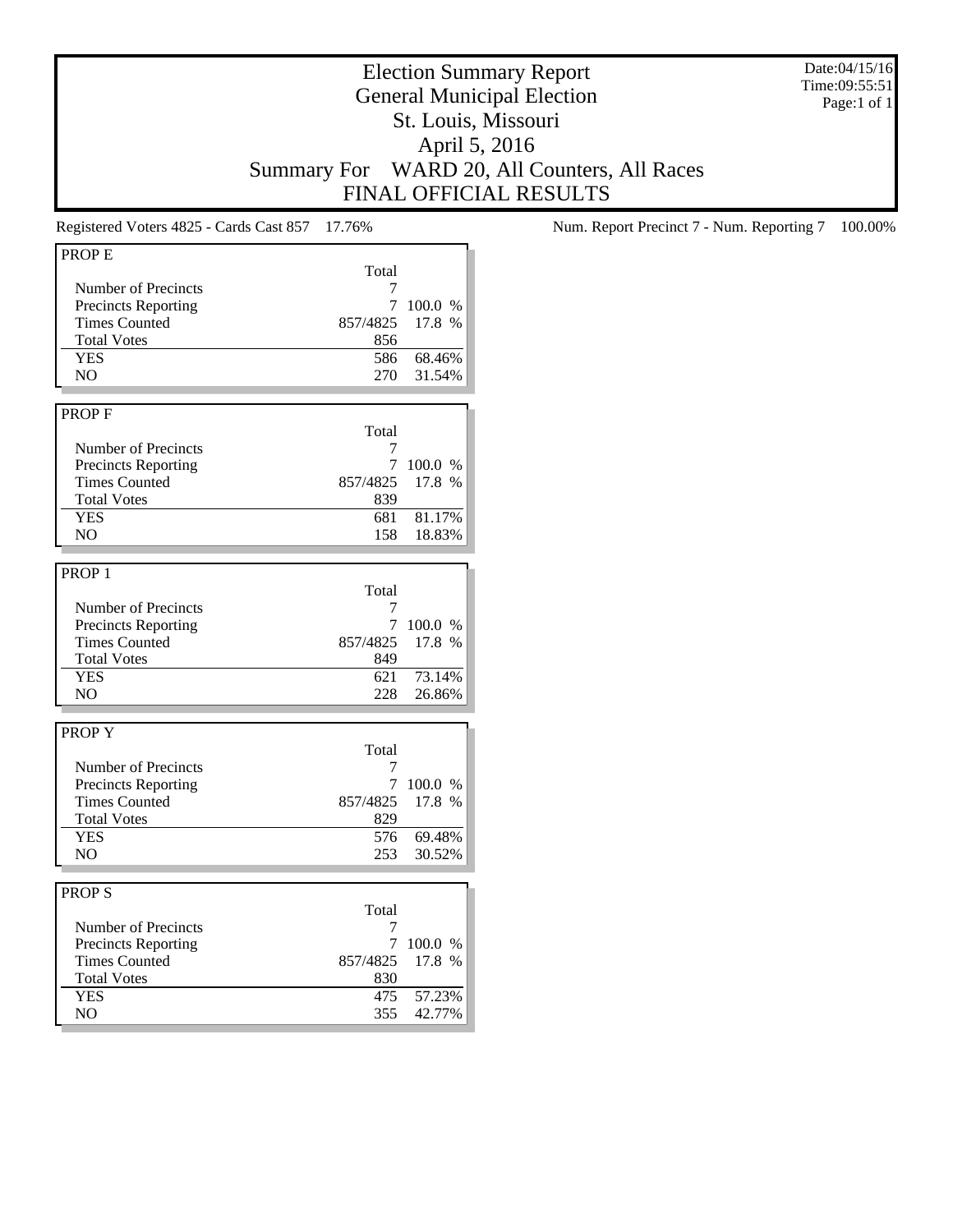Date:04/15/16 Time:09:55:54 Page:1 of 1

## Election Summary Report General Municipal Election St. Louis, Missouri April 5, 2016 Summary For WARD 21, All Counters, All Races FINAL OFFICIAL RESULTS

| <b>PROPE</b>               |           |         |
|----------------------------|-----------|---------|
|                            | Total     |         |
|                            |           |         |
| Number of Precincts        | 9         |         |
| Precincts Reporting        | 9         | 100.0 % |
| <b>Times Counted</b>       | 1456/6616 | 22.0 %  |
| <b>Total Votes</b>         | 1443      |         |
| <b>YES</b>                 | 816       | 56.55%  |
| N <sub>O</sub>             | 627       | 43.45%  |
|                            |           |         |
| <b>PROPF</b>               |           |         |
|                            |           |         |
|                            | Total     |         |
| Number of Precincts        | 9         |         |
| <b>Precincts Reporting</b> | 9         | 100.0 % |
| <b>Times Counted</b>       | 1456/6616 | 22.0 %  |
| <b>Total Votes</b>         | 1418      |         |
| <b>YES</b>                 | 1013      | 71.44%  |
| N <sub>O</sub>             | 405       | 28.56%  |
|                            |           |         |
|                            |           |         |
| PROP <sub>1</sub>          |           |         |
|                            | Total     |         |
| Number of Precincts        | 9         |         |
| <b>Precincts Reporting</b> | 9         | 100.0 % |
| <b>Times Counted</b>       | 1456/6616 | 22.0 %  |
| <b>Total Votes</b>         | 1433      |         |
| <b>YES</b>                 | 1065      | 74.32%  |
| NO.                        | 368       | 25.68%  |
|                            |           |         |
|                            |           |         |
| <b>PROPY</b>               |           |         |
|                            | Total     |         |
| Number of Precincts        | 9         |         |
| <b>Precincts Reporting</b> | 9         | 100.0 % |
| <b>Times Counted</b>       | 1456/6616 | 22.0 %  |
| <b>Total Votes</b>         | 1394      |         |
| <b>YES</b>                 | 748       | 53.66%  |
| NO                         | 646       | 46.34%  |
|                            |           |         |
|                            |           |         |
| <b>PROPS</b>               |           |         |
|                            | Total     |         |
| Number of Precincts        | 9         |         |
| <b>Precincts Reporting</b> | 9         | 100.0 % |
| <b>Times Counted</b>       | 1456/6616 | 22.0 %  |
| <b>Total Votes</b>         | 1386      |         |
| <b>YES</b>                 | 610       | 44.01%  |
| NO                         | 776       | 55.99%  |
|                            |           |         |

Registered Voters 6616 - Cards Cast 1456 22.01% Num. Report Precinct 9 - Num. Reporting 9 100.00%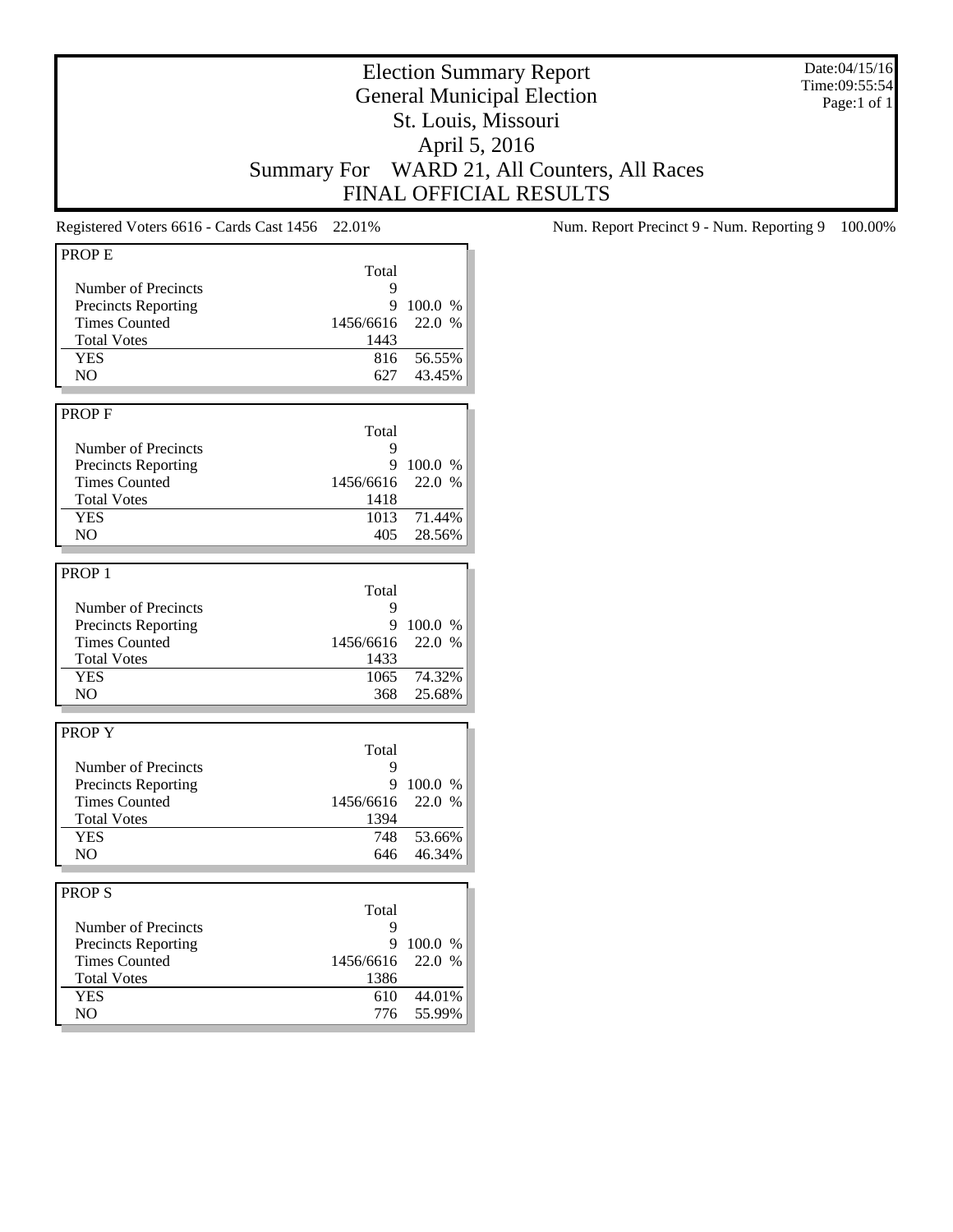Date:04/15/16 Time:09:55:58 Page:1 of 1

## Election Summary Report General Municipal Election St. Louis, Missouri April 5, 2016 Summary For WARD 22, All Counters, All Races FINAL OFFICIAL RESULTS

| <b>PROPE</b>               |           |         |
|----------------------------|-----------|---------|
|                            |           |         |
|                            | Total     |         |
| Number of Precincts        | 8         |         |
| Precincts Reporting        | 8         | 100.0 % |
| <b>Times Counted</b>       | 1087/5652 | 19.2 %  |
| <b>Total Votes</b>         | 1066      |         |
| <b>YES</b>                 | 597       | 56.00%  |
| NO                         | 469       | 44.00%  |
|                            |           |         |
|                            |           |         |
| <b>PROPF</b>               |           |         |
|                            | Total     |         |
| Number of Precincts        | 8         |         |
| <b>Precincts Reporting</b> | 8         | 100.0 % |
| <b>Times Counted</b>       | 1087/5652 | 19.2 %  |
| <b>Total Votes</b>         | 1064      |         |
| <b>YES</b>                 | 804       | 75.56%  |
|                            |           |         |
| NO                         | 260       | 24.44%  |
|                            |           |         |
| PROP <sub>1</sub>          |           |         |
|                            | Total     |         |
| Number of Precincts        | 8         |         |
| <b>Precincts Reporting</b> | 8         | 100.0 % |
| <b>Times Counted</b>       |           | 19.2 %  |
|                            | 1087/5652 |         |
| <b>Total Votes</b>         | 1066      |         |
| <b>YES</b>                 | 786       | 73.73%  |
| N <sub>O</sub>             | 280       | 26.27%  |
|                            |           |         |
| <b>PROPY</b>               |           |         |
|                            | Total     |         |
|                            |           |         |
| Number of Precincts        | 8         |         |
| <b>Precincts Reporting</b> | 8         | 100.0 % |
| <b>Times Counted</b>       | 1087/5652 | 19.2 %  |
| <b>Total Votes</b>         | 1036      |         |
| <b>YES</b>                 | 632       | 61.00%  |
| NO                         | 404       | 39.00%  |
|                            |           |         |
|                            |           |         |
| <b>PROPS</b>               |           |         |
|                            | Total     |         |
| Number of Precincts        | 8         |         |
| <b>Precincts Reporting</b> | 8         | 100.0 % |
| <b>Times Counted</b>       | 1087/5652 | 19.2 %  |
| <b>Total Votes</b>         | 1034      |         |
| <b>YES</b>                 | 544       | 52.61%  |
| N <sub>O</sub>             |           |         |
|                            | 490       | 47.39%  |

Registered Voters 5652 - Cards Cast 1087 19.23% Num. Report Precinct 8 - Num. Reporting 8 100.00%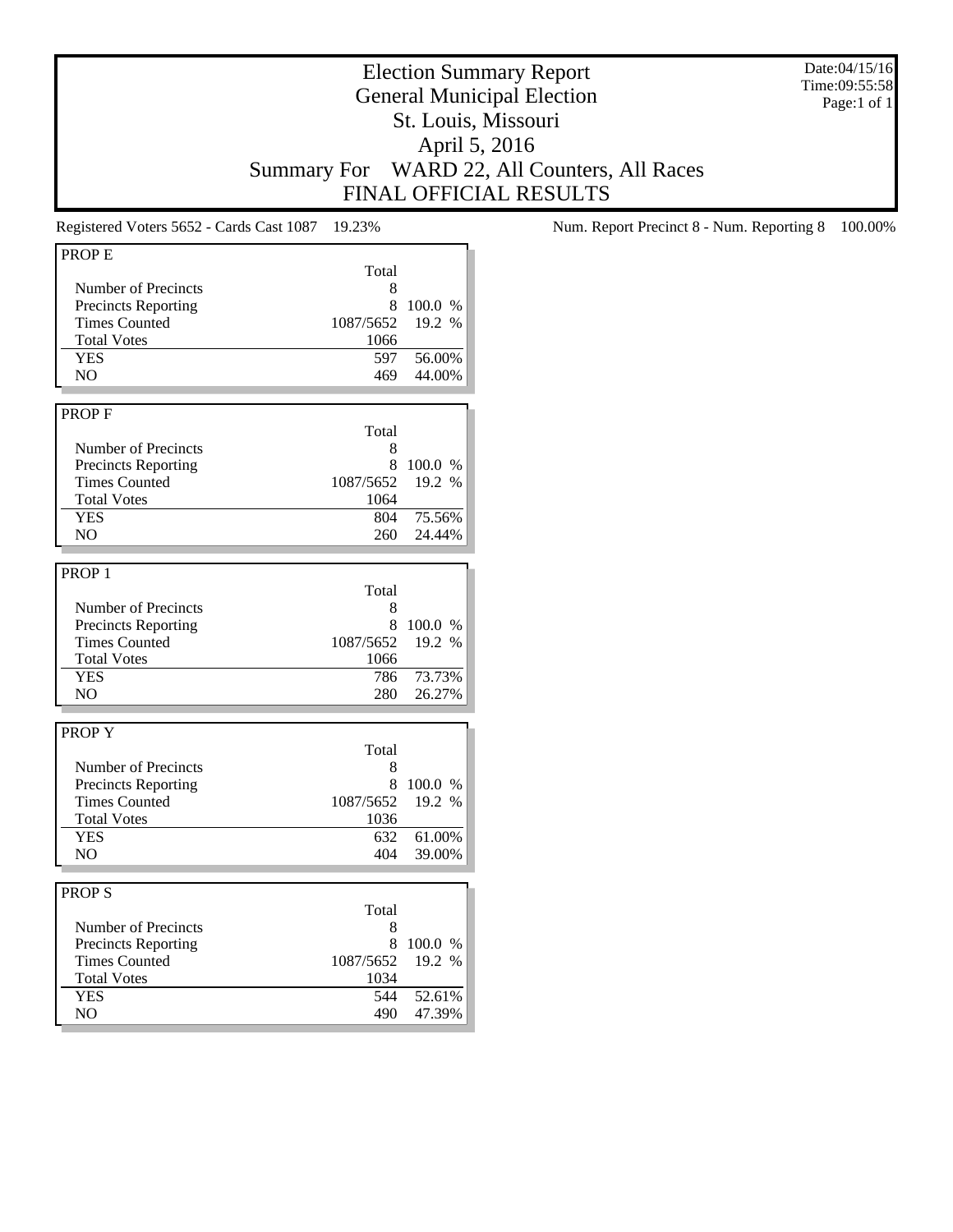Date:04/15/16 Time:09:56:02 Page:1 of 1

## Election Summary Report General Municipal Election St. Louis, Missouri April 5, 2016 Summary For WARD 23, All Counters, All Races FINAL OFFICIAL RESULTS

| PROP <sub>E</sub><br>Number of Precincts<br><b>Precincts Reporting</b> |             |                  |
|------------------------------------------------------------------------|-------------|------------------|
|                                                                        | Total       |                  |
|                                                                        | 9           |                  |
|                                                                        | 9           |                  |
|                                                                        |             | 100.0 %          |
| <b>Times Counted</b>                                                   | 2970/7902   | 37.6 %           |
| <b>Total Votes</b>                                                     | 2956        |                  |
| <b>YES</b>                                                             | 2356        | 79.70%           |
| NO.                                                                    | 600         | 20.30%           |
|                                                                        |             |                  |
| <b>PROPF</b>                                                           |             |                  |
|                                                                        | Total       |                  |
|                                                                        |             |                  |
| Number of Precincts                                                    | 9           |                  |
| <b>Precincts Reporting</b>                                             | 9           | 100.0 %          |
| <b>Times Counted</b>                                                   | 2970/7902   | 37.6 %           |
| <b>Total Votes</b>                                                     | 2935        |                  |
| <b>YES</b>                                                             | 2544        | 86.68%           |
| N <sub>O</sub>                                                         | 391         | 13.32%           |
|                                                                        |             |                  |
| PROP <sub>1</sub>                                                      |             |                  |
|                                                                        |             |                  |
|                                                                        | Total       |                  |
| Number of Precincts                                                    | 9           |                  |
| <b>Precincts Reporting</b>                                             | 9           | 100.0 %          |
| <b>Times Counted</b>                                                   | 2970/7902   | 37.6 %           |
| <b>Total Votes</b>                                                     | 2935        |                  |
| <b>YES</b>                                                             | 1721        | 58.64%           |
| N <sub>O</sub>                                                         | 1214        | 41.36%           |
|                                                                        |             |                  |
|                                                                        |             |                  |
| <b>PROPY</b>                                                           |             |                  |
|                                                                        | Total       |                  |
| Number of Precincts                                                    | 9           |                  |
| <b>Precincts Reporting</b>                                             | 9           | 100.0 %          |
| <b>Times Counted</b>                                                   | 2970/7902   | 37.6 %           |
| <b>Total Votes</b>                                                     | 2905        |                  |
| <b>YES</b>                                                             | 2241        | 77.14%           |
| NO.                                                                    | 664         | 22.86%           |
|                                                                        |             |                  |
|                                                                        |             |                  |
|                                                                        |             |                  |
|                                                                        | Total       |                  |
|                                                                        |             |                  |
|                                                                        | 9           |                  |
| Number of Precincts                                                    |             |                  |
| <b>Precincts Reporting</b>                                             |             | 9 100.0 %        |
| <b>Times Counted</b>                                                   | 2970/7902   | 37.6 %           |
| <b>PROPS</b><br><b>Total Votes</b>                                     | 2902        |                  |
| <b>YES</b><br>NO.                                                      | 1927<br>975 | 66.40%<br>33.60% |

Registered Voters 7902 - Cards Cast 2970 37.59% Num. Report Precinct 9 - Num. Reporting 9 100.00%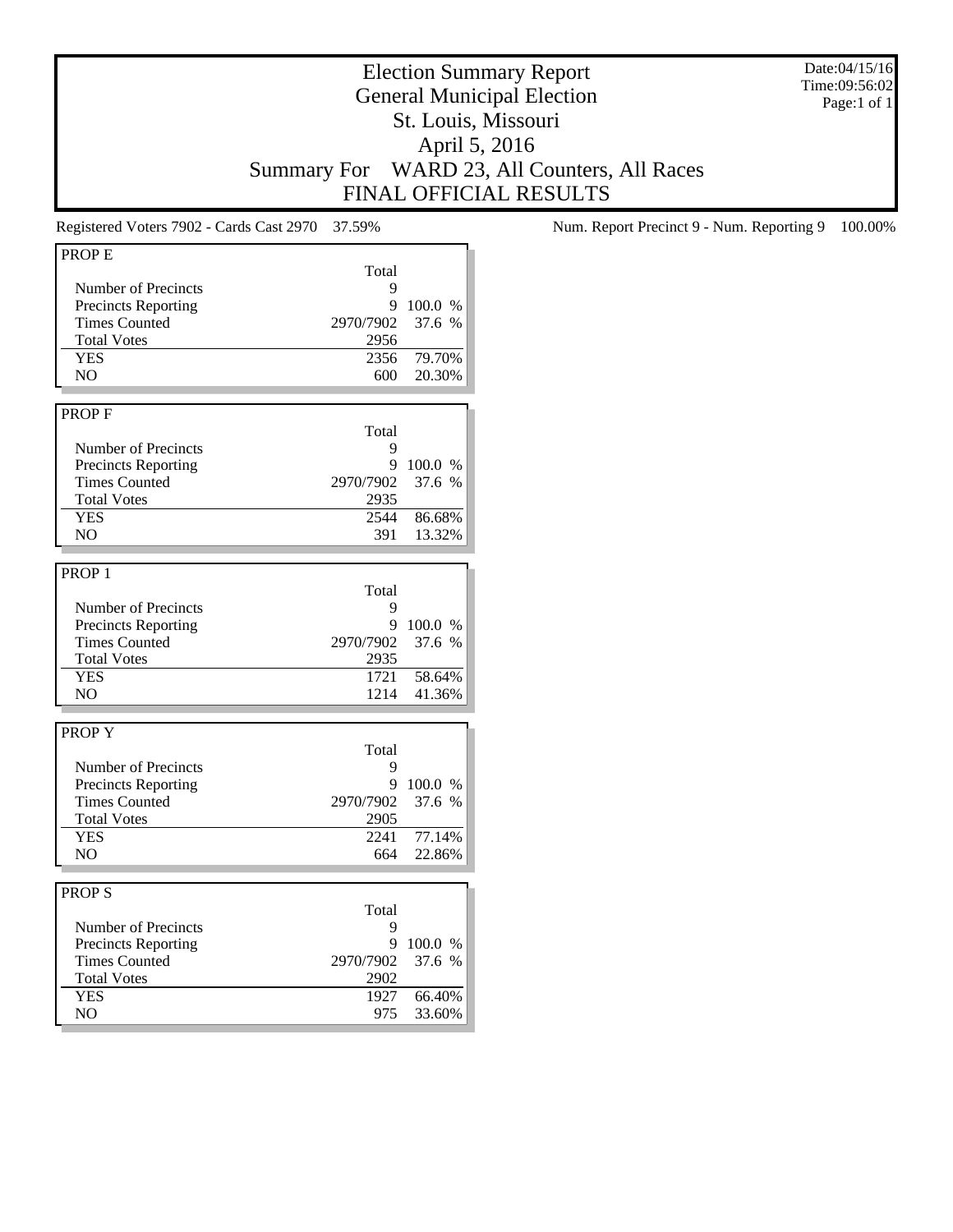Date:04/15/16 Time:09:56:06 Page:1 of 1

# Election Summary Report General Municipal Election St. Louis, Missouri April 5, 2016 Summary For WARD 24, All Counters, All Races FINAL OFFICIAL RESULTS

| <b>PROPE</b>                                 |             |                  |
|----------------------------------------------|-------------|------------------|
|                                              | Total       |                  |
| Number of Precincts                          |             |                  |
|                                              | 8           |                  |
| <b>Precincts Reporting</b>                   | 8           | 100.0%           |
| <b>Times Counted</b>                         | 2084/6832   | 30.5 %           |
| <b>Total Votes</b>                           | 2064        |                  |
| <b>YES</b>                                   | 1569        | 76.02%           |
| N <sub>O</sub>                               | 495         | 23.98%           |
|                                              |             |                  |
| <b>PROPF</b>                                 |             |                  |
|                                              | Total       |                  |
| Number of Precincts                          | 8           |                  |
| <b>Precincts Reporting</b>                   | 8           | 100.0 %          |
| <b>Times Counted</b>                         | 2084/6832   | 30.5 %           |
| <b>Total Votes</b>                           | 2048        |                  |
| YES                                          | 1753        | 85.60%           |
|                                              |             |                  |
| N <sub>O</sub>                               | 295         | 14.40%           |
|                                              |             |                  |
| PROP <sub>1</sub>                            |             |                  |
|                                              | Total       |                  |
| Number of Precincts                          | 8           |                  |
| <b>Precincts Reporting</b>                   | 8           | 100.0 %          |
| <b>Times Counted</b>                         | 2084/6832   | 30.5%            |
| <b>Total Votes</b>                           | 2065        |                  |
| <b>YES</b>                                   | 1282        | 62.08%           |
| NO                                           | 783         | 37.92%           |
|                                              |             |                  |
|                                              |             |                  |
| <b>PROPY</b>                                 |             |                  |
|                                              | Total       |                  |
| Number of Precincts                          | 8           |                  |
| <b>Precincts Reporting</b>                   | 8           | 100.0 %          |
|                                              |             |                  |
| <b>Times Counted</b>                         | 2084/6832   | 30.5 %           |
| <b>Total Votes</b>                           | 2032        |                  |
| <b>YES</b>                                   | 1530        | 75.30%           |
| NO.                                          | 502         | 24.70%           |
|                                              |             |                  |
|                                              |             |                  |
|                                              |             |                  |
|                                              | Total       |                  |
| Number of Precincts                          | 8           |                  |
| <b>Precincts Reporting</b>                   | 8           | 100.0 %          |
| <b>Times Counted</b>                         | 2084/6832   | 30.5%            |
| <b>Total Votes</b>                           | 2028        |                  |
| <b>PROPS</b><br><b>YES</b><br>N <sub>O</sub> | 1302<br>726 | 64.20%<br>35.80% |

Registered Voters 6832 - Cards Cast 2084 30.50% Num. Report Precinct 8 - Num. Reporting 8 100.00%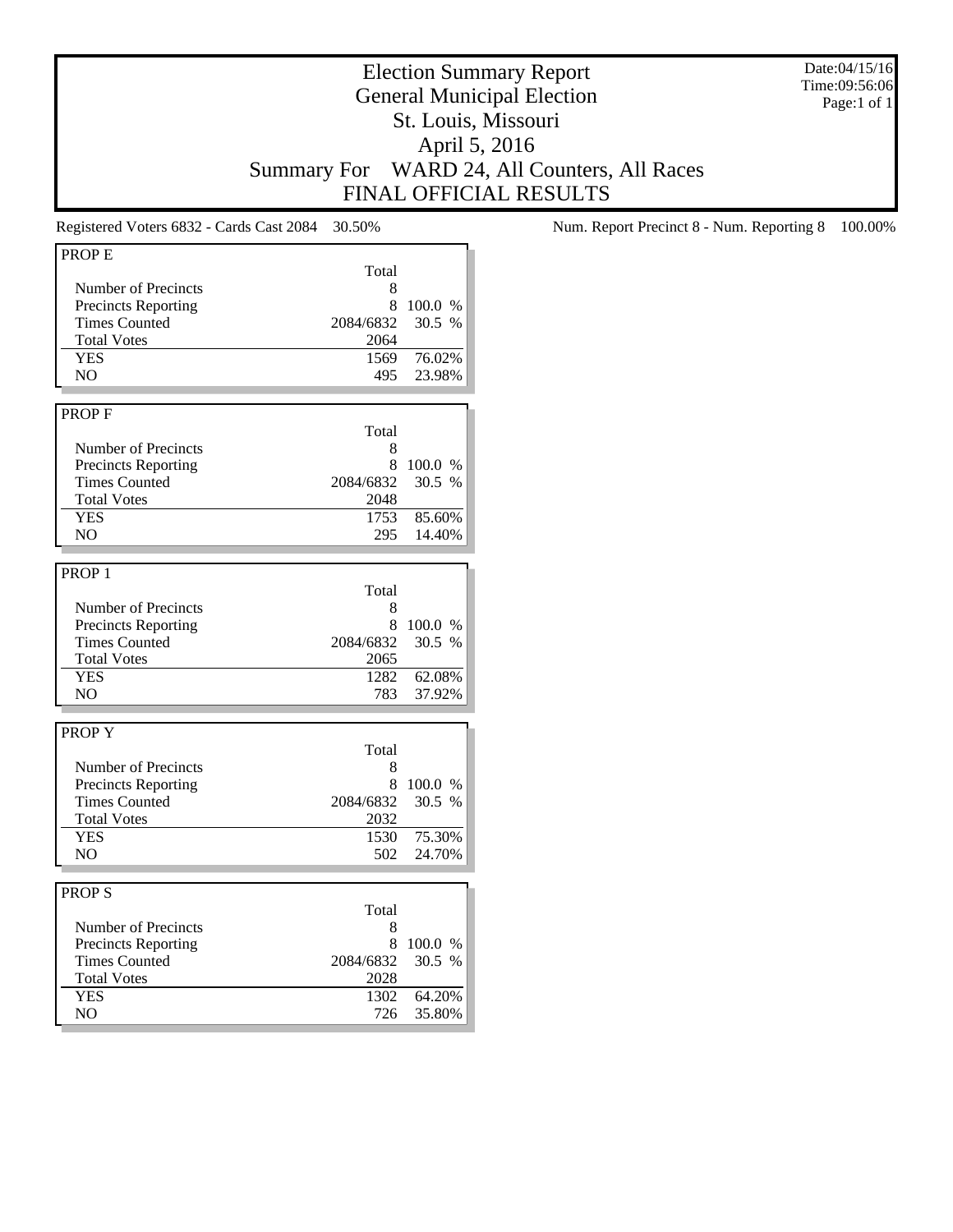Date:04/15/16 Time:09:56:11 Page:1 of 1

# Election Summary Report General Municipal Election St. Louis, Missouri April 5, 2016 Summary For WARD 25, All Counters, All Races FINAL OFFICIAL RESULTS

| <b>PROPE</b>               |          |         |
|----------------------------|----------|---------|
|                            | Total    |         |
| Number of Precincts        | 6        |         |
| <b>Precincts Reporting</b> | 6        | 100.0 % |
| <b>Times Counted</b>       | 966/5000 | 19.3 %  |
| <b>Total Votes</b>         | 955      |         |
| <b>YES</b>                 | 663      | 69.42%  |
| NO.                        | 292      | 30.58%  |
|                            |          |         |
| PROP <sub>F</sub>          |          |         |
|                            |          |         |
|                            | Total    |         |
| Number of Precincts        | 6        |         |
| <b>Precincts Reporting</b> | 6        | 100.0 % |
| <b>Times Counted</b>       | 966/5000 | 19.3 %  |
| <b>Total Votes</b>         | 940      |         |
| <b>YES</b>                 | 740      | 78.72%  |
| N <sub>O</sub>             | 200      | 21.28%  |
|                            |          |         |
| PROP <sub>1</sub>          |          |         |
|                            | Total    |         |
| Number of Precincts        | 6        |         |
| <b>Precincts Reporting</b> | 6        | 100.0 % |
| <b>Times Counted</b>       | 966/5000 | 19.3 %  |
| <b>Total Votes</b>         | 946      |         |
| <b>YES</b>                 |          |         |
|                            | 609      | 64.38%  |
| NO                         | 337      | 35.62%  |
|                            |          |         |
| <b>PROPY</b>               |          |         |
|                            | Total    |         |
| Number of Precincts        | 6        |         |
| <b>Precincts Reporting</b> | 6        | 100.0 % |
| <b>Times Counted</b>       | 966/5000 | 19.3 %  |
| <b>Total Votes</b>         | 939      |         |
| <b>YES</b>                 | 636      | 67.73%  |
| N <sub>O</sub>             | 303      | 32.27%  |
|                            |          |         |
| <b>PROPS</b>               |          |         |
|                            |          |         |
|                            | Total    |         |
| Number of Precincts        | 6        |         |
| <b>Precincts Reporting</b> | 6        | 100.0 % |
| <b>Times Counted</b>       | 966/5000 | 19.3 %  |
| <b>Total Votes</b>         | 938      |         |
| <b>YES</b>                 | 522      | 55.65%  |
| N <sub>O</sub>             | 416      | 44.35%  |
|                            |          |         |

Registered Voters 5000 - Cards Cast 966 19.32% Num. Report Precinct 6 - Num. Reporting 6 100.00%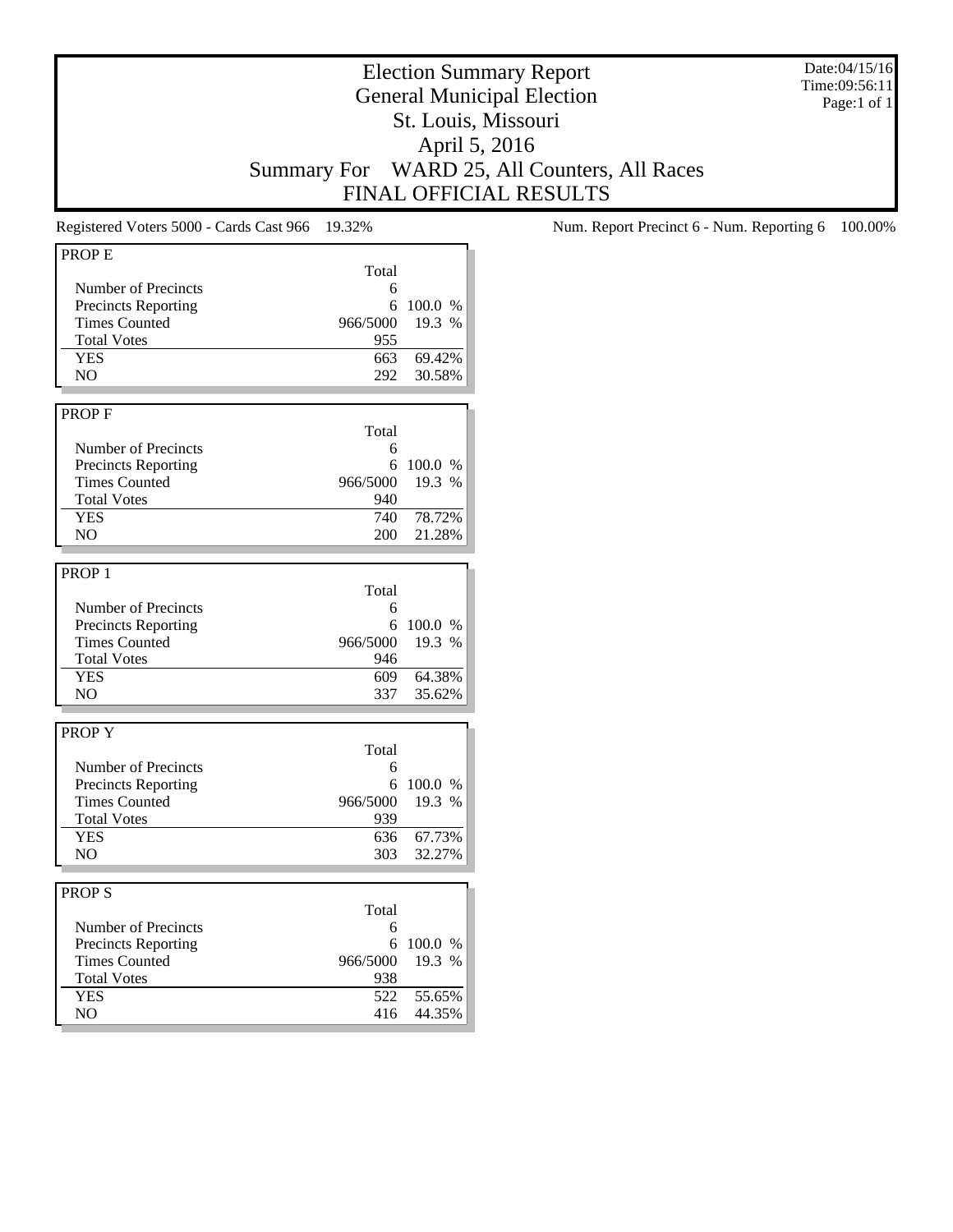Date:04/15/16 Time:09:56:15 Page:1 of 1

## Election Summary Report General Municipal Election St. Louis, Missouri April 5, 2016 Summary For WARD 26, All Counters, All Races FINAL OFFICIAL RESULTS

| PROPE                      |           |         |
|----------------------------|-----------|---------|
|                            | Total     |         |
| Number of Precincts        | 6         |         |
| <b>Precincts Reporting</b> | 6         | 100.0 % |
| <b>Times Counted</b>       | 1542/6108 | 25.2 %  |
| <b>Total Votes</b>         | 1517      |         |
| <b>YES</b>                 | 854       | 56.30%  |
| N <sub>O</sub>             | 663       | 43.70%  |
|                            |           |         |
| <b>PROPF</b>               |           |         |
|                            | Total     |         |
| Number of Precincts        | 6         |         |
| <b>Precincts Reporting</b> | 6         | 100.0 % |
| <b>Times Counted</b>       | 1542/6108 | 25.2 %  |
| <b>Total Votes</b>         | 1505      |         |
| <b>YES</b>                 |           |         |
|                            | 1158      | 76.94%  |
| NO.                        | 347       | 23.06%  |
|                            |           |         |
| PROP <sub>1</sub>          |           |         |
|                            | Total     |         |
| Number of Precincts        | 6         |         |
| <b>Precincts Reporting</b> | 6         | 100.0 % |
| <b>Times Counted</b>       | 1542/6108 | 25.2 %  |
| <b>Total Votes</b>         | 1520      |         |
| <b>YES</b>                 | 1199      | 78.88%  |
| NO.                        | 321       | 21.12%  |
|                            |           |         |
| PROP Y                     |           |         |
|                            | Total     |         |
| Number of Precincts        | 6         |         |
| <b>Precincts Reporting</b> | 6         | 100.0 % |
| <b>Times Counted</b>       | 1542/6108 | 25.2 %  |
| <b>Total Votes</b>         | 1484      |         |
| <b>YES</b>                 | 928       | 62.53%  |
| N <sub>O</sub>             | 556       | 37.47%  |
|                            |           |         |
| <b>PROPS</b>               |           |         |
|                            | Total     |         |
|                            |           |         |
| Number of Precincts        | 6         |         |
| <b>Precincts Reporting</b> | 6         | 100.0 % |
| <b>Times Counted</b>       | 1542/6108 | 25.2 %  |
| <b>Total Votes</b>         | 1482      |         |
| <b>YES</b>                 | 768       | 51.82%  |
| NO.                        | 714       | 48.18%  |

Registered Voters 6108 - Cards Cast 1542 25.25% Num. Report Precinct 6 - Num. Reporting 6 100.00%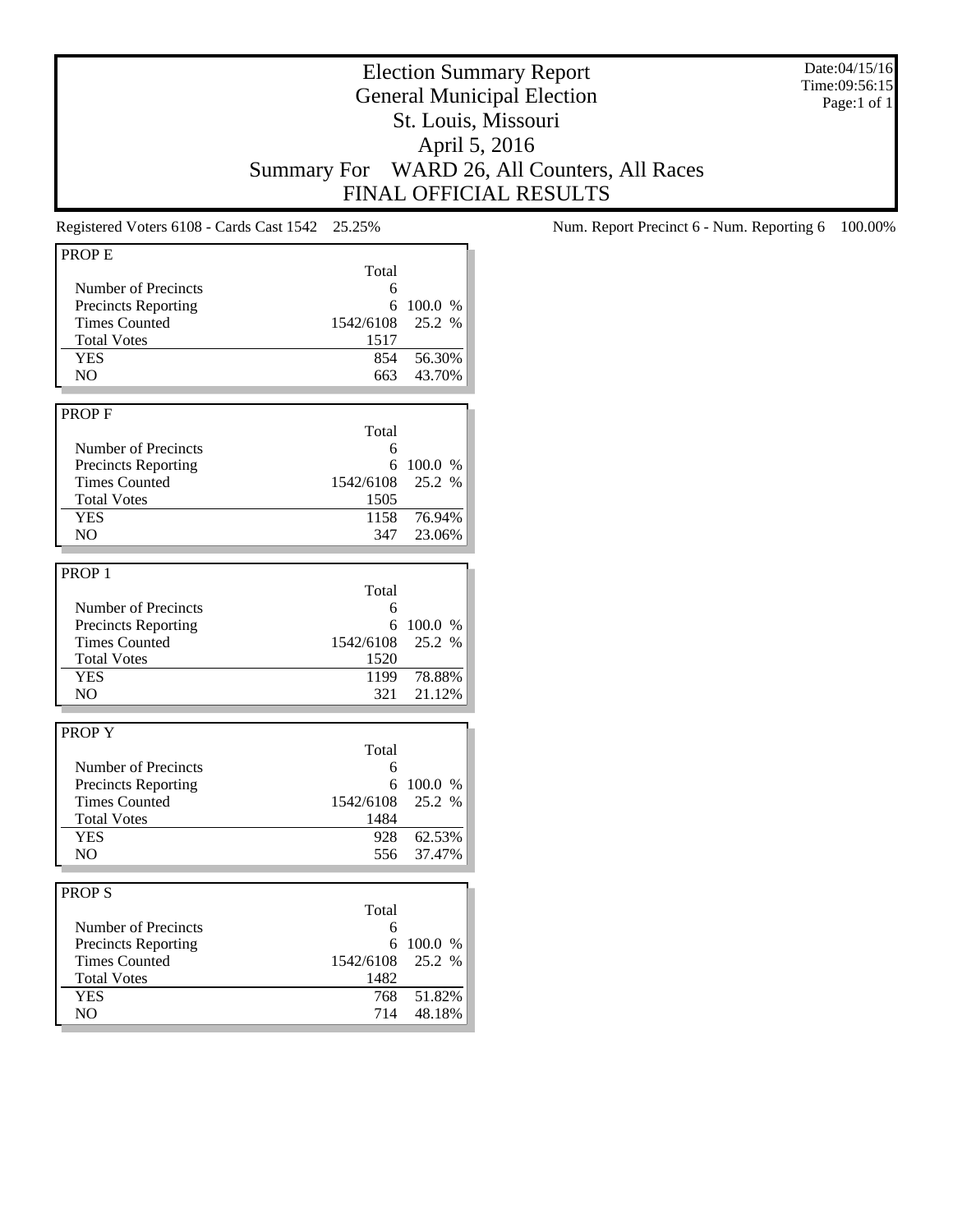Date:04/15/16 Time:09:56:19 Page:1 of 1

## Election Summary Report General Municipal Election St. Louis, Missouri April 5, 2016 Summary For WARD 27, All Counters, All Races FINAL OFFICIAL RESULTS

| <b>PROPE</b>               |           |         |
|----------------------------|-----------|---------|
|                            | Total     |         |
| Number of Precincts        | 8         |         |
| Precincts Reporting        | 8         | 100.0 % |
| <b>Times Counted</b>       |           | 19.5 %  |
|                            | 1382/7095 |         |
| <b>Total Votes</b>         | 1357      |         |
| <b>YES</b>                 | 778       | 57.33%  |
| NO                         | 579       | 42.67%  |
|                            |           |         |
| PROP <sub>F</sub>          |           |         |
|                            | Total     |         |
| Number of Precincts        | 8         |         |
| <b>Precincts Reporting</b> | 8         | 100.0 % |
| <b>Times Counted</b>       | 1382/7095 | 19.5 %  |
| <b>Total Votes</b>         | 1351      |         |
| <b>YES</b>                 | 971       | 71.87%  |
| NO.                        | 380       | 28.13%  |
|                            |           |         |
|                            |           |         |
| PROP <sub>1</sub>          |           |         |
|                            | Total     |         |
| Number of Precincts        | 8         |         |
| <b>Precincts Reporting</b> | 8         | 100.0%  |
| <b>Times Counted</b>       | 1382/7095 | 19.5 %  |
| <b>Total Votes</b>         | 1364      |         |
| <b>YES</b>                 | 1011      | 74.12%  |
| NO                         | 353       | 25.88%  |
|                            |           |         |
| <b>PROPY</b>               |           |         |
|                            | Total     |         |
| Number of Precincts        | 8         |         |
| <b>Precincts Reporting</b> | 8         | 100.0 % |
| <b>Times Counted</b>       | 1382/7095 | 19.5 %  |
| <b>Total Votes</b>         | 1317      |         |
| <b>YES</b>                 |           | 57.63%  |
|                            | 759       |         |
| N <sub>O</sub>             | 558       | 42.37%  |
|                            |           |         |
| <b>PROPS</b>               |           |         |
|                            | Total     |         |
| Number of Precincts        | 8         |         |
| <b>Precincts Reporting</b> | 8         | 100.0 % |
| <b>Times Counted</b>       | 1382/7095 | 19.5 %  |
| <b>Total Votes</b>         | 1313      |         |
| <b>YES</b>                 | 601       | 45.77%  |
| NO.                        | 712       | 54.23%  |
|                            |           |         |

Registered Voters 7095 - Cards Cast 1382 19.48% Num. Report Precinct 8 - Num. Reporting 8 100.00%